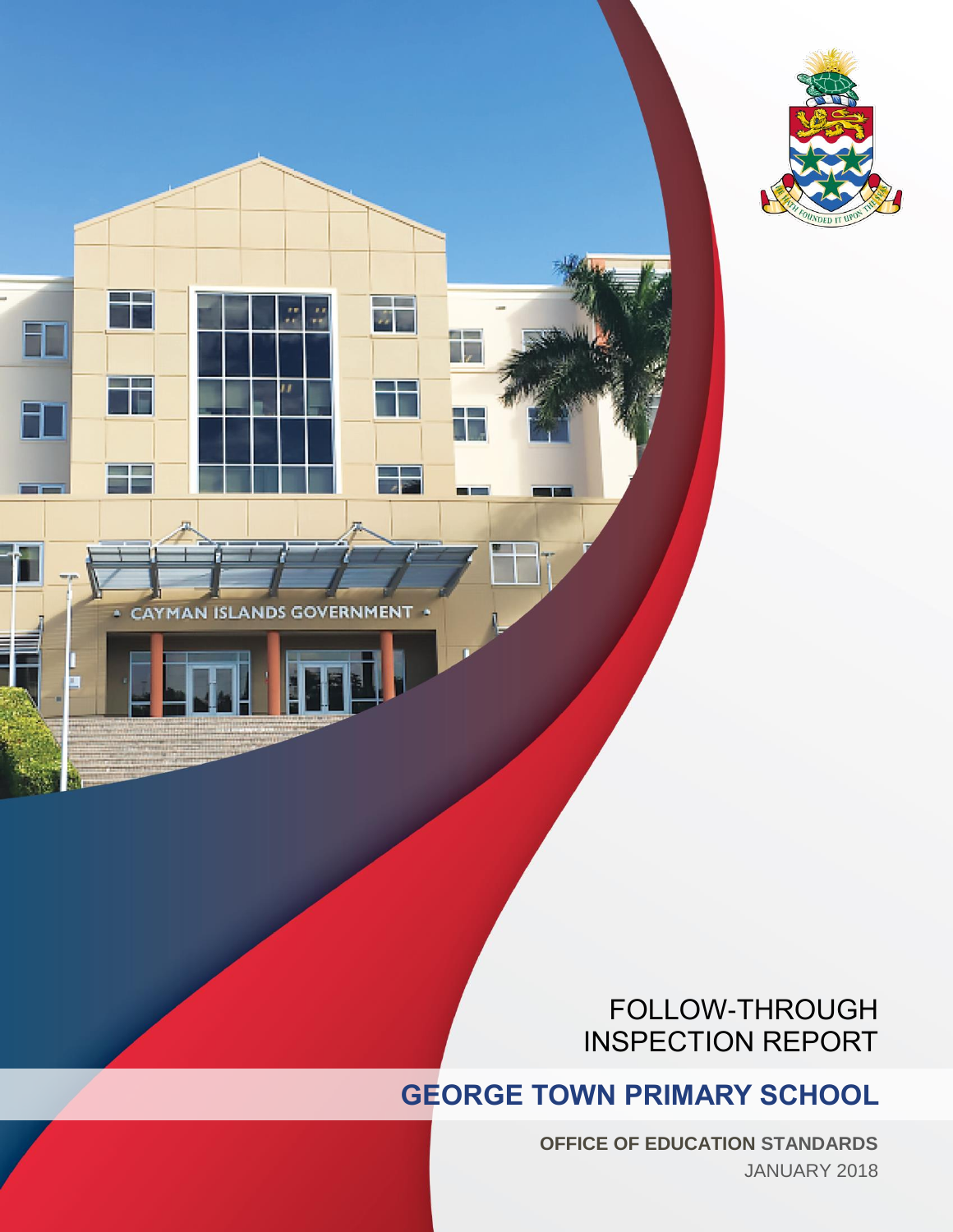# Table of Contents

| Office of Education Standards 43 |
|----------------------------------|

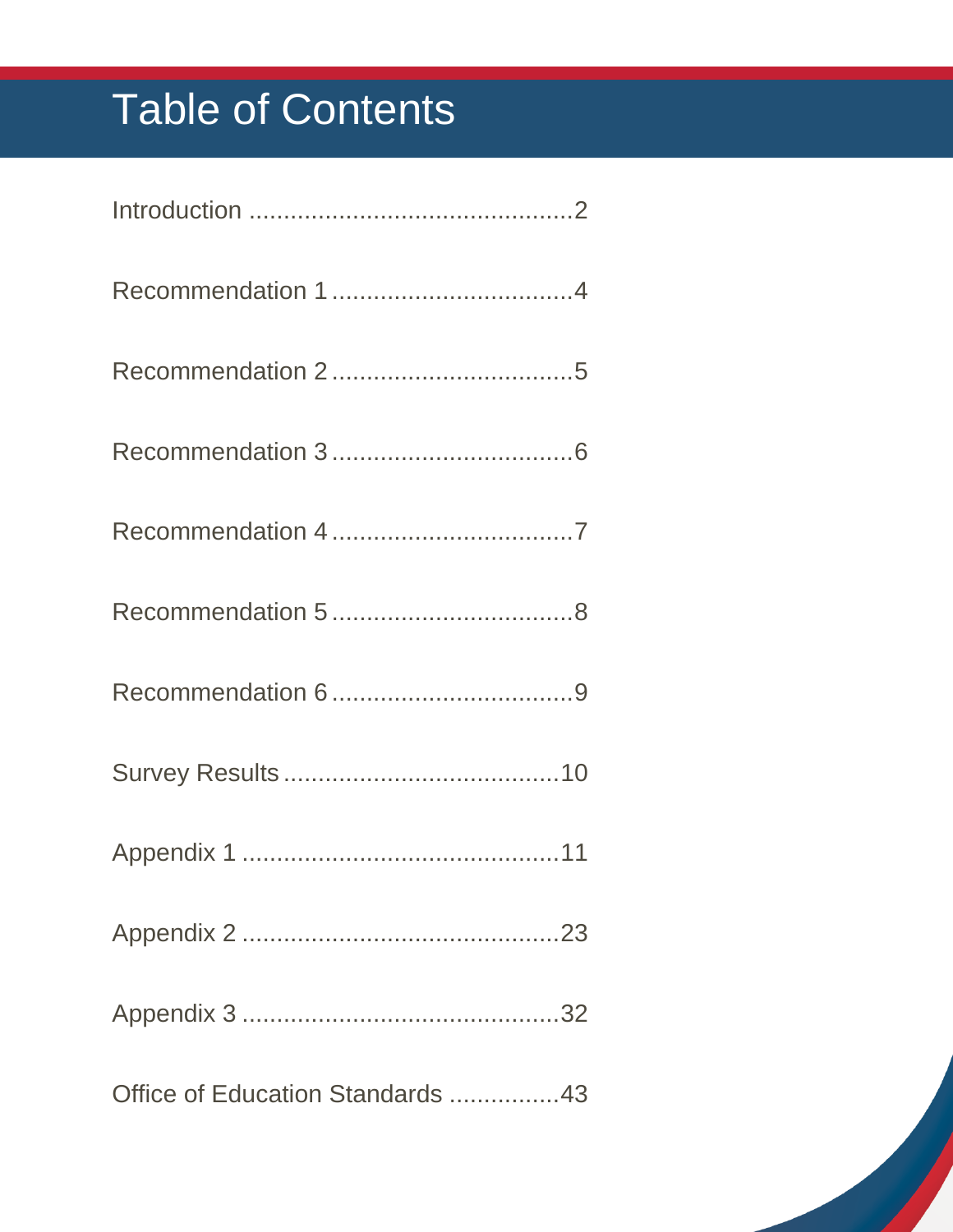# <span id="page-2-0"></span>Introduction

In academic year 2014-15, the Minister for Education commissioned inspections of all government schools. The purpose of the inspections was to provide a baseline assessment of the quality of teaching and its impact on students' learning. Inspectors checked the progress students made and the standards they achieved, the effectiveness of the leadership and management of each school, and the academic standards, notably in English and mathematics. The reports were published during the same academic year and are available on the government website following the link below.

# **[http://www.education.gov.ky/portal/page/portal/mehhome/education/baseline](http://www.education.gov.ky/portal/page/portal/mehhome/education/baseline-inspections-reports)[inspections-reports](http://www.education.gov.ky/portal/page/portal/mehhome/education/baseline-inspections-reports)**

In academic year 2017-18, the Office of Education Standards commenced follow-through inspections to report on the progress made by each school since the initial visits in 2014-15.

#### **Follow-Through Inspections**

During the follow-through visits, inspectors focused upon the recommendations that had been made at the time of the initial baseline inspections. They evaluated whether the school had made sufficient progress in addressing the areas requiring improvement. Inspectors used a four point scale to comment on progress, with evaluations ranging between excellent, good, satisfactory or weak.

#### **Views of stakeholders**

As part of the follow-through inspections, parents, staff and students (Y5 upwards) were invited to comment upon the work of the school by completing an on-line survey. The results from the survey are included within this report.

# **Follow-Through Inspection of George Town Primary School**

The Follow-Through Inspection of George Town Primary School took place from  $29^{th}$  to  $31^{st}$  January 2018. The inspectorate gathered evidence through lesson observations and discussions with staff and students. School documents and, where applicable, examination and assessment data were also reviewed.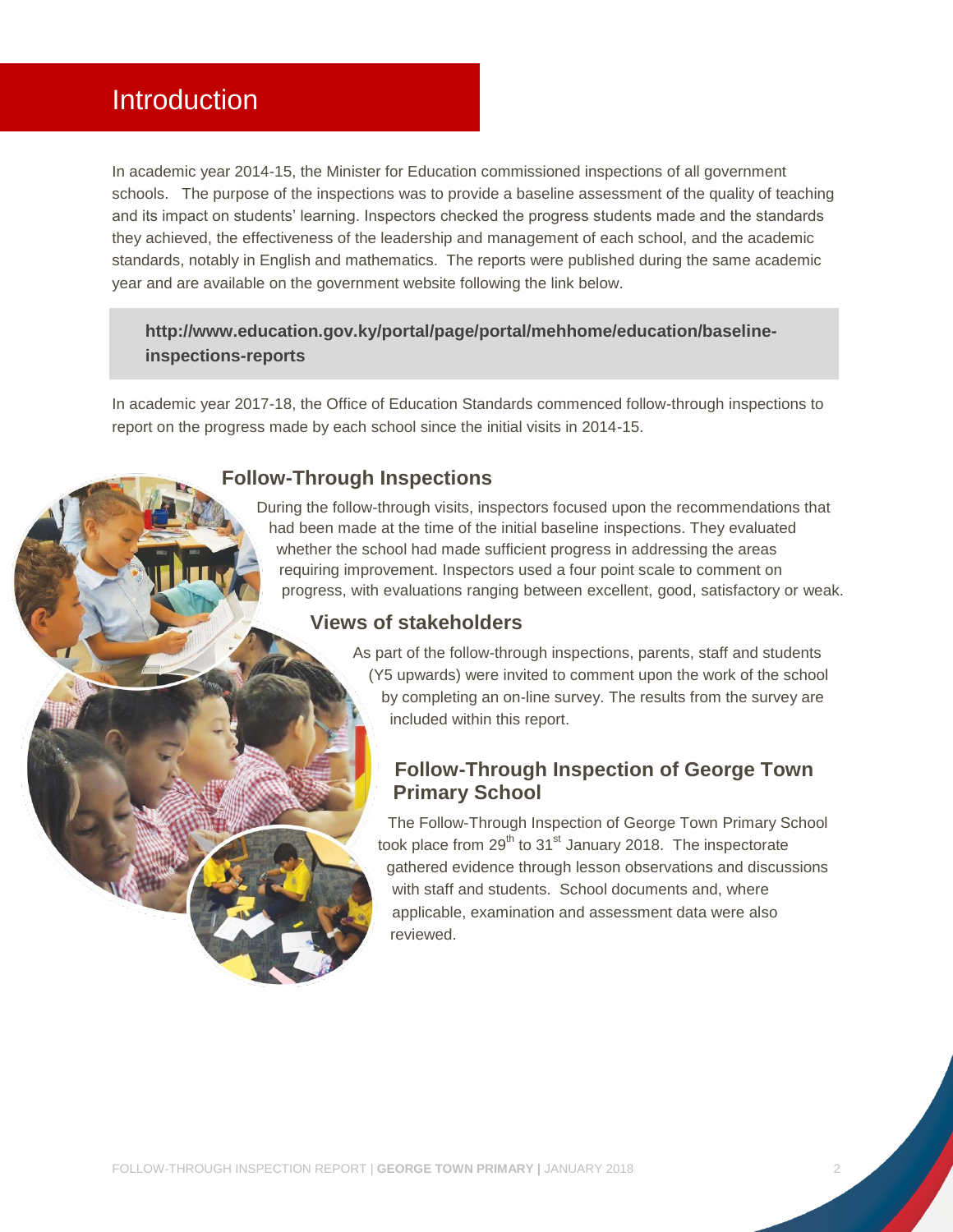# **Consistency in quantitative terminology**

Inspectors use quantitative terms in reports, as follows.

|                 | <b>Definition</b>                                                         | <b>Numerical</b> |
|-----------------|---------------------------------------------------------------------------|------------------|
| All             | The whole $-$ as used when referring to quantity,<br>extent, or duration. | 100%             |
| Almost all      | 90% and more                                                              | 90% to 99%       |
| <b>Most</b>     | Three quarters or more but less than 90%                                  | 75% to 89%       |
| <b>Majority</b> | Half or more but less than three quarters                                 | 50% to 74%       |
| <b>Minority</b> | 15% or more but less than half                                            | 15% to 49%       |
| <b>Few</b>      | Up to $15%$                                                               | 0% to 14%        |

#### **Summary**

The Principal and Deputy Principal had been recently appointed to George Town Primary School. They had taken up their posts in September 2017. They had quickly established a positive working ethos in the school and had ascertained an accurate view of the school's strengths and areas requiring improvement.

During the Follow-Through Inspection, the inspectorate evaluated the progress that has been made by George Town Primary School in addressing the six recommendations from the previous inspection report of 2014/15.

The inspectorate judged that there has been **weak** progress overall.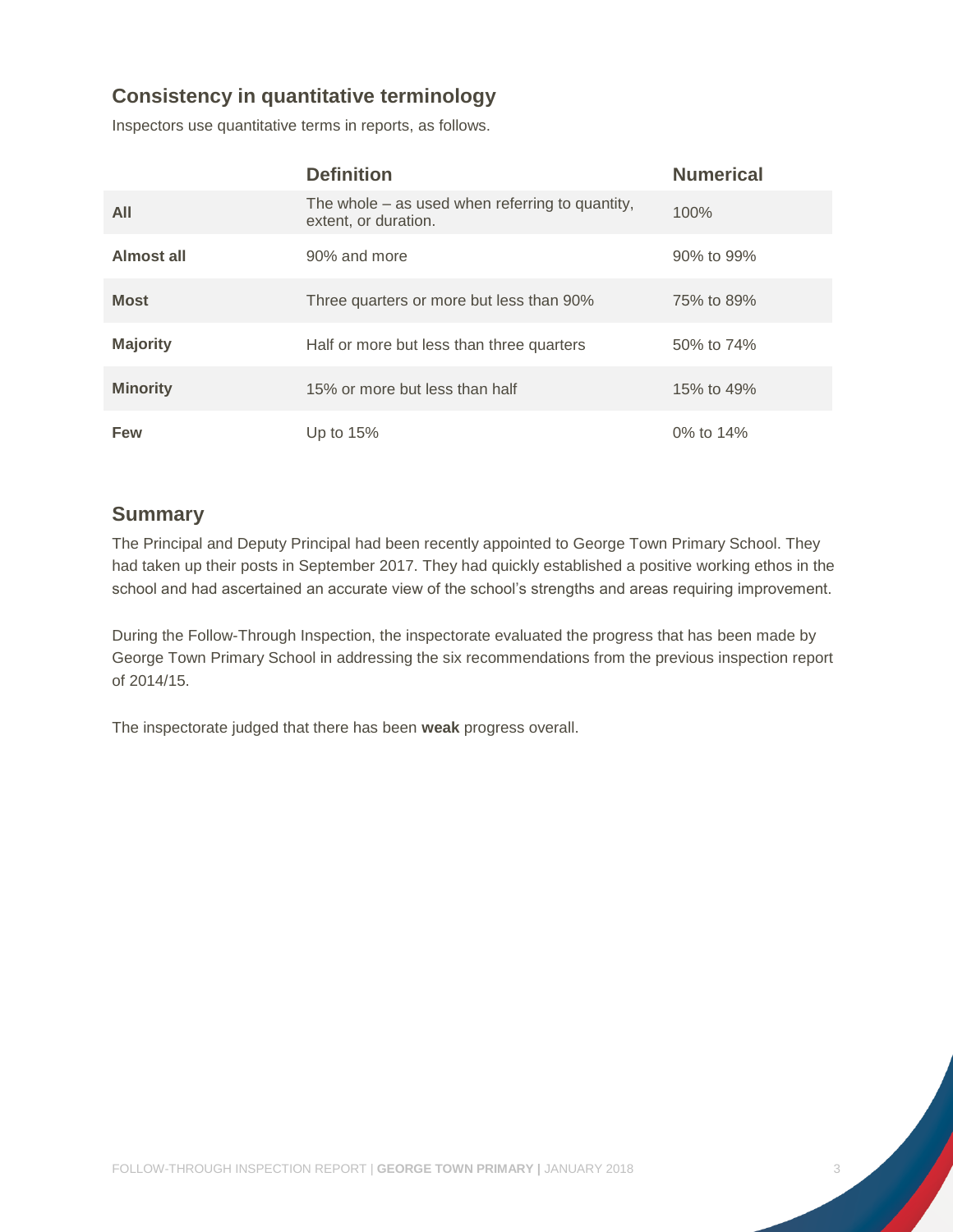#### <span id="page-4-0"></span>**Improve teachers' knowledge and effectiveness in teaching mathematics**.

The school had made **weak** progress in addressing this recommendation.

Mathematics lessons were observed in most year groups across the school. Teachers demonstrated sound subject knowledge and had benefited from training and coaching from Ministry of Education staff. Planning for lessons was closely aligned to the required curriculum and this helped ensure continuity and progression in learning from stage to stage.

As a consequence of the training they had received, teachers placed appropriate emphasis in lessons upon the students' acquisition of basic skills, including number recognition, mental calculation skills and in the upper stages of the school, students' recall of multiplication facts. By Year 2, most students demonstrated age-appropriate skills in number and shape and measures. Progress was satisfactory in the early years and Key Stage 1. However, at the end of Key Stage 2, when students reached Year 6, levels of achievement were low and there had been little improvement over recent years. Only around one half of the students achieved expected levels in mathematics in 2017. The school predicted similar levels of achievement for 2018. Intervention programmes provided important support for a small group of students. Teachers ran additional sessions before the start of the school day for those judged to require significant help in their learning. In these sessions, which were carefully planned and well structured, students made better progress than they did in their home-room mathematics sessions.

Teachers placed significant emphasis upon students' acquisition of effective mental calculation strategies and incorporated activities into almost all lessons for this purpose. In best practice, including for example in one of the Year 1 classes, students were required to find different ways by which groups of numbers could be accurately represented. They recognised that 15 is equal to 'three groups of five' as well as to 'ten plus five'. Most were confident in calculating simple multiplication facts. However, in a significant majority of other mathematics lessons, too much time was spent reviewing inaccurate strategies and considering a breadth of calculation options. Students did not have sufficient time to actively practise their skills and apply their learning in relevant and meaningful contexts.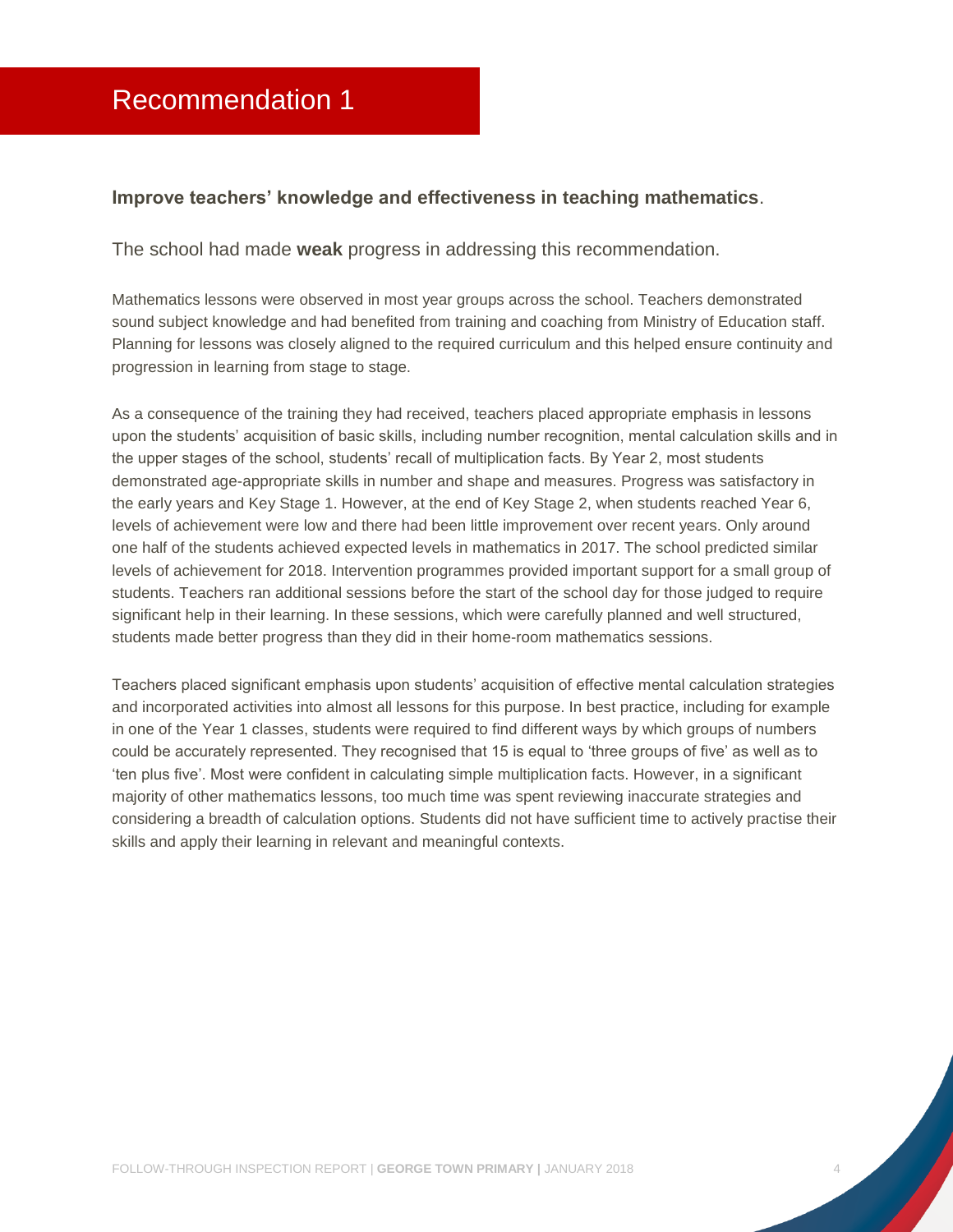# <span id="page-5-0"></span>Recommendation 2

**In lessons, ensure that appropriate provision is made for all abilities and that expectations match the ability of the students.**

The school had made **weak** progress in addressing this recommendation.

There was significant variation in the quality of teaching across the school. Inspectors observed 24 lessons during the Follow-Through Inspection of George Town Primary School. All home-room teachers were visited as well as a majority of specialist staff and intervention teachers.

In over one third of lessons, the quality of teaching was judged to be weak. These sessions were characterised by poor lesson planning and weak classroom management skills. There were a number of incidents where teachers left classes unsupervised and this presented a health and safety risk to students. Teachers did not consistently match tasks to the differing learning needs of students in their classes and, as a consequence, there was insufficient challenge for higher achieving students, in particular.

Specialist lessons were poorly managed and lacked appropriate curriculum planning. There was no evidence of a structured curriculum in physical education or music and, consequently, students' skill development was significantly limited.

Although two thirds of the lessons were judged to be satisfactory, or better, it was noted that a significant proportion of the best lessons took place in small group sessions including for example, the intervention programmes for reading and mathematics.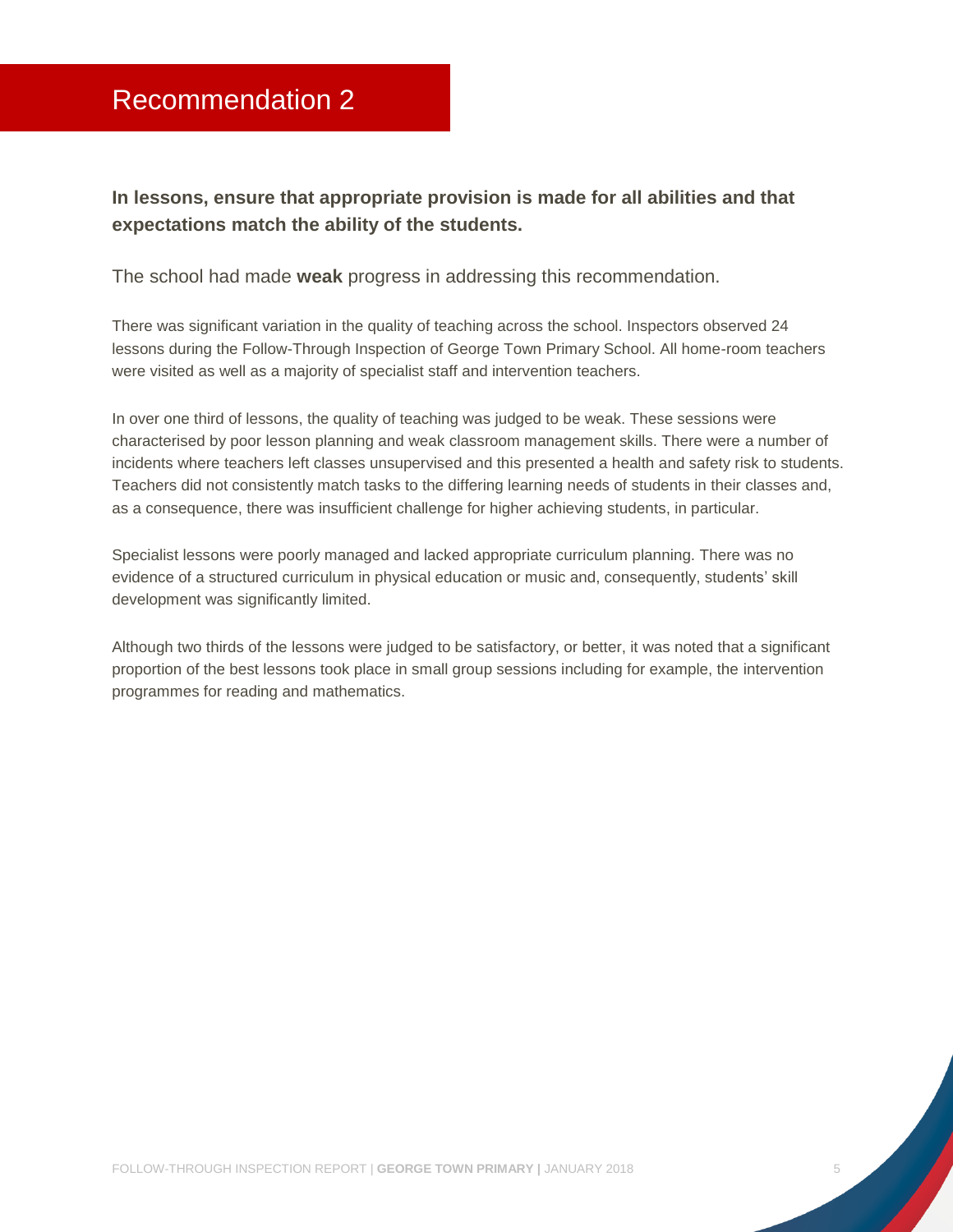#### <span id="page-6-0"></span>**Provide regular practice in extended writing.**

The school had made **weak** progress in addressing this recommendation.

Standards in writing had improved in Key Stage 1 since the last inspection, but remained weak at Year 6 at the end of the students' primary education. In Year 2, the students enjoyed regular opportunities to write at length and they had been supported effectively to acquire independent writing skills. Year 2 students were able to write accurate instructions with correct sequencing and could also write reports of events with appropriate detail. Progress in Key Stage 2 was slow and the presentation of students' work deteriorated as they moved through Years 4 to 6. Only around half of the Year 6 students were considered to be working at an age-appropriate level in writing in 2017. There was no indication that results in 2018 would improve.

Teachers planned the timetable for the class with sessions allocated for literacy each day. The sessions often included a reading, listening or speaking focus. Time for writing was not always defined and, in observed lessons during the Follow-Through Inspection, there was insufficient time given to writing activities. Where writing was included in the plans, time was not well managed by staff to ensure successful completion of written tasks. Although there was significant scope for writing in other subject areas including for example, social subjects and science, expectations were not sufficiently high and teachers did not require all students to maintain expected standards in all writing tasks.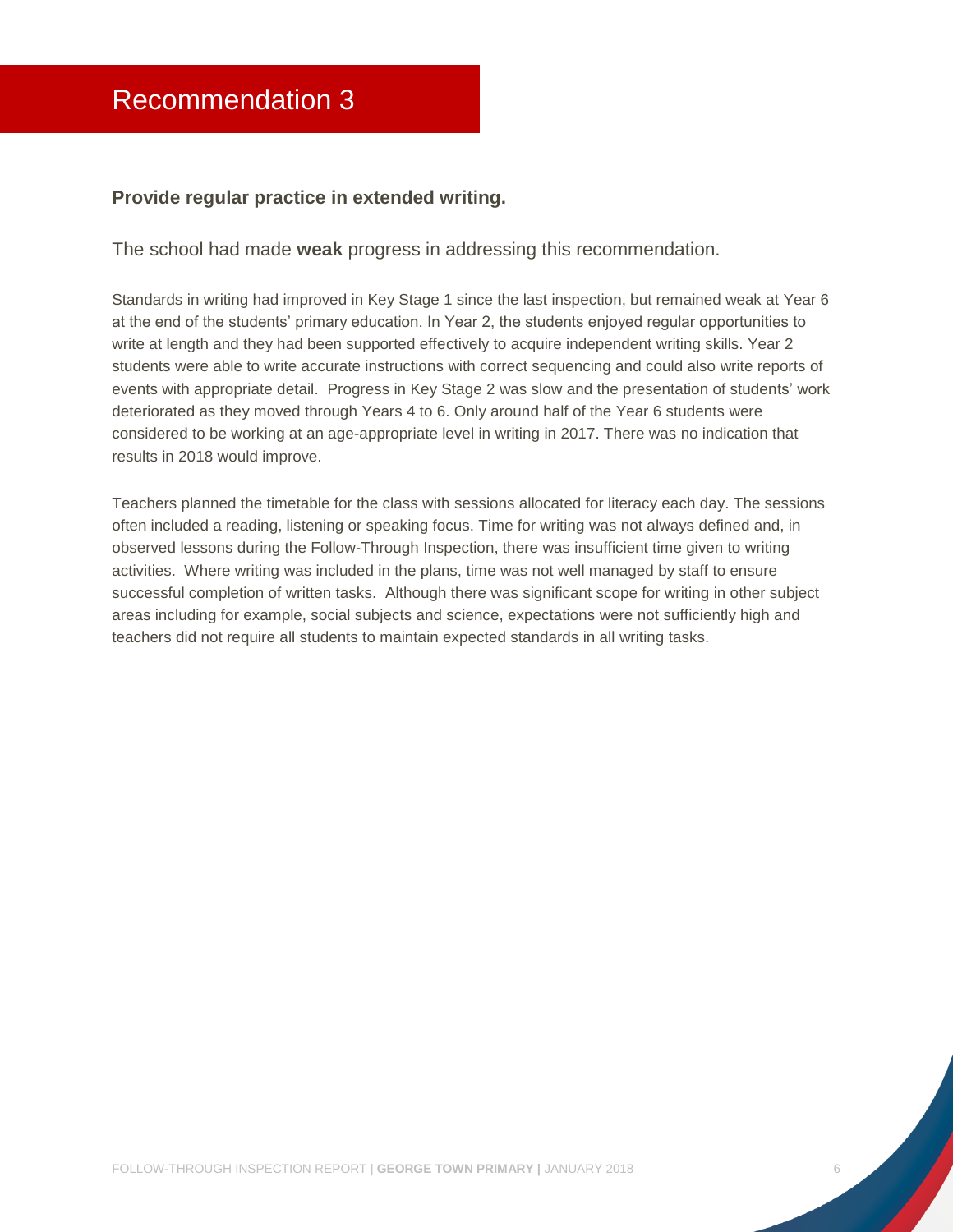#### <span id="page-7-0"></span>**Extend the scope of students' reading.**

The school had made **weak** progress in addressing this recommendation.

In 2017, less than half of the Year 6 students reached expected levels of achievement in reading. The current 2017/18 Year 6 classes were predicted to achieve broadly the same as the previous cohort. Compared to international standards and levels of achievement by other students at the same age and stage, students' attainment remained weak in this key subject.

The school had undertaken a number of strategies to raise the profile of reading. Students participated in World Book Day events and had invited special visitors to read to classes. The LIFE project had been successful in promoting enjoyment of reading and volunteers from the scheme attended the school regularly to read with children and support the development of the students' comprehension skills.

Reading featured as a significant element of the daily literacy sessions. In the most effective lessons which were observed in Years 1 and 2, students' confident knowledge of letter sounds, blends and core sight vocabulary, meant that teachers were able to focus upon more advanced skills. In one lesson in a Key Stage One class for example, the teacher helped students understand the writer's craft and how authors skillfully used different techniques to engage readers.

Despite these initiatives and the age-appropriate levels of achievement at the end of Year 2, there were a number of important weaknesses in the school's provision for reading. For example, the well-stocked library was under utilised. Students did not borrow books from the library on a regular basis and the lack of a school librarian was a notable challenge as it served to restrict the students' access to high quality, up-to-date fiction texts. Similarly, although the staff had introduced a home-reading scheme from Reception classes onwards to encourage regular reading, participation by parents in the project was low and there were many students who had not changed their reading book for several weeks. Home-reading diaries had few comments from staff and there was insufficient praise and recognition given to those students who did read regularly.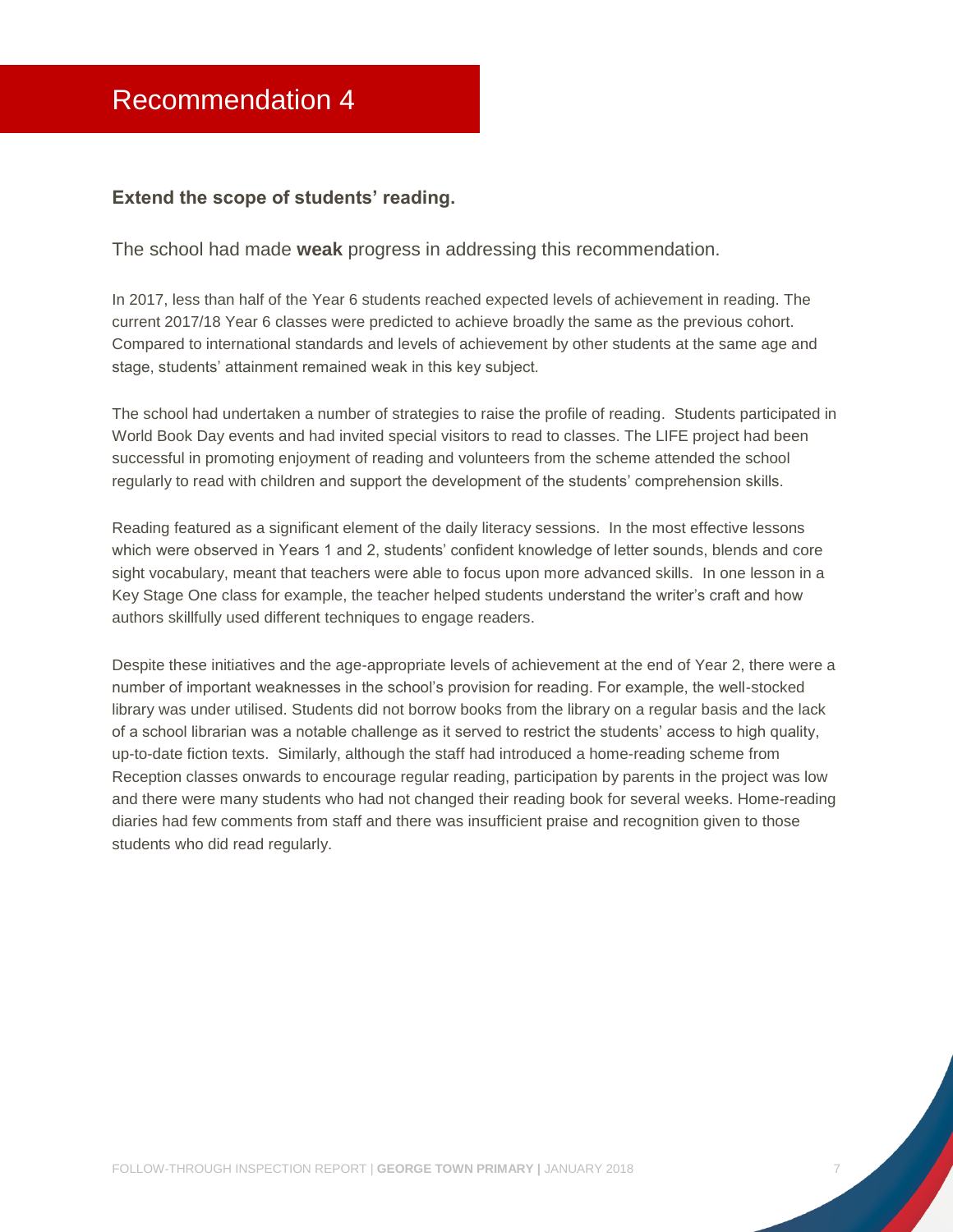#### <span id="page-8-0"></span>**Improve the pace of working in lessons and provide clear learning objectives.**

The school had made **weak** progress in addressing this recommendation.

Most teachers prepared written plans for lessons and these included the learning objectives to be covered in each particular lesson. In literacy and numeracy, teachers benefited from the Ministry of Education exemplar materials and the use of these structured lessons helped ensure an appropriate pace to lessons. Specialist and non-core lessons were less effectively planned.

Where lessons followed a clear plan, the pace was often at least satisfactory. Learning objectives were achieved and students made progress in the lesson. The use of various time management reminders helped students complete tasks in a given time. Lesson objectives were usually shared in an ageappropriate format allowing some clarity of understanding about success criteria. However, although many lessons had a clear structure, teachers less effectively delivered the conclusions to lessons. Students were not often required to review their own learning nor that of their peers with an awareness of the learning goals stated earlier in the lesson. So, for example, the end of lesson might involve a few students reading their writing work to their peers but there would be limited discussion about whether the writing met the criteria for excellence agreed at the start of the lesson.

Over one third of the lessons observed during the Follow-Through Inspection were judged to be weak. In these sessions, students' progress in the lesson was often too slow resulting from either poor planning, or from weak classroom organisation skills or from low expectations. The pace of lessons was, at times, affected by the poor behaviour of a minority of students.

A few students with emotional difficulties in the school required further support as their behaviour, at times, limited the pace of learning of their peers. The school had introduced arrangements for certain students to receive detention during the school lunchtime and break times. These arrangements were not effective in modifying the poor behaviour demonstrated at times in lessons. The lack of a full-time counsellor, or equivalent teacher with pastoral responsibility, limited the immediacy and scope of support currently available to vulnerable students.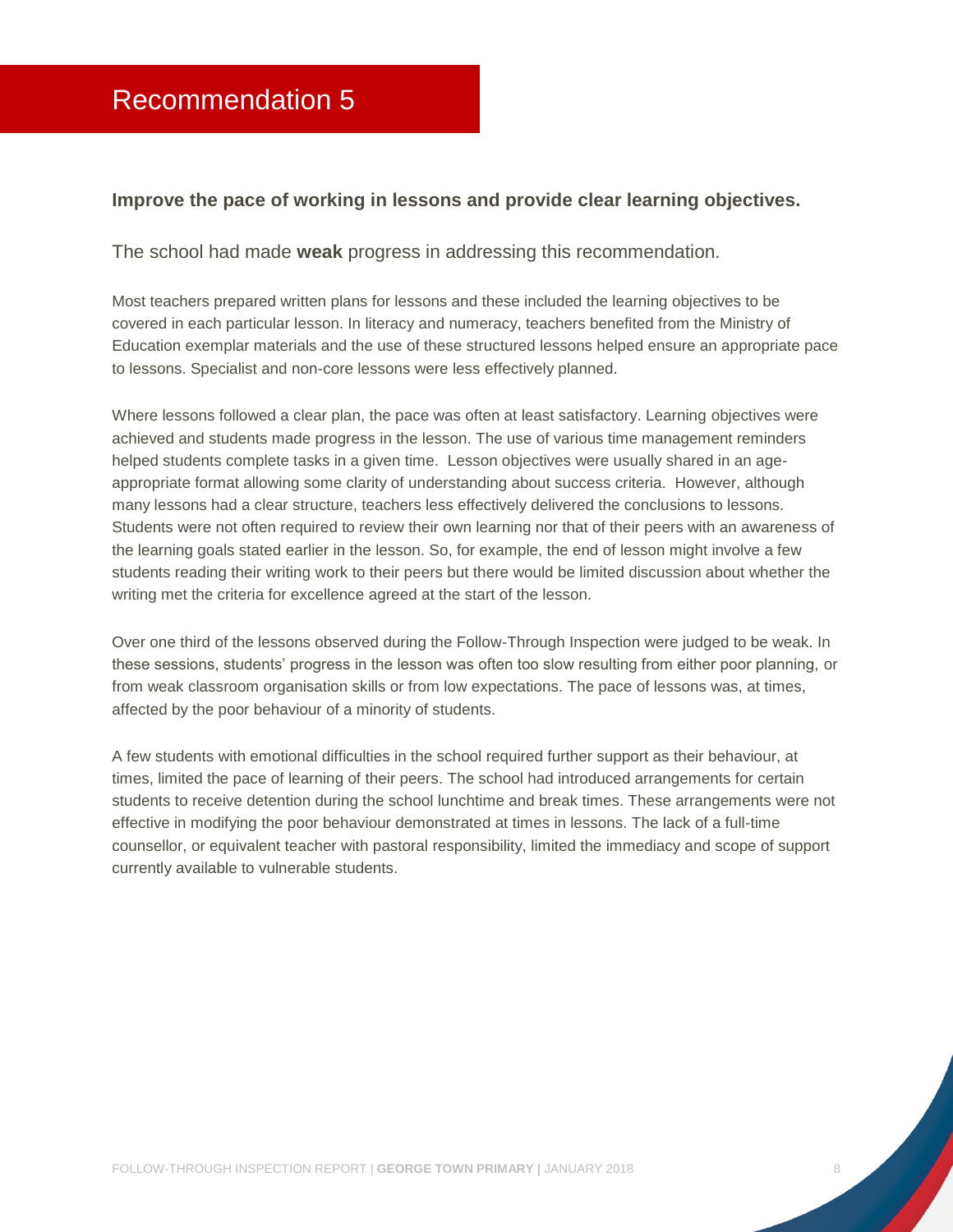# <span id="page-9-0"></span>**Mark students' work consistently and promptly, providing them with clear guidance on ways to improve.**

The school had made **weak** progress in addressing this recommendation.

Since the start of the academic year 2017/18, school leaders had sought to improve marking arrangements by introducing a marking code and monitoring students' books to check consistency in approaches as defined within the agreed policy. Students understood the marking codes but there remained significant inconsistency in teachers' marking practice across the school and also within different stages of the school.

Inspectors reviewed students' mathematics and English exercise books during their time in lessons. In a few classes marking was effective as teachers reviewed achievement against the lesson objectives and provided a clear indication of next steps in learning for students. In most classes though, this level of feedback was not evident. In too many areas of the curriculum, marking was cursory and not sufficiently regular nor informative. Poor presentation and incomplete work was not challenged and teachers' approach to marking continued to reflect insufficiently high expectations of their students.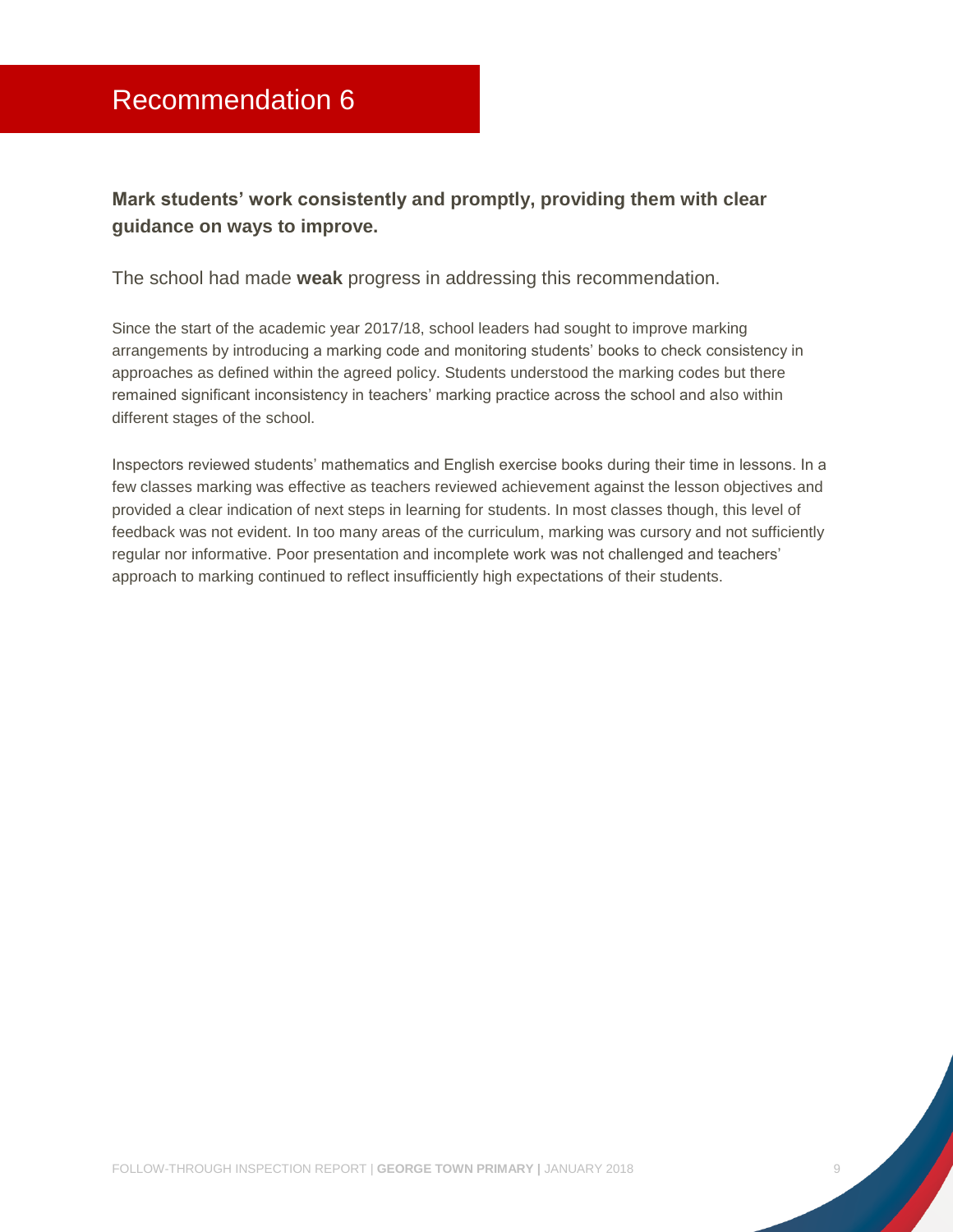# <span id="page-10-0"></span>Survey Results

42 parents, 15 staff and 63 students completed the on-line survey. The results from the survey are detailed in Appendices One, Two and Three to this report.

Most parents expressed satisfaction with the quality of education provided by George Town Primary School. They felt that, overall, the quality of teaching was good and that their children were inspired to learn. Most felt that the school was well led and that they received good information about the school's priorities for the future. Most parents believed that their children were making good progress in key subjects, particularly English. Although almost all parents felt that their children were safe and well cared for in school, a significant minority stated that incidents of bullying, when they did occur were not always dealt with effectively.

Almost all of the Y5 and Y6 students completed the survey. Most felt that they were making good progress in English, mathematics, science and other subjects. They enjoyed their lessons and commented positively upon the guidance they received from their teachers to help them to improve their work. Most students stated that they felt safe in school and that staff cared for them. They were confident that incidents of bullying were dealt with, although a significant minority did not agree that the behaviour of other students in the school was good. A few students expressed concern about transition on to secondary education and stated that they would like more opportunities to visit and meet the staff and students of their future schools. Overall, students expressed high levels of satisfaction regarding the quality of education provided at George Town Primary School.

The staff survey was completed mainly by teachers. A majority had worked in the school for three years or more. There were high levels of satisfaction expressed by the teachers regarding the professional training they had received whilst at the school and also regarding the leadership of George Town Primary School. A significant number of staff did not agree that the school was well resourced. They expressed concern that the school lacked a counsellor as they felt a number of vulnerable students required additional support. A majority of staff did not feel that parents were as yet effectively involved in the work of the school. Overall, however, almost all believed that the school provided a good quality of education for the pupils of George Town Primary School.

#### **What happens next?**

As overall progress has been judged as **weak**, there will be a further Follow-Through Inspection of George Town Primary School within the next six months.

The school will continue to receive follow-through inspections until it either satisfactorily meets all of the recommendations from the baseline inspection of 2014/15 or is inspected as part of the full cycle of inspections, which will commence in September 2018.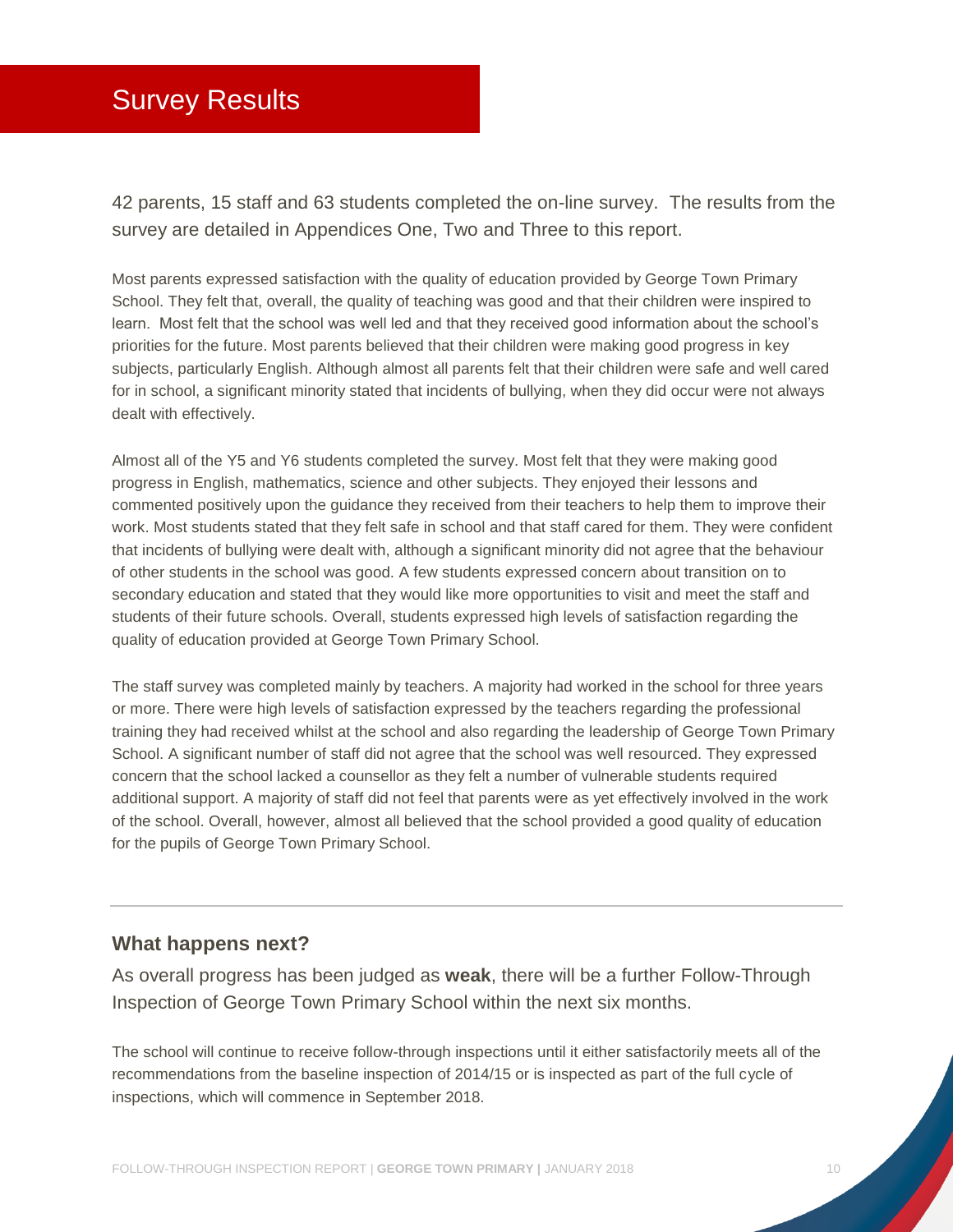# <span id="page-11-0"></span>**Office of Education Standards | Parent Survey 2018**

# *In which grade/year is your eldest child?*



| Response    | <b>Count</b> |
|-------------|--------------|
| Answered 39 |              |
| Skipped 4   |              |

# *How many years has your eldest child been at this school?*

| <b>Response</b>                              | <b>Percentage</b> | <b>Count</b> |
|----------------------------------------------|-------------------|--------------|
| Less than one year                           | 21.95%            | 9            |
| More than one year but less than three years | 36.59%            | 15           |
| More than three years                        | 41.46%            | 17           |
|                                              | <b>Answered</b>   | -41          |
|                                              | <b>Skipped</b>    |              |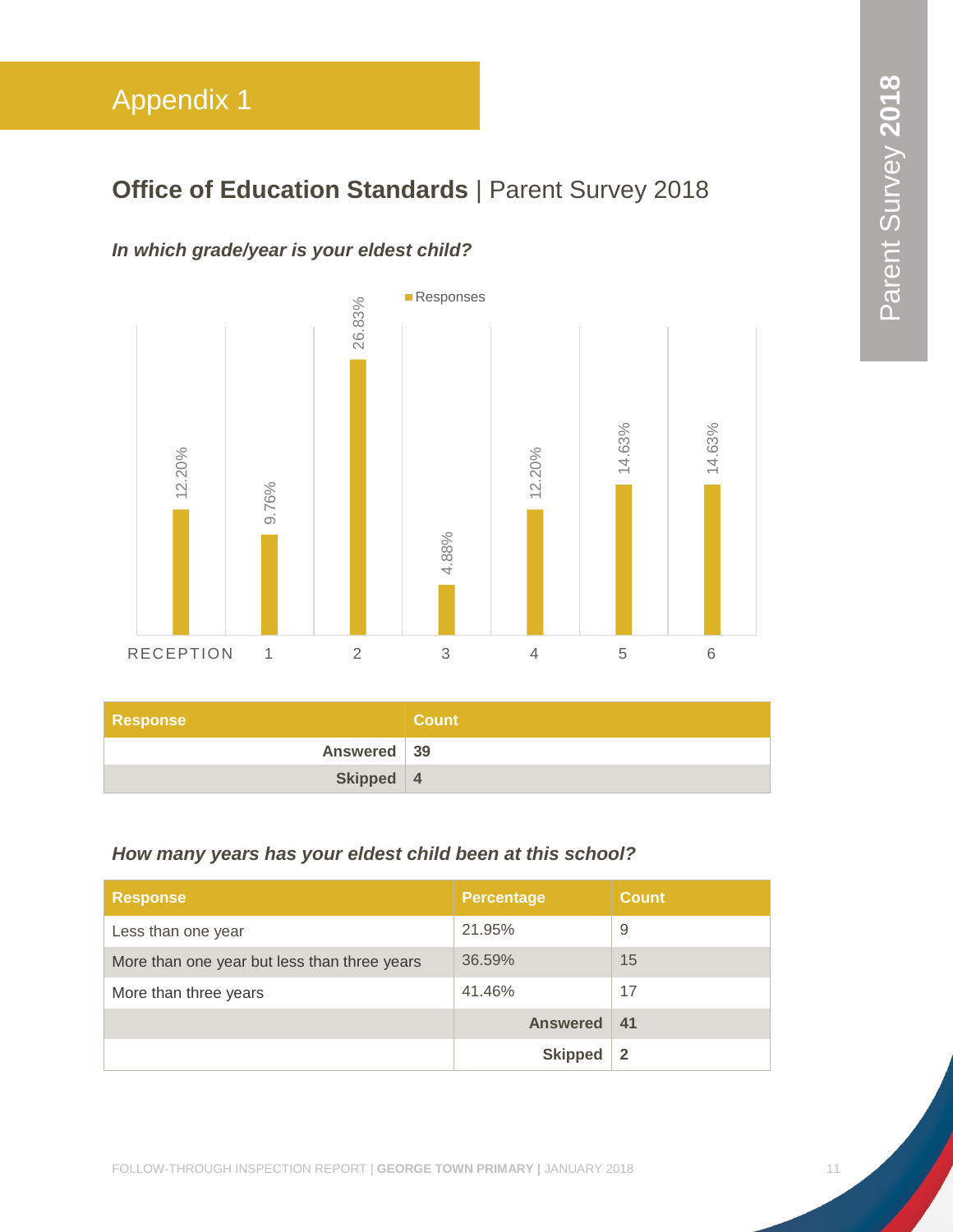Caymanian



Non-Caymanian

# *My child is making good progress in English.*

| <b>Response</b>                              | <b>Percentage</b> | <b>Count</b>   |
|----------------------------------------------|-------------------|----------------|
| <b>Strongly Agree</b>                        | 29.27%            | 12             |
| Agree                                        | 63.41%            | 26             |
| <b>Disagree</b>                              | 4.88%             | 2              |
| <b>Strongly Disagree</b>                     | 2.44%             | 1              |
| I am unsure or unable to answer the question | $0.00\%$          | $\Omega$       |
|                                              | <b>Answered</b>   | 41             |
|                                              | <b>Skipped</b>    | $\overline{2}$ |

# *My child is making good progress in mathematics.*

| <b>Response</b>                              | <b>Percentage</b> | <b>Count</b>   |
|----------------------------------------------|-------------------|----------------|
| <b>Strongly Agree</b>                        | 28.57%            | 12             |
| Agree                                        | 45.24%            | 19             |
| <b>Disagree</b>                              | 14.29%            | 6              |
| <b>Strongly Disagree</b>                     | 2.38%             | $\overline{1}$ |
| I am unsure or unable to answer the question | 9.52%             | $\overline{4}$ |
|                                              | <b>Answered</b>   | 42             |
|                                              | <b>Skipped</b>    | 1              |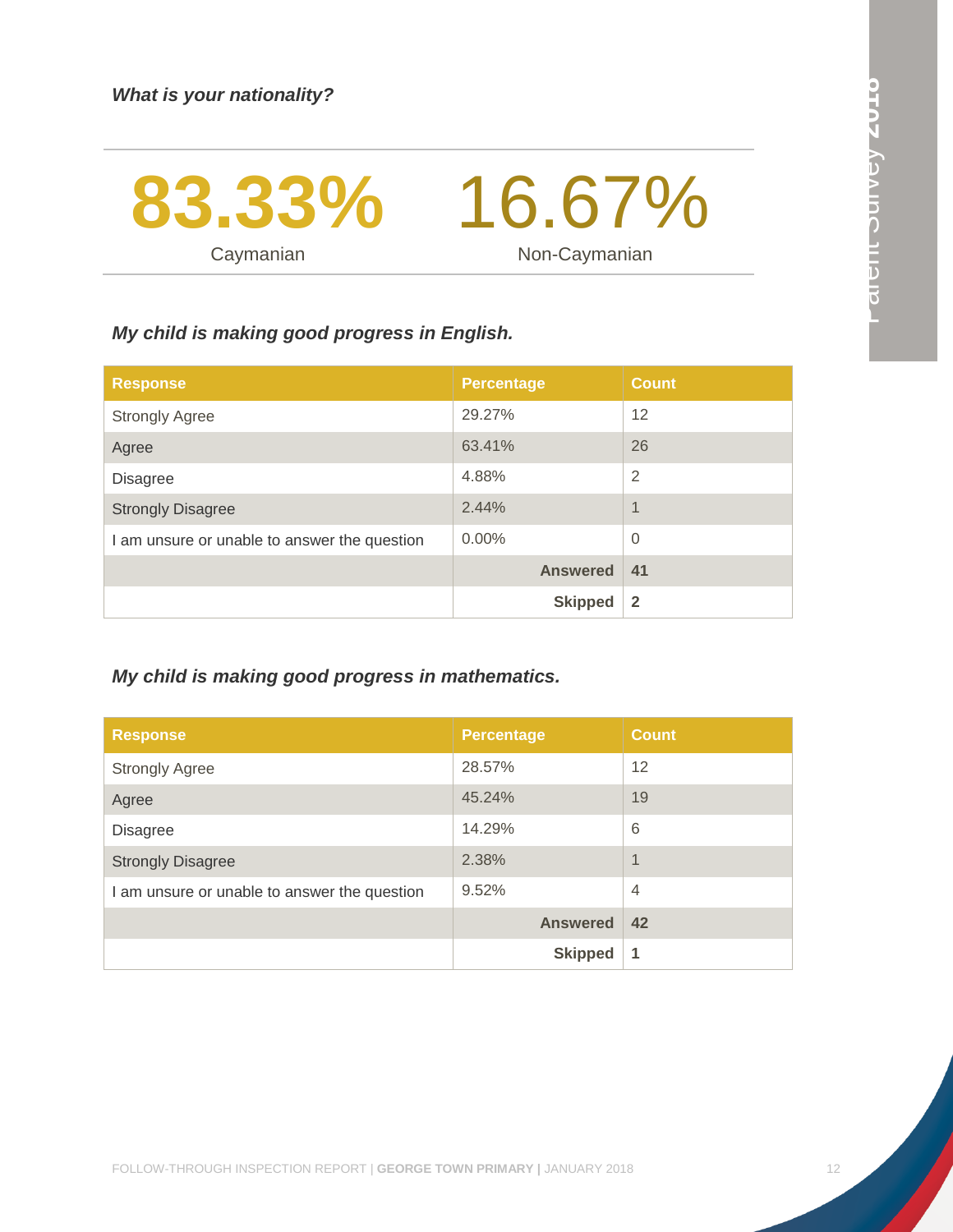*My child is making good progress in science.*

| <b>Response</b>                              | <b>Percentage</b> | <b>Count</b>   |
|----------------------------------------------|-------------------|----------------|
| <b>Strongly Agree</b>                        | 16.67%            | $\overline{7}$ |
| Agree                                        | 54.76%            | 23             |
| <b>Disagree</b>                              | 4.76%             | $\overline{2}$ |
| <b>Strongly Disagree</b>                     | $0.00\%$          | $\overline{0}$ |
| I am unsure or unable to answer the question | 23.81%            | 10             |
|                                              | <b>Answered</b>   | 42             |
|                                              | <b>Skipped</b>    | 1              |

# *Overall, in all other subjects, my child is making good progress in their learning.*

| <b>Response</b>                              | <b>Percentage</b> | <b>Count</b>     |
|----------------------------------------------|-------------------|------------------|
| <b>Strongly Agree</b>                        | 26.19%            | 11               |
| Agree                                        | 64.29%            | 27               |
| <b>Disagree</b>                              | $0.00\%$          | $\overline{0}$   |
| <b>Strongly Disagree</b>                     | 2.38%             | $\boldsymbol{A}$ |
| I am unsure or unable to answer the question | 7.14%             | 3                |
|                                              | <b>Answered</b>   | 42               |
|                                              | <b>Skipped</b>    | 1                |

# *The behaviour of most students in the school is good.*

| <b>Response</b>                              | <b>Percentage</b> | <b>Count</b>   |
|----------------------------------------------|-------------------|----------------|
| <b>Strongly Agree</b>                        | 9.76%             | $\overline{4}$ |
| Agree                                        | 60.98%            | 25             |
| <b>Disagree</b>                              | 9.76%             | $\overline{4}$ |
| <b>Strongly Disagree</b>                     | 7.32%             | 3              |
| I am unsure or unable to answer the question | 12.20%            | 5              |
|                                              | <b>Answered</b>   | 41             |
|                                              | <b>Skipped</b>    | $\overline{2}$ |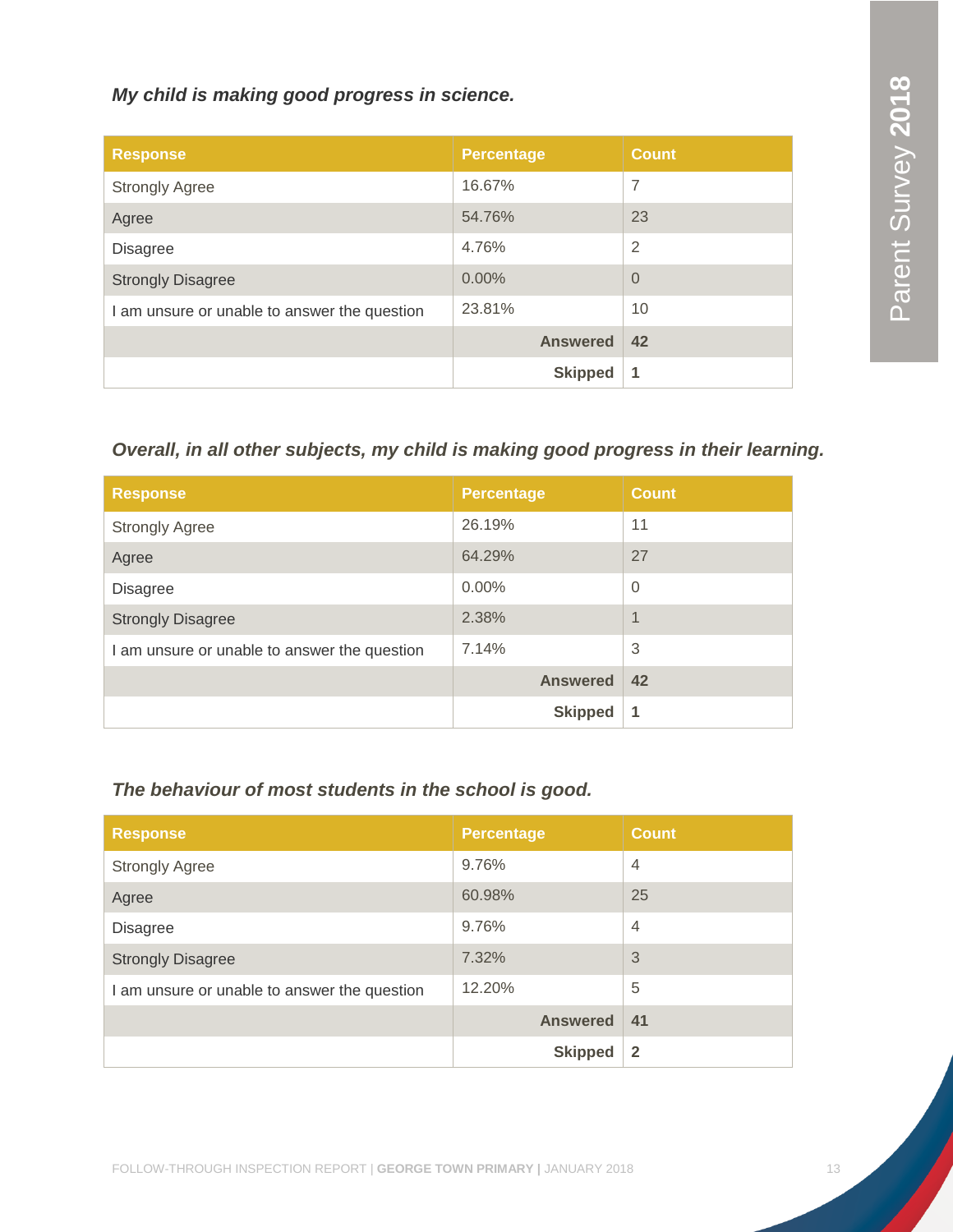# *My child is developing a good sense of responsibility as a member of the wider community.*

| <b>Response</b>                              | <b>Percentage</b> | <b>Count</b>   |
|----------------------------------------------|-------------------|----------------|
| <b>Strongly Agree</b>                        | 24.39%            | 10             |
| Agree                                        | 58.54%            | 24             |
| <b>Disagree</b>                              | 9.76%             | $\overline{4}$ |
| <b>Strongly Disagree</b>                     | 0.00%             | $\Omega$       |
| I am unsure or unable to answer the question | 7.32%             | 3              |
|                                              | <b>Answered</b>   | 41             |
|                                              | <b>Skipped</b>    | $\mathbf{2}$   |

# *My child is developing good environmental understanding.*

| <b>Response</b>                              | <b>Percentage</b> | <b>Count</b>   |
|----------------------------------------------|-------------------|----------------|
| <b>Strongly Agree</b>                        | 21.95%            | 9              |
| Agree                                        | 53.66%            | 22             |
| <b>Disagree</b>                              | 9.76%             | $\overline{4}$ |
| <b>Strongly Disagree</b>                     | 4.88%             | $\overline{2}$ |
| I am unsure or unable to answer the question | 9.76%             | $\overline{4}$ |
|                                              | <b>Answered</b>   | 41             |
|                                              | <b>Skipped</b>    | $\overline{2}$ |

# *The quality of teaching is good.*

| <b>Response</b>                              | <b>Percentage</b> | <b>Count</b>   |
|----------------------------------------------|-------------------|----------------|
| <b>Strongly Agree</b>                        | 27.50%            | 11             |
| Agree                                        | 65.00%            | 26             |
| <b>Disagree</b>                              | 2.50%             | 1              |
| <b>Strongly Disagree</b>                     | 0.00%             | $\overline{0}$ |
| I am unsure or unable to answer the question | $5.00\%$          | 2              |
|                                              | <b>Answered</b>   | 40             |
|                                              | <b>Skipped</b>    | 3              |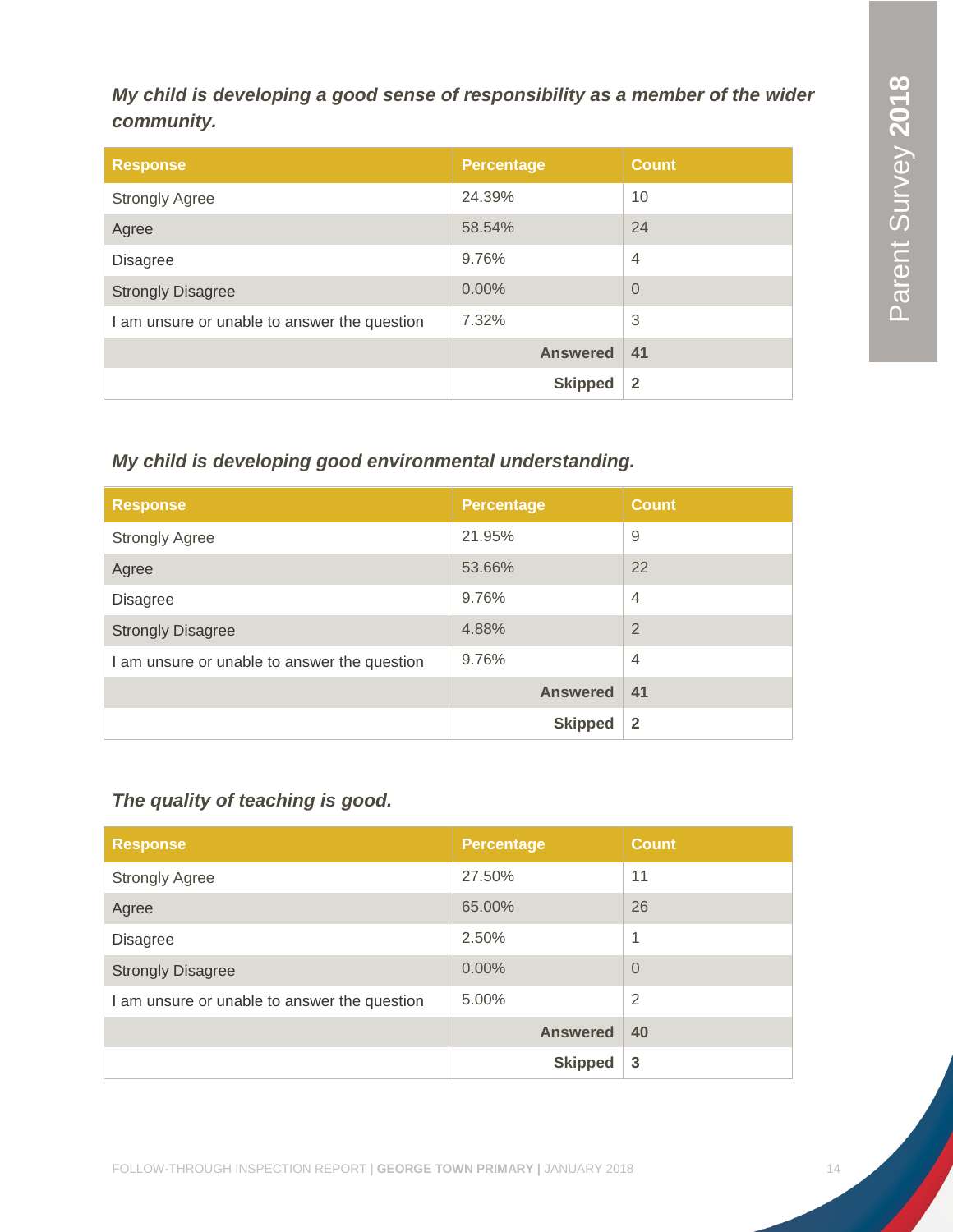# *My child enjoys most lessons.*

| <b>Response</b>                              | <b>Percentage</b> | <b>Count</b>   |
|----------------------------------------------|-------------------|----------------|
| <b>Strongly Agree</b>                        | 35.00%            | 14             |
| Agree                                        | 57.50%            | 23             |
| <b>Disagree</b>                              | $0.00\%$          | $\overline{0}$ |
| <b>Strongly Disagree</b>                     | 0.00%             | $\overline{0}$ |
| I am unsure or unable to answer the question | 7.50%             | 3              |
|                                              | <b>Answered</b>   | 40             |
|                                              | <b>Skipped</b>    | 3              |

# *My child is inspired to learn.*

| <b>Response</b>                              | <b>Percentage</b> | <b>Count</b>   |
|----------------------------------------------|-------------------|----------------|
| <b>Strongly Agree</b>                        | 32.50%            | 13             |
| Agree                                        | 65.00%            | 26             |
| <b>Disagree</b>                              | 2.50%             | 1              |
| <b>Strongly Disagree</b>                     | 0.00%             | $\Omega$       |
| I am unsure or unable to answer the question | $0.00\%$          | $\overline{0}$ |
|                                              | <b>Answered</b>   | 40             |
|                                              | <b>Skipped</b>    | 3              |

*My child can join in a good range of extra-curricular activities provided by the school.*

| <b>Response</b>                              | <b>Percentage</b> | <b>Count</b>   |
|----------------------------------------------|-------------------|----------------|
| <b>Strongly Agree</b>                        | 27.50%            | 11             |
| Agree                                        | 50.00%            | 20             |
| <b>Disagree</b>                              | 17.50%            | $\overline{7}$ |
| <b>Strongly Disagree</b>                     | 2.50%             | $\overline{A}$ |
| I am unsure or unable to answer the question | 2.50%             | 1              |
|                                              | <b>Answered</b>   | 40             |
|                                              | <b>Skipped</b>    | 3              |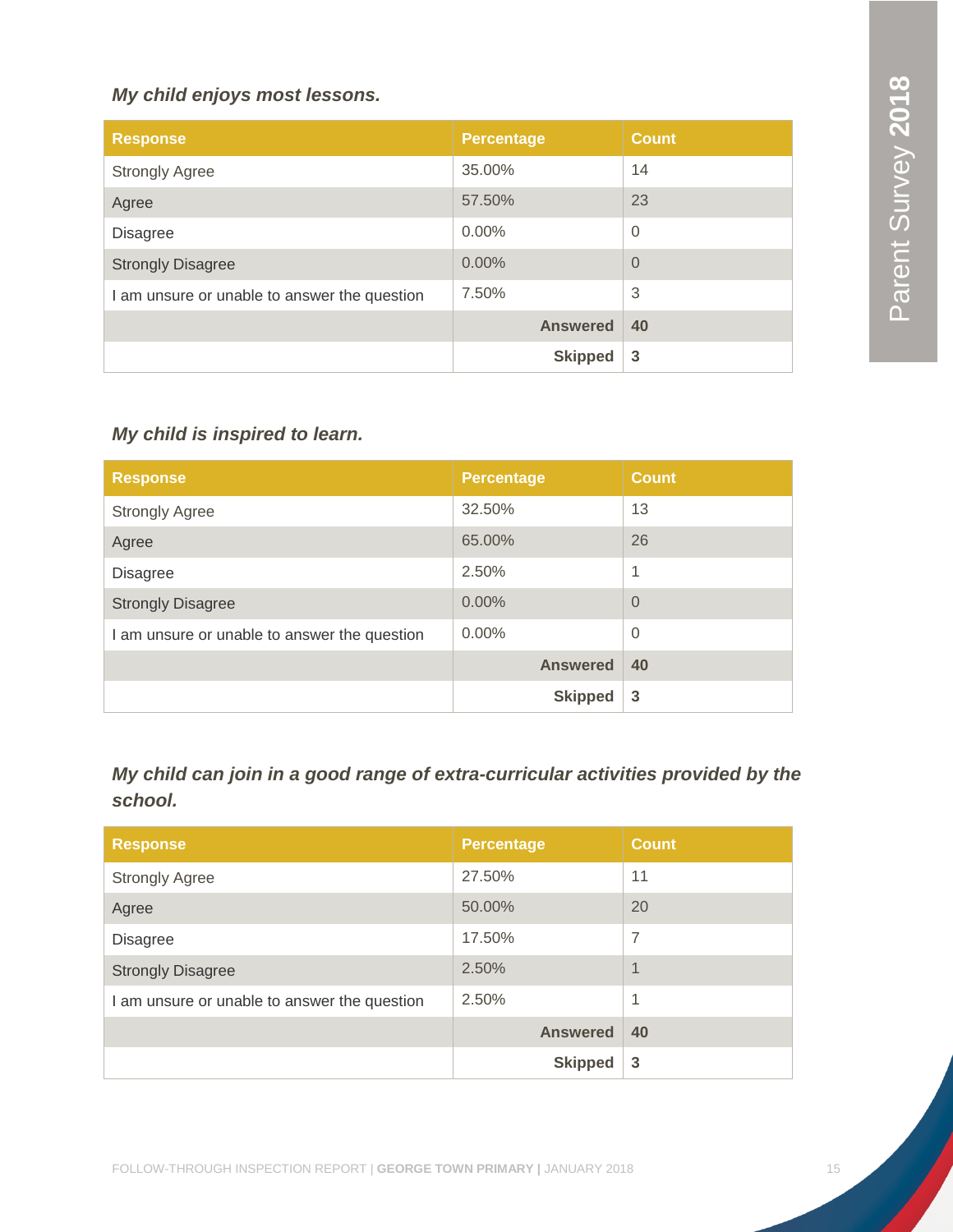# *The school provides the subjects my child wishes to study.*

| <b>Response</b>                              | <b>Percentage</b> | <b>Count</b>   |
|----------------------------------------------|-------------------|----------------|
| <b>Strongly Agree</b>                        | 10.26%            | $\overline{4}$ |
| Agree                                        | 58.97%            | 23             |
| <b>Disagree</b>                              | 7.69%             | 3              |
| <b>Strongly Disagree</b>                     | 2.56%             | $\overline{A}$ |
| I am unsure or unable to answer the question | 20.51%            | 8              |
|                                              | <b>Answered</b>   | 39             |
|                                              | <b>Skipped</b>    | $\overline{4}$ |

# *The quality and amount of homework is appropriate.*

| <b>Response</b>                              | <b>Percentage</b> | <b>Count</b>   |
|----------------------------------------------|-------------------|----------------|
| <b>Strongly Agree</b>                        | 12.50%            | 5              |
| Agree                                        | 67.50%            | 27             |
| <b>Disagree</b>                              | 10.00%            | $\overline{4}$ |
| <b>Strongly Disagree</b>                     | 7.50%             | 3              |
| I am unsure or unable to answer the question | 2.50%             | 1              |
|                                              | <b>Answered</b>   | 40             |
|                                              | <b>Skipped</b>    | 3              |

# *My child is safe and cared for at school.*

| <b>Response</b>                              | <b>Percentage</b> | <b>Count</b>   |
|----------------------------------------------|-------------------|----------------|
| <b>Strongly Agree</b>                        | 24.32%            | 9              |
| Agree                                        | 70.27%            | 26             |
| <b>Disagree</b>                              | 5.41%             | $\overline{2}$ |
| <b>Strongly Disagree</b>                     | 0.00%             | $\Omega$       |
| I am unsure or unable to answer the question | $0.00\%$          | $\Omega$       |
|                                              | <b>Answered</b>   | 37             |
|                                              | <b>Skipped</b>    | 6              |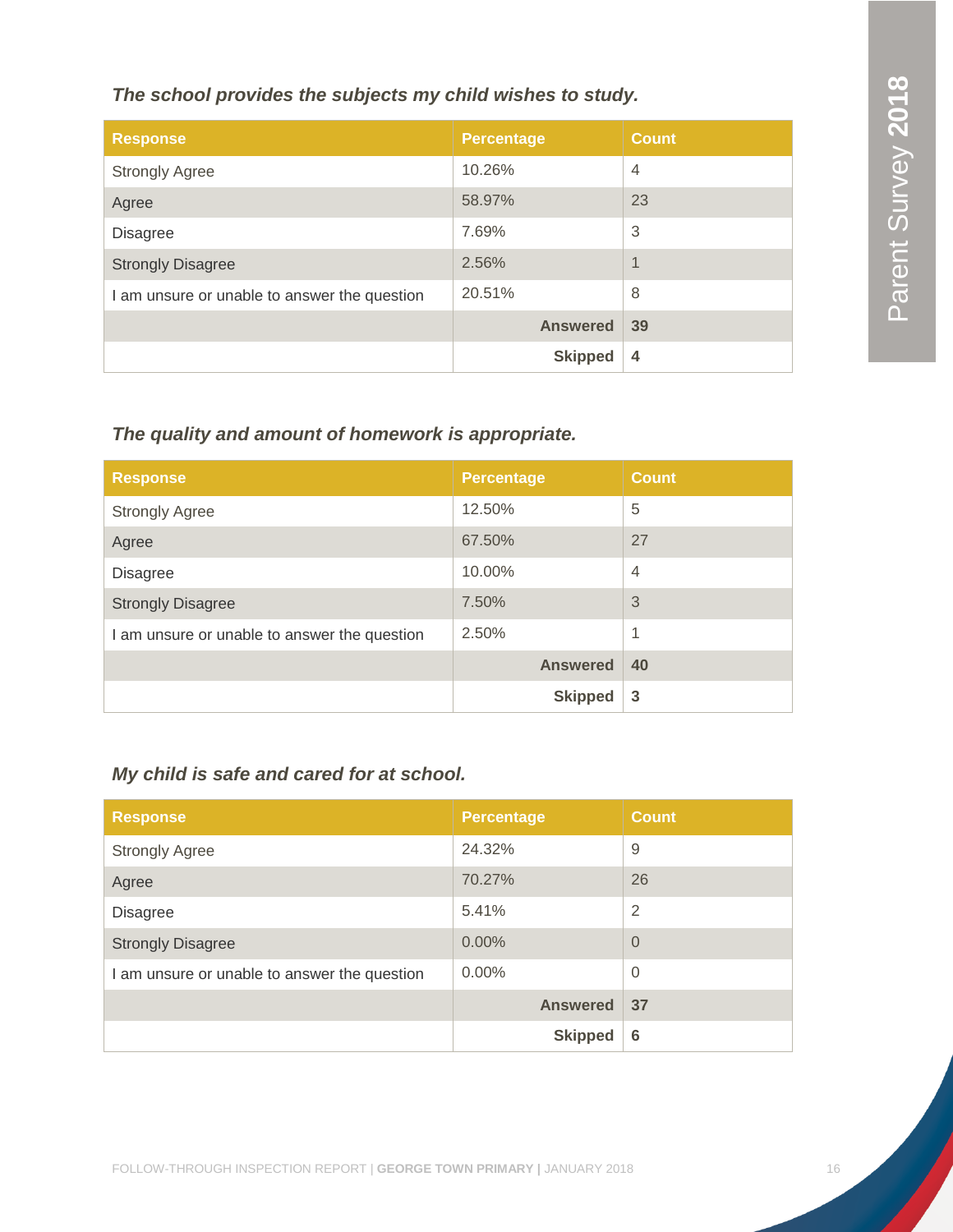# *The school helps my child choose a healthy lifestyle.*

| <b>Response</b>                              | <b>Percentage</b> | <b>Count</b> |
|----------------------------------------------|-------------------|--------------|
| <b>Strongly Agree</b>                        | 27.03%            | 10           |
| Agree                                        | 51.35%            | 19           |
| <b>Disagree</b>                              | 18.92%            | 7            |
| <b>Strongly Disagree</b>                     | 0.00%             | $\Omega$     |
| I am unsure or unable to answer the question | 2.70%             | 1            |
|                                              | <b>Answered</b>   | 37           |
|                                              | <b>Skipped</b>    | 6            |

# *My child is safe while on school buses.*

| <b>Response</b>                              | <b>Percentage</b> | <b>Count</b>   |
|----------------------------------------------|-------------------|----------------|
| <b>Strongly Agree</b>                        | 16.22%            | 6              |
| Agree                                        | 29.73%            | 11             |
| <b>Disagree</b>                              | $0.00\%$          | $\overline{0}$ |
| <b>Strongly Disagree</b>                     | 0.00%             | $\overline{0}$ |
| I am unsure or unable to answer the question | 54.05%            | 20             |
|                                              | <b>Answered</b>   | 37             |
|                                              | <b>Skipped</b>    | 6              |

# *My child is treated fairly at school.*

| <b>Response</b>                              | <b>Percentage</b> | <b>Count</b>   |
|----------------------------------------------|-------------------|----------------|
| <b>Strongly Agree</b>                        | 13.51%            | 5              |
| Agree                                        | 72.97%            | 27             |
| <b>Disagree</b>                              | $0.00\%$          | $\overline{0}$ |
| <b>Strongly Disagree</b>                     | 2.70%             | $\overline{1}$ |
| I am unsure or unable to answer the question | 10.81%            | $\overline{4}$ |
|                                              | <b>Answered</b>   | 37             |
|                                              | <b>Skipped</b>    | 6              |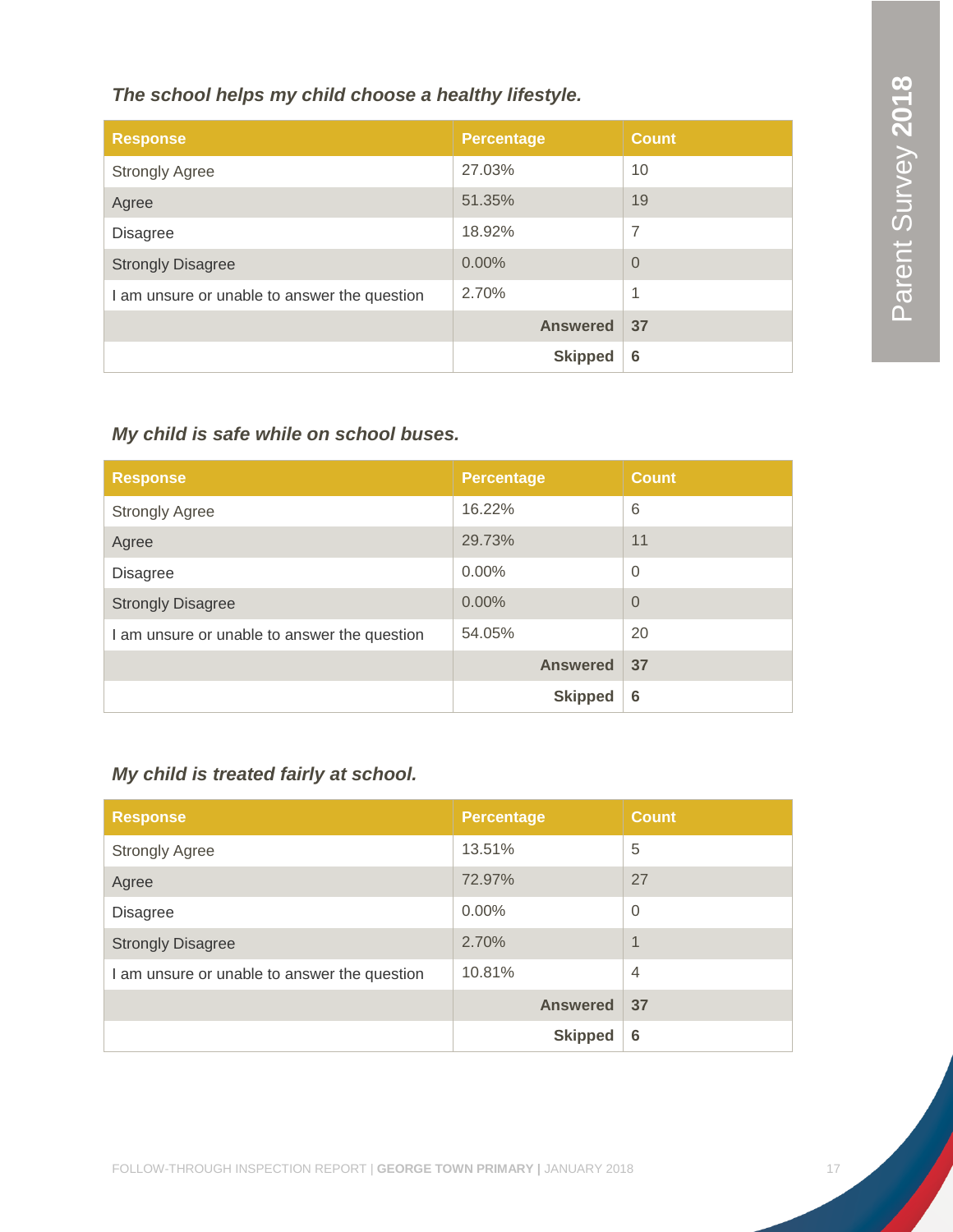*The school deals effectively with incidents of bullying.*

| <b>Response</b>                              | <b>Percentage</b> | <b>Count</b>   |
|----------------------------------------------|-------------------|----------------|
| <b>Strongly Agree</b>                        | 8.11%             | 3              |
| Agree                                        | 35.14%            | 13             |
| Disagree                                     | 21.62%            | 8              |
| <b>Strongly Disagree</b>                     | 5.41%             | $\overline{2}$ |
| I am unsure or unable to answer the question | 29.73%            | 11             |
|                                              | <b>Answered</b>   | 37             |
|                                              | <b>Skipped</b>    | 6              |

*The school helps my child make good choices about his or her future education and career.*

| <b>Response</b>                              | <b>Percentage</b> | <b>Count</b>   |
|----------------------------------------------|-------------------|----------------|
| <b>Strongly Agree</b>                        | 16.22%            | 6              |
| Agree                                        | 51.35%            | 19             |
| <b>Disagree</b>                              | $0.00\%$          | $\overline{0}$ |
| <b>Strongly Disagree</b>                     | 0.00%             | $\overline{0}$ |
| I am unsure or unable to answer the question | 32.43%            | 12             |
|                                              | <b>Answered</b>   | 37             |
|                                              | <b>Skipped</b>    | 6              |

*The school provides good support to students with special educational needs.*

| <b>Response</b>                              | <b>Percentage</b> | <b>Count</b>   |
|----------------------------------------------|-------------------|----------------|
| <b>Strongly Agree</b>                        | 5.41%             | $\overline{2}$ |
| Agree                                        | 40.54%            | 15             |
| <b>Disagree</b>                              | 8.11%             | 3              |
| <b>Strongly Disagree</b>                     | 0.00%             | $\overline{0}$ |
| I am unsure or unable to answer the question | 45.95%            | 17             |
|                                              | <b>Answered</b>   | 37             |
|                                              | <b>Skipped</b>    | 6              |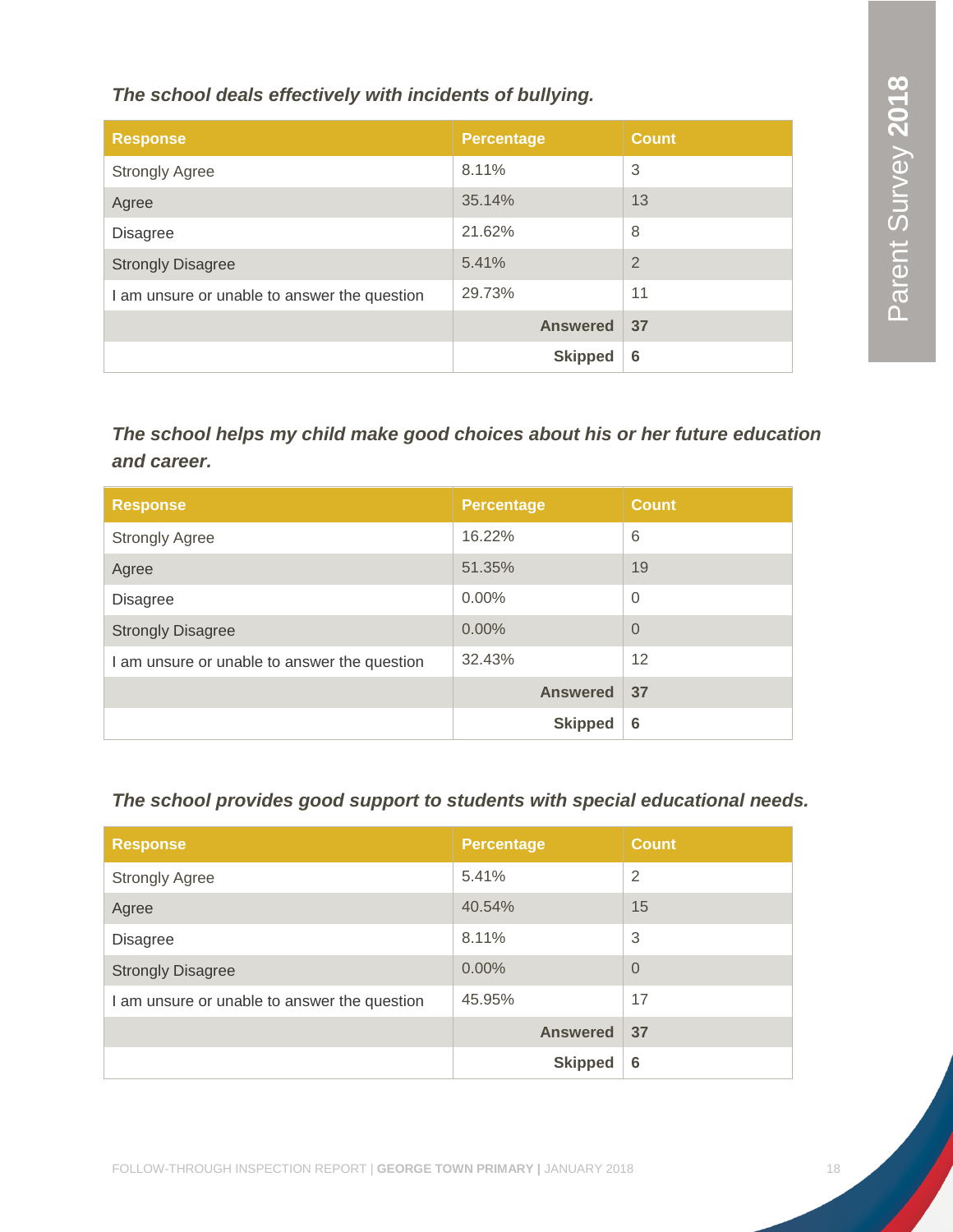### *The school is well led.*

| <b>Response</b>                              | <b>Percentage</b> | <b>Count</b>   |
|----------------------------------------------|-------------------|----------------|
| <b>Strongly Agree</b>                        | 14.29%            | 5              |
| Agree                                        | 65.71%            | 23             |
| <b>Disagree</b>                              | 2.86%             | 1              |
| <b>Strongly Disagree</b>                     | 0.00%             | $\overline{0}$ |
| I am unsure or unable to answer the question | 17.14%            | 6              |
|                                              | <b>Answered</b>   | 35             |
|                                              | <b>Skipped</b>    | 8              |

# *I receive good information about the school's improvement plans.*

| <b>Response</b>                              | <b>Percentage</b> | <b>Count</b>   |
|----------------------------------------------|-------------------|----------------|
| <b>Strongly Agree</b>                        | 14.29%            | 5              |
| Agree                                        | 62.86%            | 22             |
| <b>Disagree</b>                              | 11.43%            | $\overline{4}$ |
| <b>Strongly Disagree</b>                     | 5.71%             | $\overline{2}$ |
| I am unsure or unable to answer the question | 5.71%             | $\overline{2}$ |
|                                              | <b>Answered</b>   | 35             |
|                                              | <b>Skipped</b>    | 8              |

# *Communication between the school and parents is effective and timely.*

| <b>Response</b>                              | <b>Percentage</b> | <b>Count</b> |
|----------------------------------------------|-------------------|--------------|
| <b>Strongly Agree</b>                        | 20.00%            | 7            |
| Agree                                        | 62.86%            | 22           |
| <b>Disagree</b>                              | 14.29%            | 5            |
| <b>Strongly Disagree</b>                     | 0.00%             | $\Omega$     |
| I am unsure or unable to answer the question | 2.86%             | $\mathbf{1}$ |
|                                              | <b>Answered</b>   | 35           |
|                                              | <b>Skipped</b>    | 8            |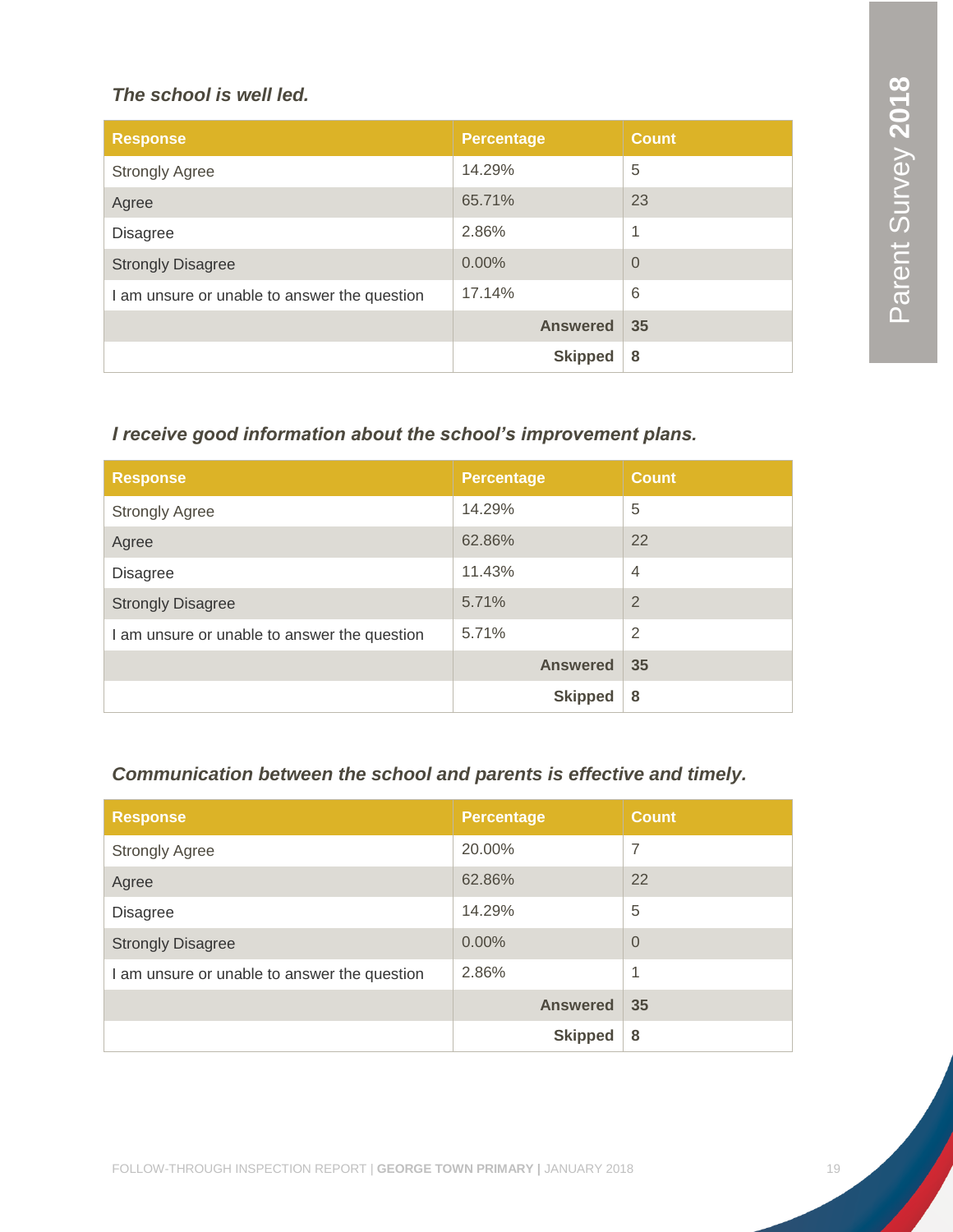# *The school responds appropriately to parental concerns.*

| <b>Response</b>                              | <b>Percentage</b> | <b>Count</b>             |
|----------------------------------------------|-------------------|--------------------------|
| <b>Strongly Agree</b>                        | 11.43%            | $\overline{4}$           |
| Agree                                        | 68.57%            | 24                       |
| <b>Disagree</b>                              | 5.71%             | $\overline{2}$           |
| <b>Strongly Disagree</b>                     | 2.86%             | $\overline{\mathcal{A}}$ |
| I am unsure or unable to answer the question | 11.43%            | $\overline{4}$           |
|                                              | <b>Answered</b>   | 35                       |
|                                              | <b>Skipped</b>    | 8                        |

# *School reports are regular and informative.*

| <b>Response</b>                              | <b>Percentage</b> | <b>Count</b>   |
|----------------------------------------------|-------------------|----------------|
| <b>Strongly Agree</b>                        | 17.14%            | 6              |
| Agree                                        | 74.29%            | 26             |
| <b>Disagree</b>                              | 2.86%             | 1              |
| <b>Strongly Disagree</b>                     | 2.86%             | $\overline{1}$ |
| I am unsure or unable to answer the question | 2.86%             | 1              |
|                                              | <b>Answered</b>   | 35             |
|                                              | <b>Skipped</b>    | 8              |

# *Parent-teacher meetings are helpful and held regularly.*

| <b>Response</b>                              | <b>Percentage</b> | <b>Count</b> |
|----------------------------------------------|-------------------|--------------|
| <b>Strongly Agree</b>                        | 8.57%             | 3            |
| Agree                                        | 82.86%            | 29           |
| <b>Disagree</b>                              | 8.57%             | 3            |
| <b>Strongly Disagree</b>                     | 0.00%             | $\Omega$     |
| I am unsure or unable to answer the question | $0.00\%$          | $\Omega$     |
|                                              | <b>Answered</b>   | 35           |
|                                              | <b>Skipped</b>    | 8            |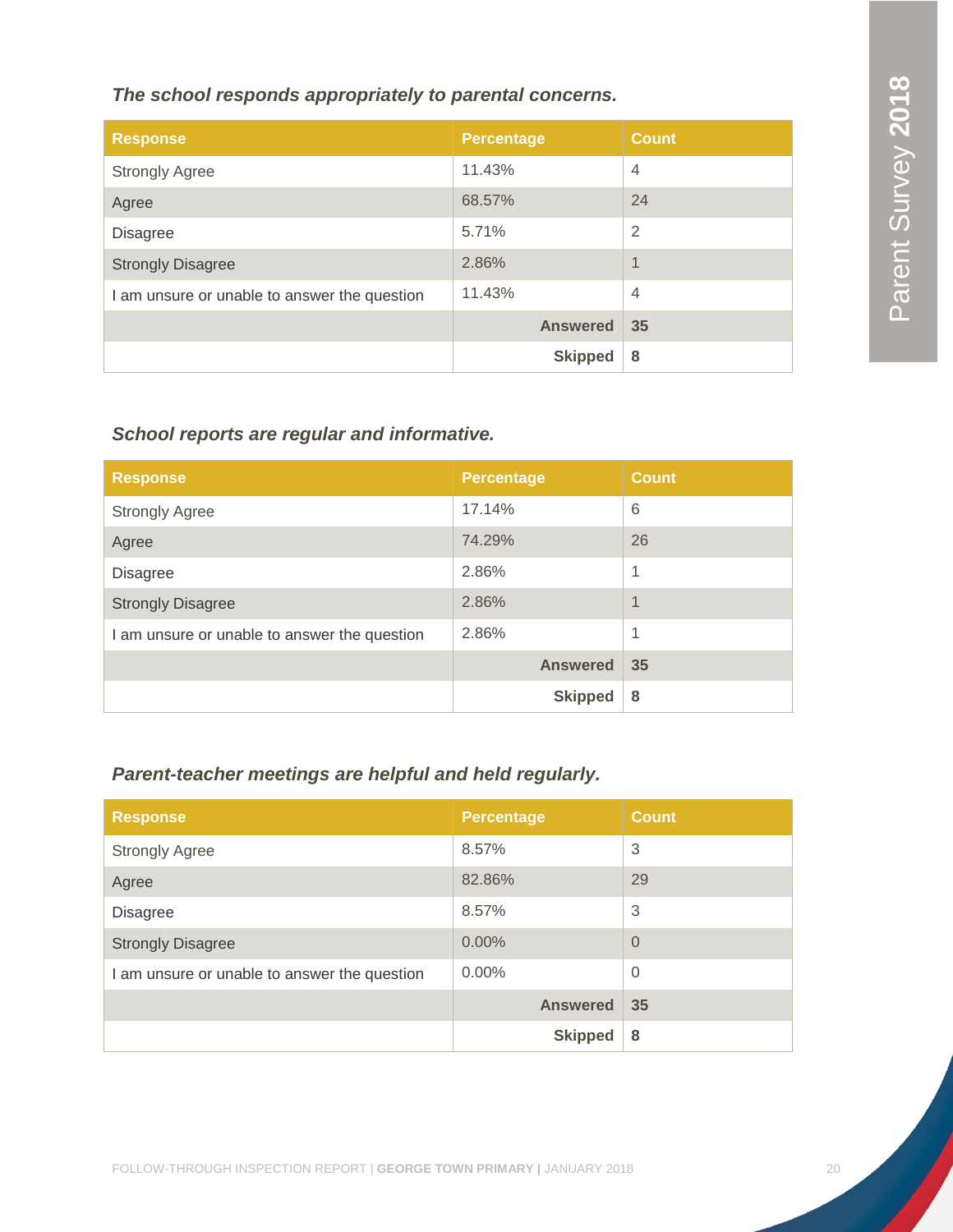# *Parents are effectively involved in the work of the school.*

| <b>Response</b>                              | <b>Percentage</b> | <b>Count</b>             |
|----------------------------------------------|-------------------|--------------------------|
| <b>Strongly Agree</b>                        | 8.57%             | 3                        |
| Agree                                        | 65.71%            | 23                       |
| <b>Disagree</b>                              | $0.00\%$          | $\overline{0}$           |
| <b>Strongly Disagree</b>                     | 2.86%             | $\overline{\mathcal{A}}$ |
| I am unsure or unable to answer the question | 22.86%            | 8                        |
|                                              | <b>Answered</b>   | 35                       |
|                                              | <b>Skipped</b>    | 8                        |

# *The school enjoys good links with the wider community.*

| <b>Response</b>                              | <b>Percentage</b> | <b>Count</b>   |
|----------------------------------------------|-------------------|----------------|
| <b>Strongly Agree</b>                        | 5.88%             | $\overline{2}$ |
| Agree                                        | 70.59%            | 24             |
| <b>Disagree</b>                              | 5.88%             | 2              |
| <b>Strongly Disagree</b>                     | 0.00%             | $\Omega$       |
| I am unsure or unable to answer the question | 17.65%            | 6              |
|                                              | <b>Answered</b>   | 34             |
|                                              | <b>Skipped</b>    | 9              |

# *The school has appropriately qualified and suitably skilled teachers and staff.*

| <b>Response</b>                              | <b>Percentage</b> | <b>Count</b>   |
|----------------------------------------------|-------------------|----------------|
| <b>Strongly Agree</b>                        | 14.29%            | 5              |
| Agree                                        | 65.71%            | 23             |
| <b>Disagree</b>                              | 5.71%             | $\overline{2}$ |
| <b>Strongly Disagree</b>                     | 0.00%             | $\Omega$       |
| I am unsure or unable to answer the question | 14.29%            | 5              |
|                                              | <b>Answered</b>   | 35             |
|                                              | <b>Skipped</b>    | 8              |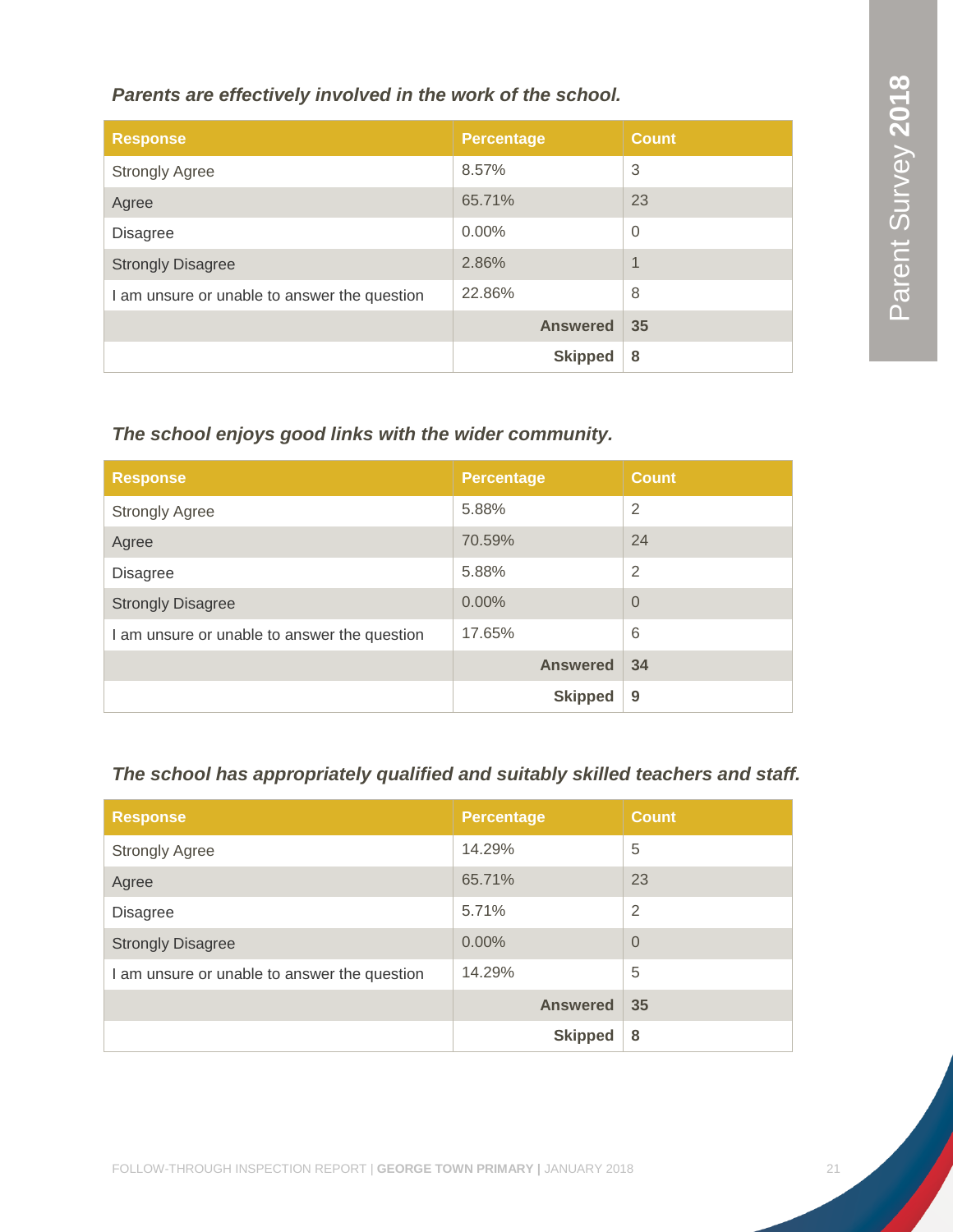*The school provides good quality resources for my child's learning.*

| <b>Response</b>                              | <b>Percentage</b> | <b>Count</b>   |
|----------------------------------------------|-------------------|----------------|
| <b>Strongly Agree</b>                        | 14.29%            | 5              |
| Agree                                        | 62.86%            | 22             |
| <b>Disagree</b>                              | 11.43%            | $\overline{4}$ |
| <b>Strongly Disagree</b>                     | 2.86%             | $\overline{1}$ |
| I am unsure or unable to answer the question | 8.57%             | 3              |
|                                              | <b>Answered</b>   | 35             |
|                                              | <b>Skipped</b>    | 8              |

*Overall, I am satisfied with the quality of education provided at this school.*

| $14.29\%$                | 71.43%                   |  |
|--------------------------|--------------------------|--|
| <b>Strongly Agree</b>    | Agree                    |  |
| 8.57%                    | $\mathcal{C}$            |  |
| <b>Disagree</b>          | <b>Strongly Disagree</b> |  |
| 5.71%<br><b>Not Sure</b> |                          |  |

| <b>Response</b> | <b>Count</b> |
|-----------------|--------------|
| Answered 35     |              |
| Skipped $ 8$    |              |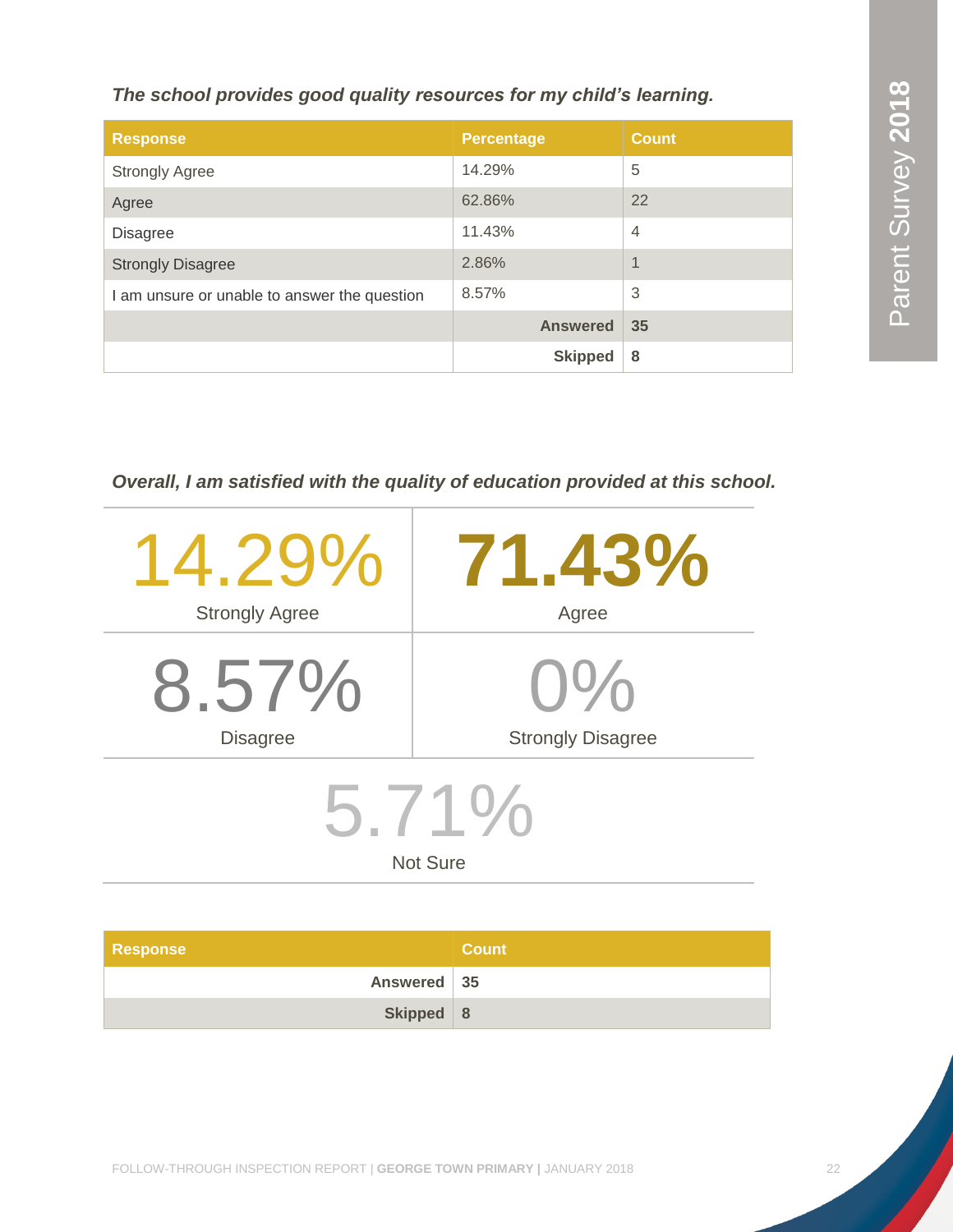# <span id="page-23-0"></span>Appendix 2

# **Office of Education Standards | Staff Survey 2018**

# *What is your role in the school?*



# *How long have you worked at this school?*

| <b>Response</b>                              | Percentage      | <b>Count</b>   |
|----------------------------------------------|-----------------|----------------|
| One year or less                             | 20.00%          | 3              |
| More than one year but less than three years | 13.33%          | $\overline{2}$ |
| Three years or more                          | 66.67%          | 10             |
|                                              | <b>Answered</b> | -15            |
|                                              | <b>Skipped</b>  | $\bf{0}$       |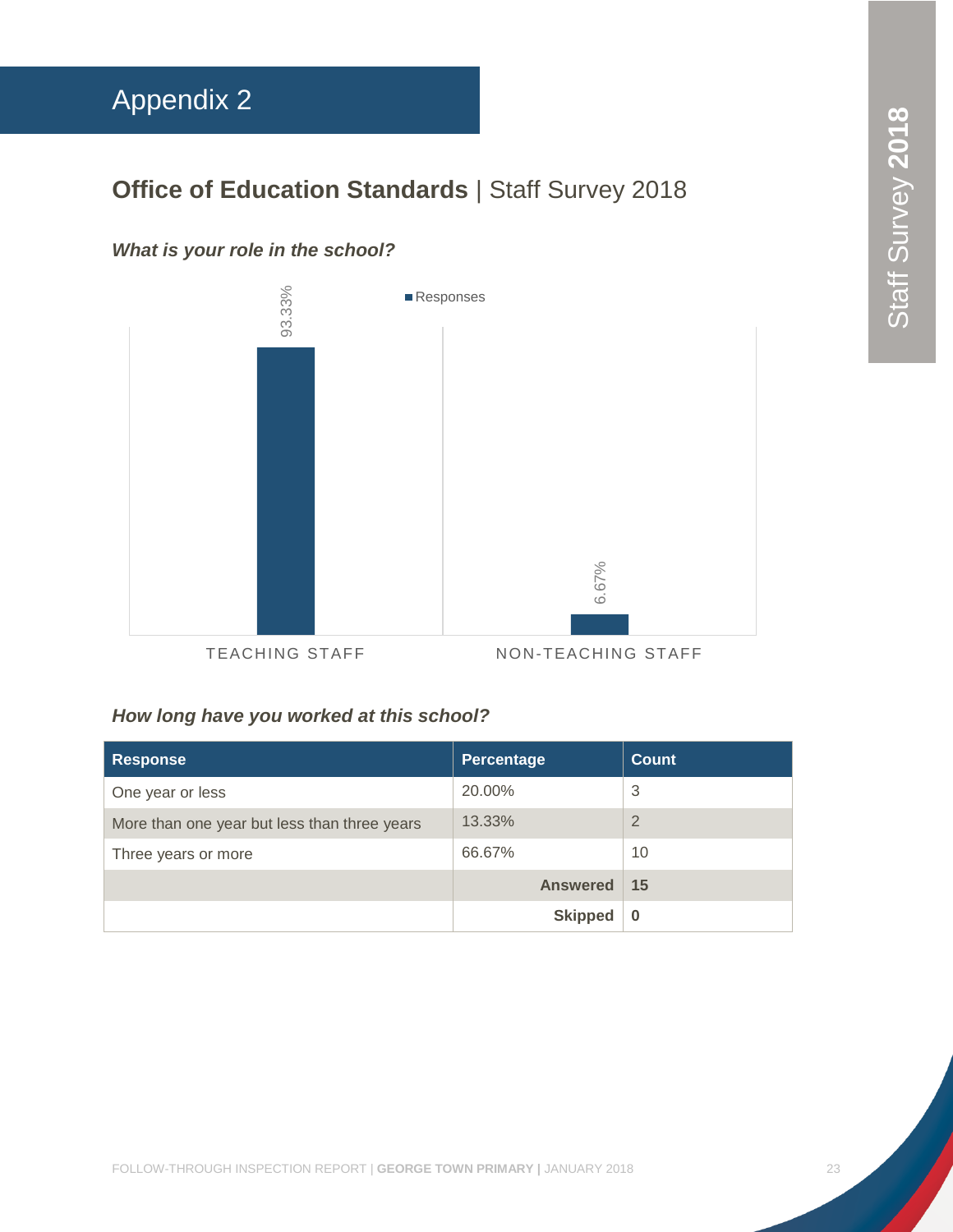#### *Which age-group of students are you mostly supporting?*



*What is your nationality?*



# *The behaviour of most students in the school is good.*

| <b>Response</b>                              | Percentage      | Count          |
|----------------------------------------------|-----------------|----------------|
| <b>Strongly Agree</b>                        | 13.33%          | $\overline{2}$ |
| Agree                                        | 66.67%          | 10             |
| <b>Disagree</b>                              | 13.33%          | $\overline{2}$ |
| <b>Strongly Disagree</b>                     | 0.00%           | $\Omega$       |
| I am unsure or unable to answer the question | 6.67%           | 1              |
|                                              | <b>Answered</b> | 15             |
|                                              | <b>Skipped</b>  | $\bf{0}$       |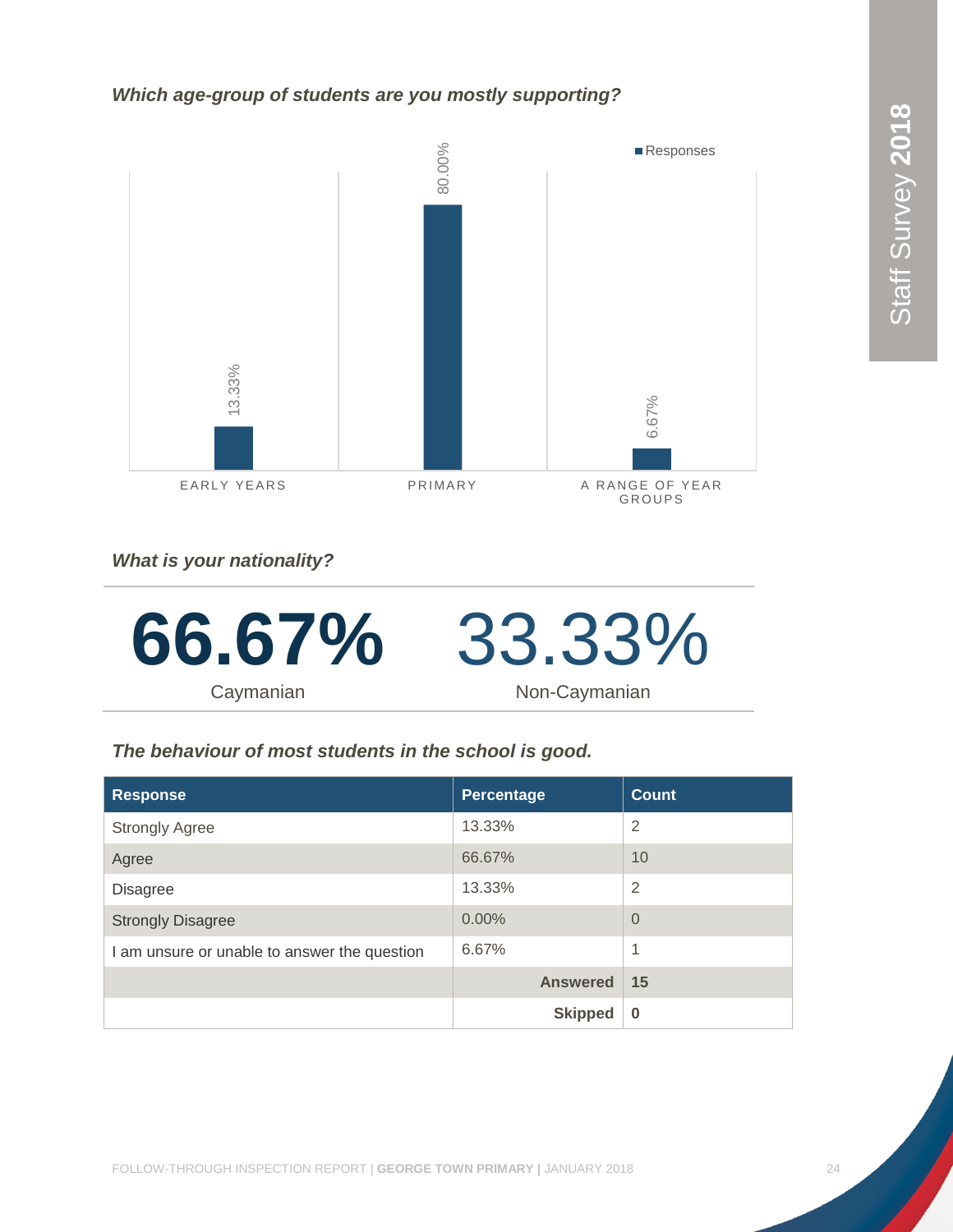*Most students at this school understand their responsibilities as members of a wider community.*

| <b>Response</b>                              | Percentage      | <b>Count</b>   |
|----------------------------------------------|-----------------|----------------|
| <b>Strongly Agree</b>                        | $0.00\%$        | $\overline{0}$ |
| Agree                                        | 53.33%          | 8              |
| <b>Disagree</b>                              | 40.00%          | 6              |
| <b>Strongly Disagree</b>                     | $0.00\%$        | $\overline{0}$ |
| I am unsure or unable to answer the question | 6.67%           | 1              |
|                                              | <b>Answered</b> | 15             |
|                                              | <b>Skipped</b>  | $\bf{0}$       |

# *Most students at this school show good environmental understanding.*

| <b>Response</b>                              | Percentage      | <b>Count</b>   |
|----------------------------------------------|-----------------|----------------|
| <b>Strongly Agree</b>                        | $0.00\%$        | $\overline{0}$ |
| Agree                                        | 73.33%          | 11             |
| <b>Disagree</b>                              | 13.33%          | $\overline{2}$ |
| <b>Strongly Disagree</b>                     | $0.00\%$        | $\overline{0}$ |
| I am unsure or unable to answer the question | 13.33%          | $\overline{2}$ |
|                                              | <b>Answered</b> | 15             |
|                                              | <b>Skipped</b>  | $\bf{0}$       |

# *There are good assessment systems in this school.*

| <b>Response</b>                              | Percentage      | Count          |
|----------------------------------------------|-----------------|----------------|
| <b>Strongly Agree</b>                        | 6.67%           | 1              |
| Agree                                        | 73.33%          | 11             |
| <b>Disagree</b>                              | 6.67%           | 1              |
| <b>Strongly Disagree</b>                     | $0.00\%$        | $\overline{0}$ |
| I am unsure or unable to answer the question | 13.33%          | $\overline{2}$ |
|                                              | <b>Answered</b> | 15             |
|                                              | <b>Skipped</b>  | $\bf{0}$       |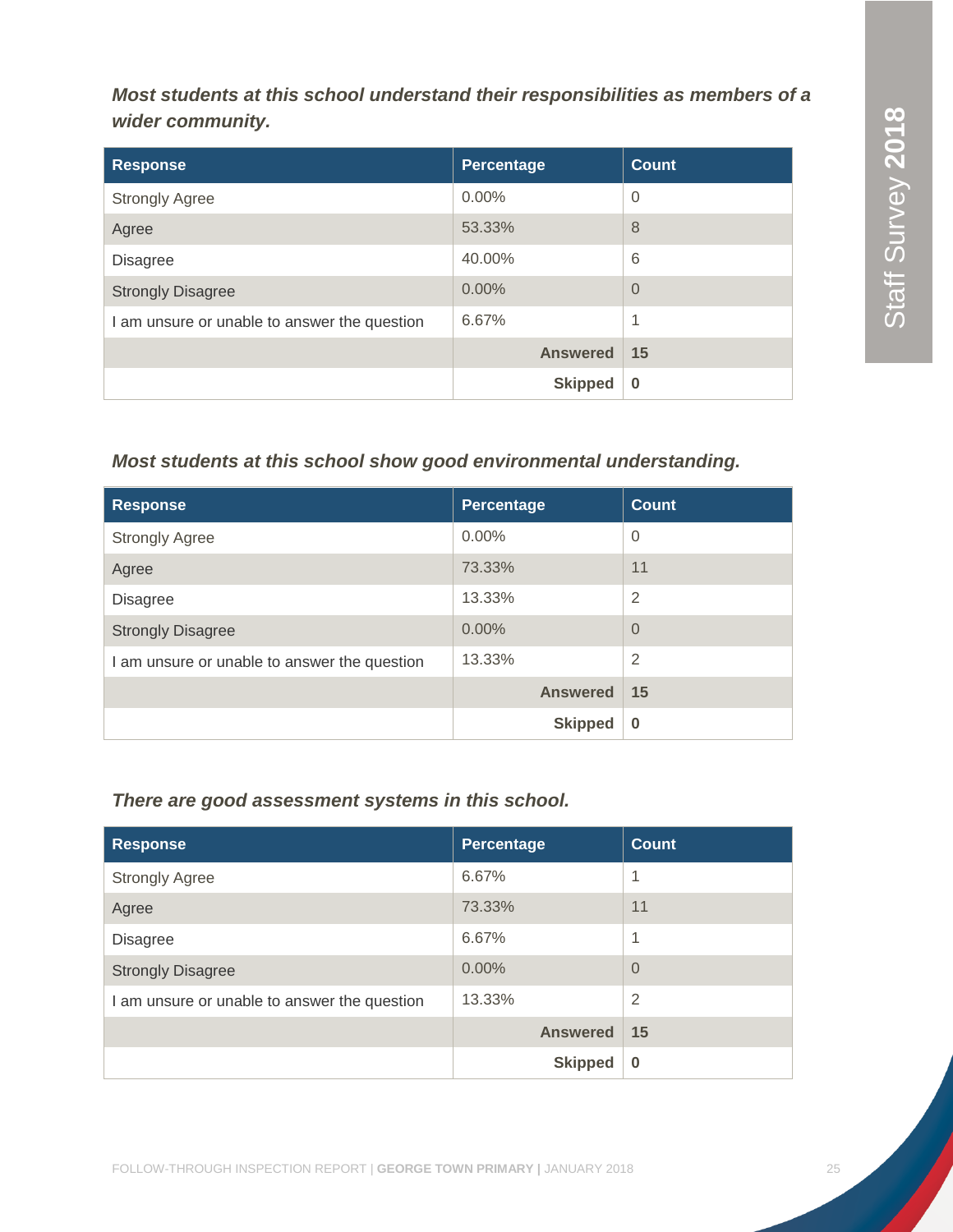*Students can join in a good range of extra-curricular activities provided by the school.*

| <b>Response</b>                              | Percentage      | <b>Count</b>   |
|----------------------------------------------|-----------------|----------------|
| <b>Strongly Agree</b>                        | 21.43%          | 3              |
| Agree                                        | 50.00%          | $\overline{7}$ |
| <b>Disagree</b>                              | 14.29%          | $\overline{2}$ |
| <b>Strongly Disagree</b>                     | 0.00%           | $\Omega$       |
| I am unsure or unable to answer the question | 14.29%          | $\overline{2}$ |
|                                              | <b>Answered</b> | 14             |
|                                              | <b>Skipped</b>  | 1              |

# *This school regularly informs students of their next steps in learning.*

| <b>Response</b>                              | Percentage      | <b>Count</b> |
|----------------------------------------------|-----------------|--------------|
| <b>Strongly Agree</b>                        | 20.00%          | 3            |
| Agree                                        | 53.33%          | 8            |
| <b>Disagree</b>                              | 6.67%           | 1            |
| <b>Strongly Disagree</b>                     | $0.00\%$        | $\Omega$     |
| I am unsure or unable to answer the question | 20.00%          | 3            |
|                                              | <b>Answered</b> | 15           |
|                                              | <b>Skipped</b>  | $\bf{0}$     |

# *There is a safe and caring environment for all members of this school community.*

| <b>Response</b>                              | <b>Percentage</b> | <b>Count</b>   |
|----------------------------------------------|-------------------|----------------|
| <b>Strongly Agree</b>                        | 66.67%            | 10             |
| Agree                                        | 33.33%            | 5              |
| <b>Disagree</b>                              | $0.00\%$          | $\mathbf 0$    |
| <b>Strongly Disagree</b>                     | $0.00\%$          | $\overline{0}$ |
| I am unsure or unable to answer the question | $0.00\%$          | $\overline{0}$ |
|                                              | <b>Answered</b>   | 15             |
|                                              | <b>Skipped</b>    | $\bf{0}$       |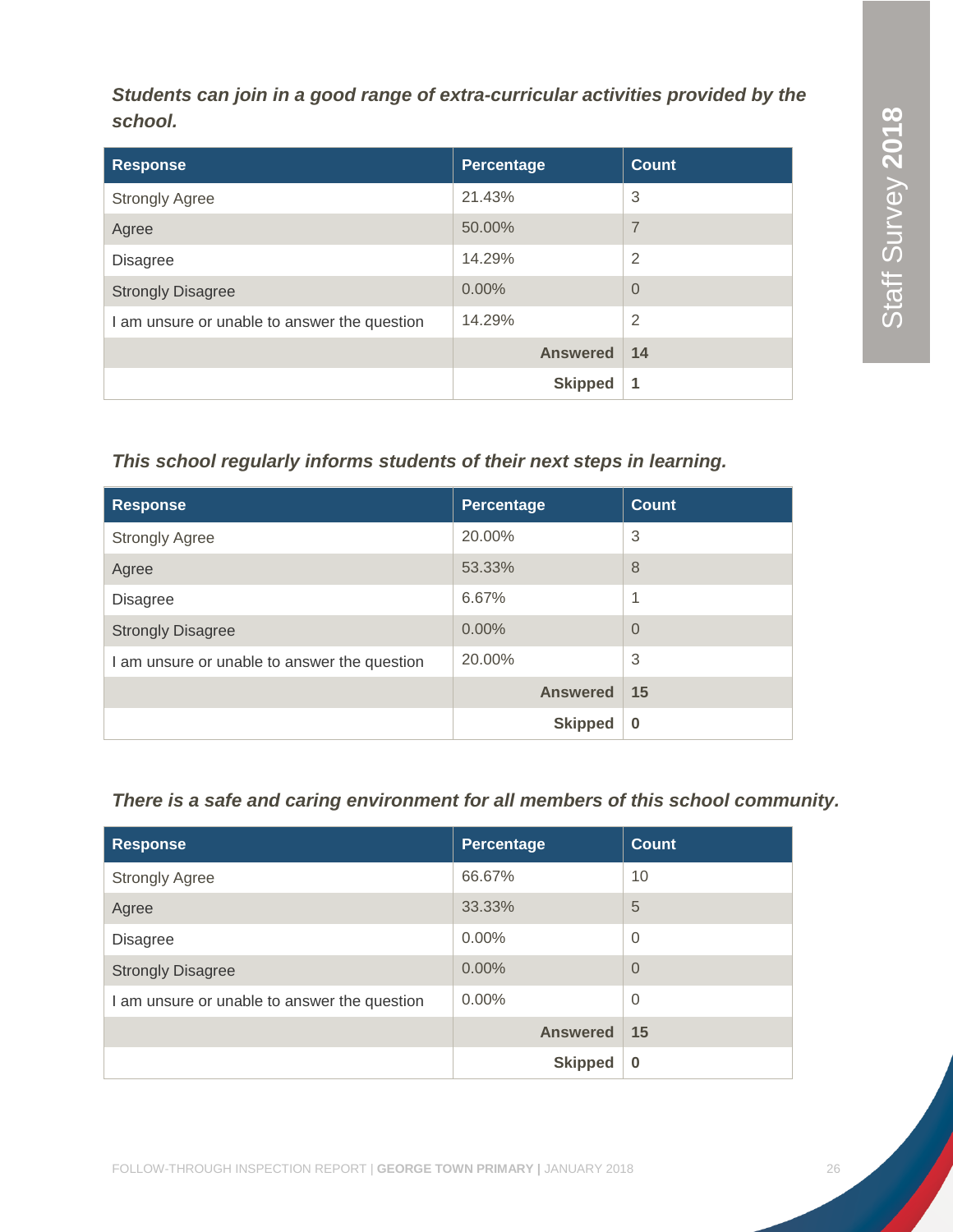*The school helps students to choose a healthy life style.*

| <b>Response</b>                              | Percentage      | <b>Count</b>             |
|----------------------------------------------|-----------------|--------------------------|
| <b>Strongly Agree</b>                        | 26.67%          | $\overline{4}$           |
| Agree                                        | 60.00%          | 9                        |
| <b>Disagree</b>                              | 6.67%           | 1                        |
| <b>Strongly Disagree</b>                     | 6.67%           | $\overline{\mathcal{A}}$ |
| I am unsure or unable to answer the question | $0.00\%$        | $\Omega$                 |
|                                              | <b>Answered</b> | 15                       |
|                                              | <b>Skipped</b>  | 0                        |

# *Students are treated fairly at this school.*

| <b>Response</b>                              | Percentage      | <b>Count</b> |
|----------------------------------------------|-----------------|--------------|
| <b>Strongly Agree</b>                        | 46.67%          | 7            |
| Agree                                        | 53.33%          | 8            |
| <b>Disagree</b>                              | $0.00\%$        | $\Omega$     |
| <b>Strongly Disagree</b>                     | 0.00%           | $\Omega$     |
| I am unsure or unable to answer the question | $0.00\%$        | $\Omega$     |
|                                              | <b>Answered</b> | 15           |
|                                              | <b>Skipped</b>  | $\bf{0}$     |

# *The school deals effectively with incidents of bullying.*

| <b>Response</b>                              | Percentage      | <b>Count</b>   |
|----------------------------------------------|-----------------|----------------|
| <b>Strongly Agree</b>                        | 26.67%          | $\overline{4}$ |
| Agree                                        | 60.00%          | 9              |
| <b>Disagree</b>                              | $0.00\%$        | $\overline{0}$ |
| <b>Strongly Disagree</b>                     | 0.00%           | $\overline{0}$ |
| I am unsure or unable to answer the question | 13.33%          | $\overline{2}$ |
|                                              | <b>Answered</b> | 15             |
|                                              | <b>Skipped</b>  | $\bf{0}$       |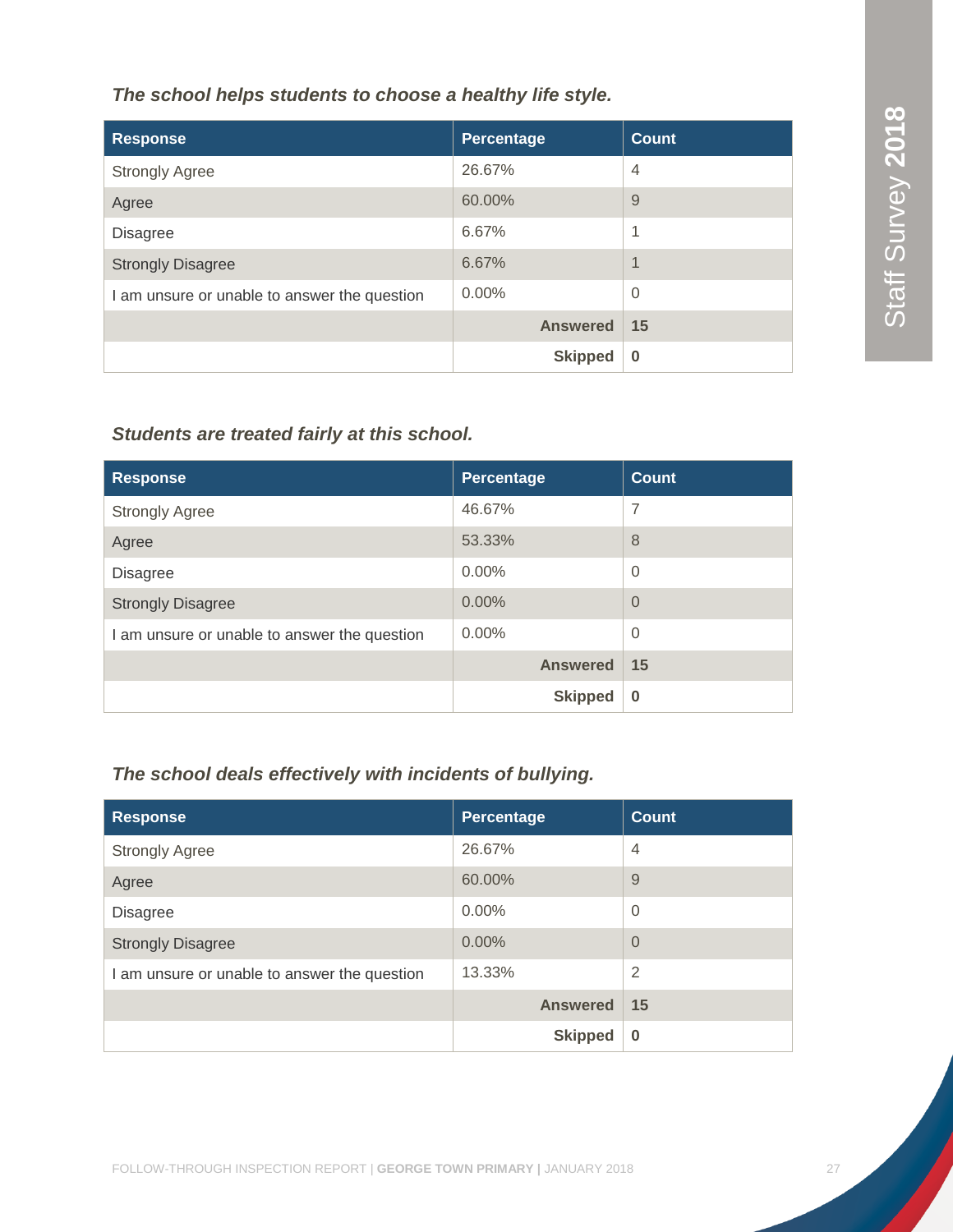*The school helps students make good choices about their future education and career.*

| <b>Response</b>                              | Percentage      | <b>Count</b>   |
|----------------------------------------------|-----------------|----------------|
| <b>Strongly Agree</b>                        | 13.33%          | $\overline{2}$ |
| Agree                                        | 66.67%          | 10             |
| <b>Disagree</b>                              | 6.67%           | 1              |
| <b>Strongly Disagree</b>                     | 0.00%           | $\Omega$       |
| I am unsure or unable to answer the question | 13.33%          | $\overline{2}$ |
|                                              | <b>Answered</b> | 15             |
|                                              | <b>Skipped</b>  | $\bf{0}$       |

# *The school provides good support to students with special educational needs.*

| <b>Response</b>                              | Percentage      | <b>Count</b>             |
|----------------------------------------------|-----------------|--------------------------|
| <b>Strongly Agree</b>                        | 6.67%           | 1                        |
| Agree                                        | 60.00%          | 9                        |
| <b>Disagree</b>                              | 6.67%           | 1                        |
| <b>Strongly Disagree</b>                     | 6.67%           | $\overline{\mathcal{A}}$ |
| I am unsure or unable to answer the question | 20.00%          | 3                        |
|                                              | <b>Answered</b> | 15                       |
|                                              | <b>Skipped</b>  | $\bf{0}$                 |

# *The school is well led.*

| <b>Response</b>                              | <b>Percentage</b> | <b>Count</b>   |
|----------------------------------------------|-------------------|----------------|
| <b>Strongly Agree</b>                        | 28.57%            | $\overline{4}$ |
| Agree                                        | 64.29%            | 9              |
| <b>Disagree</b>                              | $0.00\%$          | $\overline{0}$ |
| <b>Strongly Disagree</b>                     | 0.00%             | $\Omega$       |
| I am unsure or unable to answer the question | 7.14%             | 1              |
|                                              | <b>Answered</b>   | 14             |
|                                              | <b>Skipped</b>    | 1              |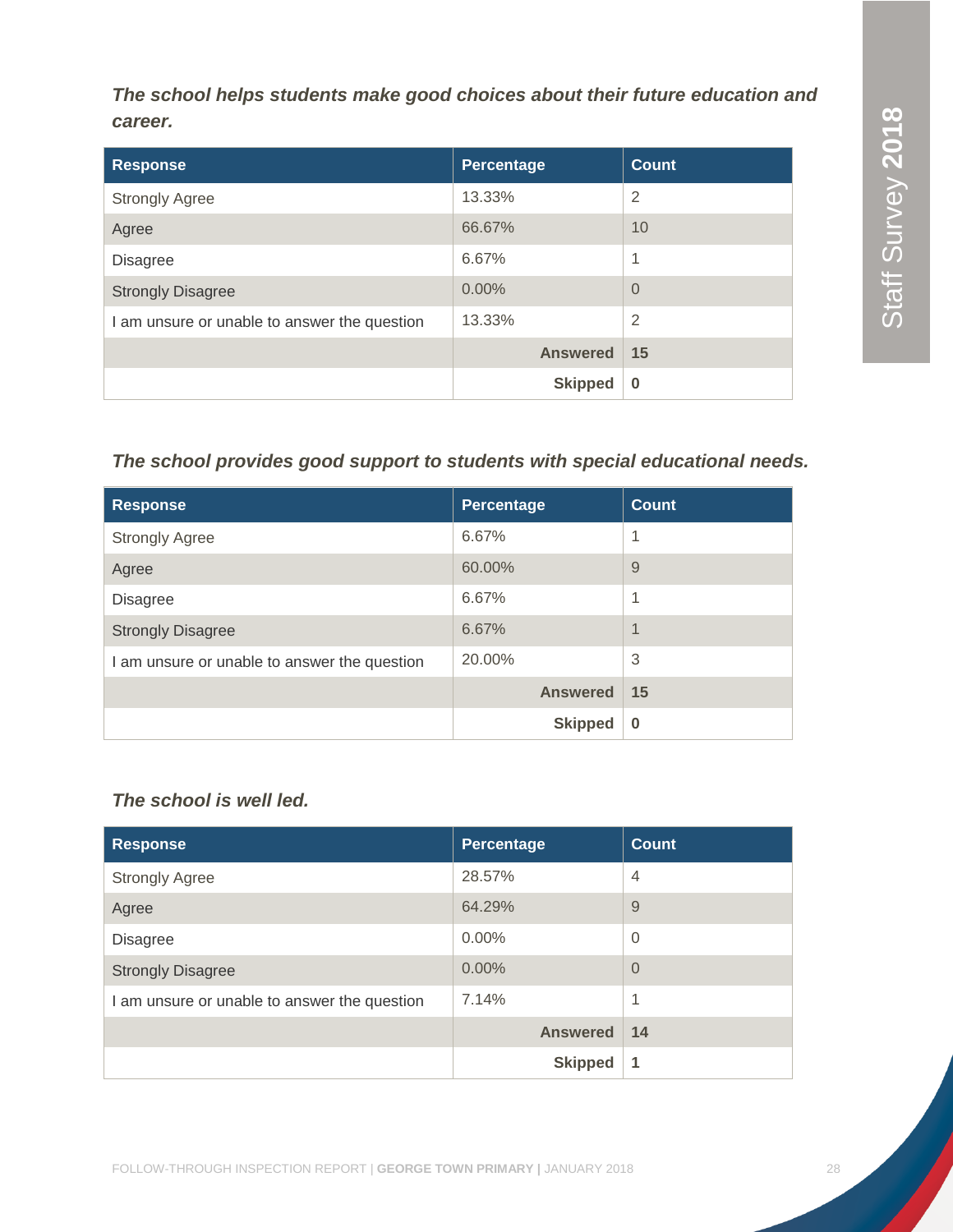# *I am involved in the process of school self-evaluation and improvement planning.*

| <b>Response</b>                              | Percentage      | <b>Count</b> |
|----------------------------------------------|-----------------|--------------|
| <b>Strongly Agree</b>                        | 13.33%          | 2            |
| Agree                                        | 66.67%          | 10           |
| <b>Disagree</b>                              | $0.00\%$        | $\Omega$     |
| <b>Strongly Disagree</b>                     | $0.00\%$        | $\Omega$     |
| I am unsure or unable to answer the question | 20.00%          | 3            |
|                                              | <b>Answered</b> | 15           |
|                                              | <b>Skipped</b>  | $\bf{0}$     |

# *The school effectively supports my continuing professional development.*

| <b>Response</b>                              | Percentage      | <b>Count</b> |
|----------------------------------------------|-----------------|--------------|
| <b>Strongly Agree</b>                        | 33.33%          | 5            |
| Agree                                        | 60.00%          | 9            |
| <b>Disagree</b>                              | $0.00\%$        | $\Omega$     |
| <b>Strongly Disagree</b>                     | 0.00%           | $\Omega$     |
| I am unsure or unable to answer the question | 6.67%           | 1            |
|                                              | <b>Answered</b> | 15           |
|                                              | <b>Skipped</b>  | $\bf{0}$     |

# *Parent teacher meetings are well attended and helpful.*

| <b>Response</b>                              | Percentage      | <b>Count</b>   |
|----------------------------------------------|-----------------|----------------|
| <b>Strongly Agree</b>                        | $0.00\%$        | $\overline{0}$ |
| Agree                                        | 57.14%          | 8              |
| <b>Disagree</b>                              | 28.57%          | $\overline{4}$ |
| <b>Strongly Disagree</b>                     | $0.00\%$        | $\overline{0}$ |
| I am unsure or unable to answer the question | 14.29%          | $\overline{2}$ |
|                                              | <b>Answered</b> | 14             |
|                                              | <b>Skipped</b>  | 1              |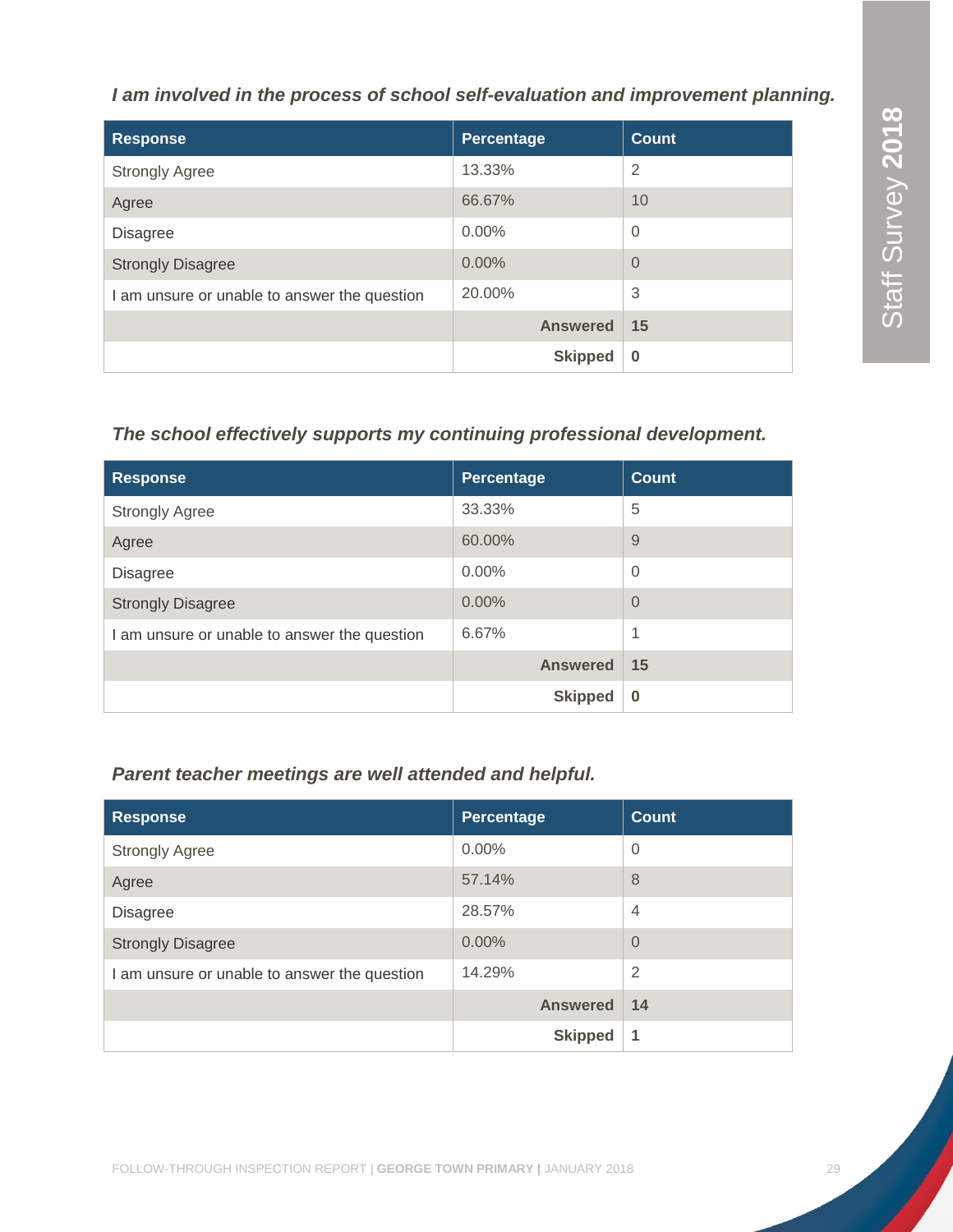*Parents are effectively involved in the work of the school.*

| <b>Response</b>                              | Percentage      | <b>Count</b>   |
|----------------------------------------------|-----------------|----------------|
| <b>Strongly Agree</b>                        | $0.00\%$        | $\overline{0}$ |
| Agree                                        | 46.67%          | 7              |
| <b>Disagree</b>                              | 33.33%          | 5              |
| <b>Strongly Disagree</b>                     | 6.67%           | 1              |
| I am unsure or unable to answer the question | 13.33%          | $\overline{2}$ |
|                                              | <b>Answered</b> | 15             |
|                                              | <b>Skipped</b>  | $\bf{0}$       |

# *The school enjoys good links with the wider community.*

| <b>Response</b>                              | Percentage      | <b>Count</b>   |
|----------------------------------------------|-----------------|----------------|
| <b>Strongly Agree</b>                        | 20.00%          | 3              |
| Agree                                        | 60.00%          | 9              |
| <b>Disagree</b>                              | 6.67%           | 1              |
| <b>Strongly Disagree</b>                     | 0.00%           | $\Omega$       |
| I am unsure or unable to answer the question | 13.33%          | $\overline{2}$ |
|                                              | <b>Answered</b> | 15             |
|                                              | <b>Skipped</b>  | $\bf{0}$       |

# *The school has appropriately qualified and suitably skilled teachers and staff.*

| <b>Response</b>                              | Percentage      | <b>Count</b>   |
|----------------------------------------------|-----------------|----------------|
| <b>Strongly Agree</b>                        | 26.67%          | $\overline{4}$ |
| Agree                                        | 73.33%          | 11             |
| <b>Disagree</b>                              | $0.00\%$        | $\overline{0}$ |
| <b>Strongly Disagree</b>                     | 0.00%           | $\overline{0}$ |
| I am unsure or unable to answer the question | $0.00\%$        | $\overline{0}$ |
|                                              | <b>Answered</b> | 15             |
|                                              | <b>Skipped</b>  | $\bf{0}$       |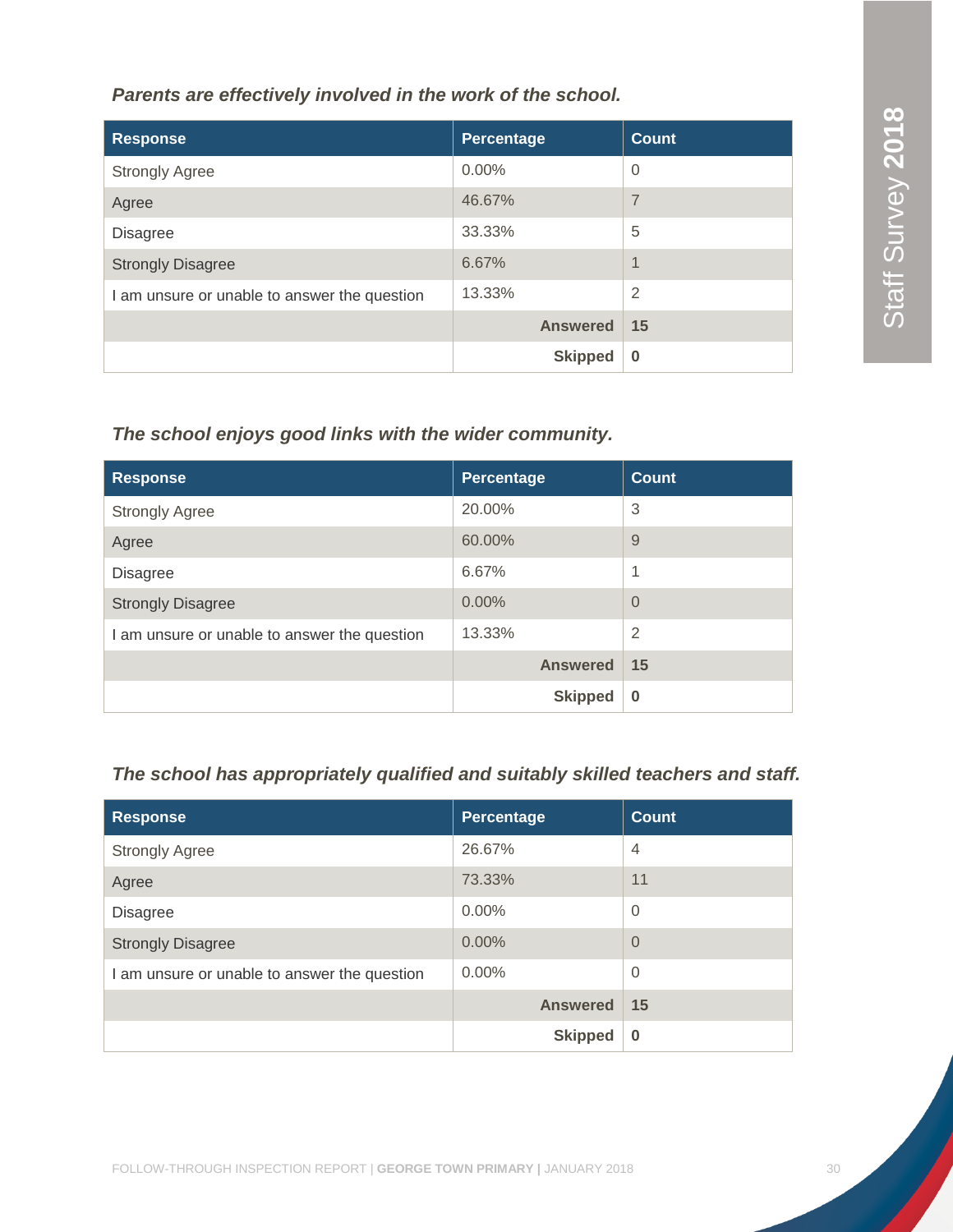Staff Survey 2018 Staff Survey **2018** Staff Survey **2018**

*There are sufficient resources of good quality to support my teaching.*

| <b>Response</b>                              | <b>Percentage</b> | <b>Count</b>   |
|----------------------------------------------|-------------------|----------------|
| <b>Strongly Agree</b>                        | 6.67%             |                |
| Agree                                        | 53.33%            | 8              |
| <b>Disagree</b>                              | 26.67%            | $\overline{4}$ |
| <b>Strongly Disagree</b>                     | 13.33%            | $\overline{2}$ |
| I am unsure or unable to answer the question | $0.00\%$          | $\overline{0}$ |
|                                              | <b>Answered</b>   | 15             |
|                                              | <b>Skipped</b>    | $\bf{0}$       |

*Overall, this school provides a good quality of education.*

| 26.67%                   | 66.67%                   |  |
|--------------------------|--------------------------|--|
| <b>Strongly Agree</b>    | Agree                    |  |
| $O\%$                    | $()$ %                   |  |
| <b>Disagree</b>          | <b>Strongly Disagree</b> |  |
| 6.67%<br><b>Not Sure</b> |                          |  |

| <b>Response</b> | <b>Count</b> |
|-----------------|--------------|
| Answered   15   |              |
| Skipped 0       |              |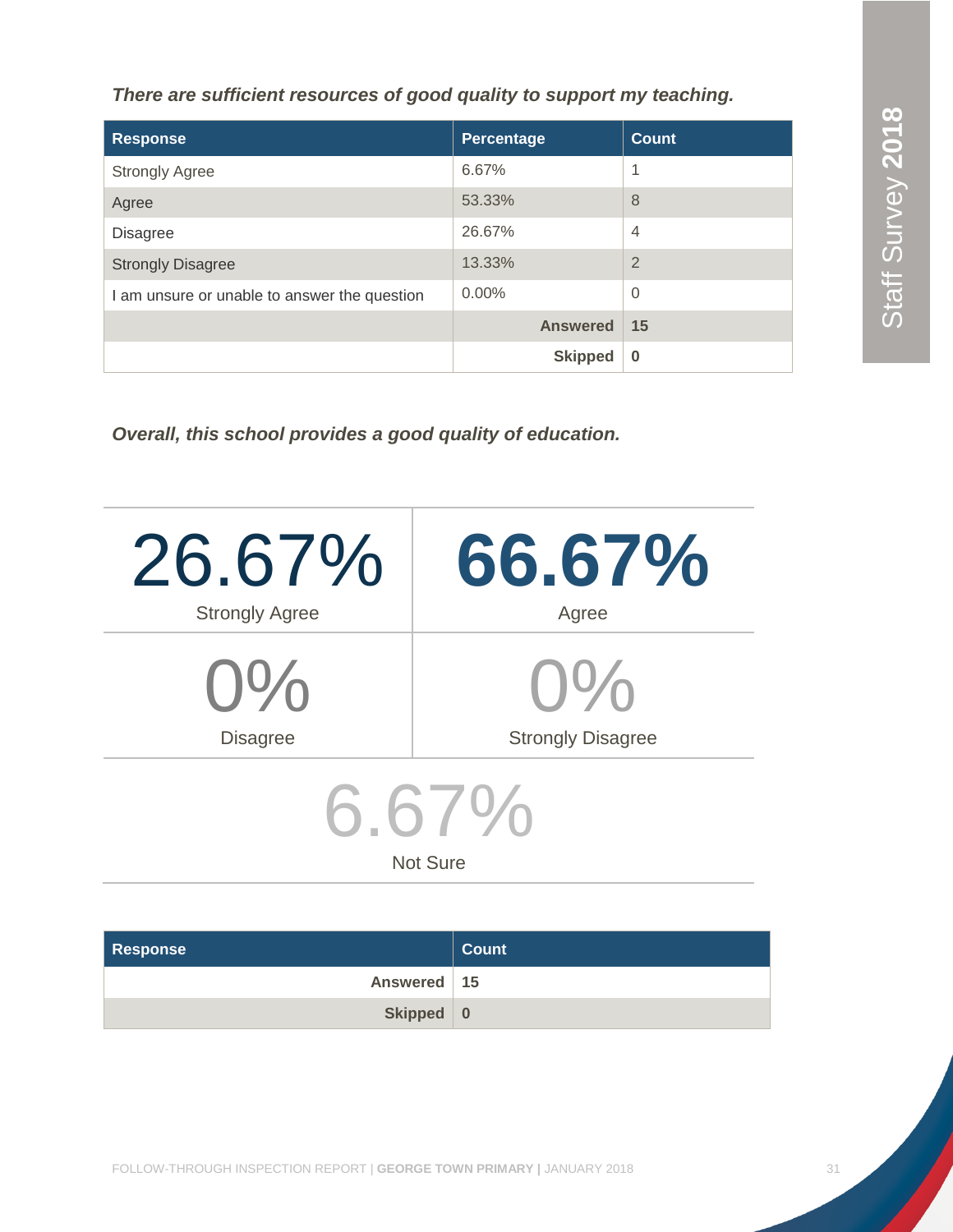# <span id="page-32-0"></span>Appendix 3

# **Office of Education Standards | Student Survey 2018**

# *Which is your current year group?*



*What is your nationality?*



*Please state your gender.*

**35** Boys 28 Girls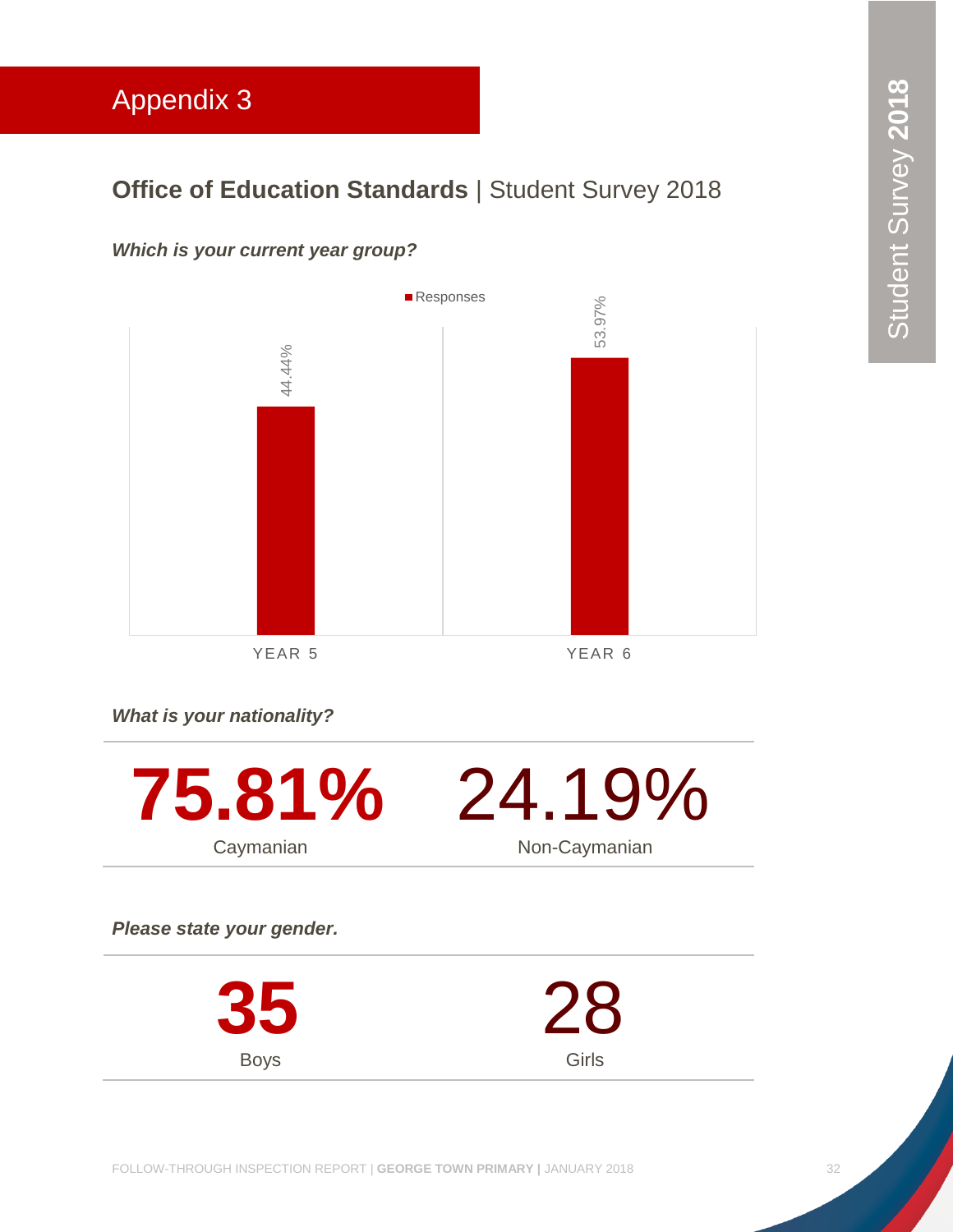# *I am making good progress in English.*

| <b>Response</b>                              | <b>Percentage</b> | <b>Count</b>   |
|----------------------------------------------|-------------------|----------------|
| <b>Strongly Agree</b>                        | 33.33%            | 21             |
| Agree                                        | 44.44%            | 28             |
| <b>Disagree</b>                              | 7.94%             | 5              |
| <b>Strongly Disagree</b>                     | $0.00\%$          | $\overline{0}$ |
| I am unsure or unable to answer the question | 14.29%            | 9              |
|                                              | <b>Answered</b>   | 63             |
|                                              | <b>Skipped</b>    | $\bf{0}$       |

# *I am making good progress in mathematics.*

| <b>Response</b>                              | <b>Percentage</b> | <b>Count</b> |
|----------------------------------------------|-------------------|--------------|
| <b>Strongly Agree</b>                        | 31.75%            | 20           |
| Agree                                        | 49.21%            | 31           |
| <b>Disagree</b>                              | 15.87%            | 10           |
| <b>Strongly Disagree</b>                     | 1.59%             | 1            |
| I am unsure or unable to answer the question | 1.59%             | 1            |
|                                              | <b>Answered</b>   | 63           |
|                                              | <b>Skipped</b>    | $\Omega$     |

# *I am making good progress in science.*

| <b>Response</b>                              | <b>Percentage</b> | <b>Count</b> |
|----------------------------------------------|-------------------|--------------|
| <b>Strongly Agree</b>                        | 33.33%            | 21           |
| Agree                                        | 57.14%            | 36           |
| <b>Disagree</b>                              | 7.94%             | 5            |
| <b>Strongly Disagree</b>                     | 0.00%             | $\Omega$     |
| I am unsure or unable to answer the question | 1.59%             | 1            |
|                                              | <b>Answered</b>   | 63           |
|                                              | <b>Skipped</b>    | $\bf{0}$     |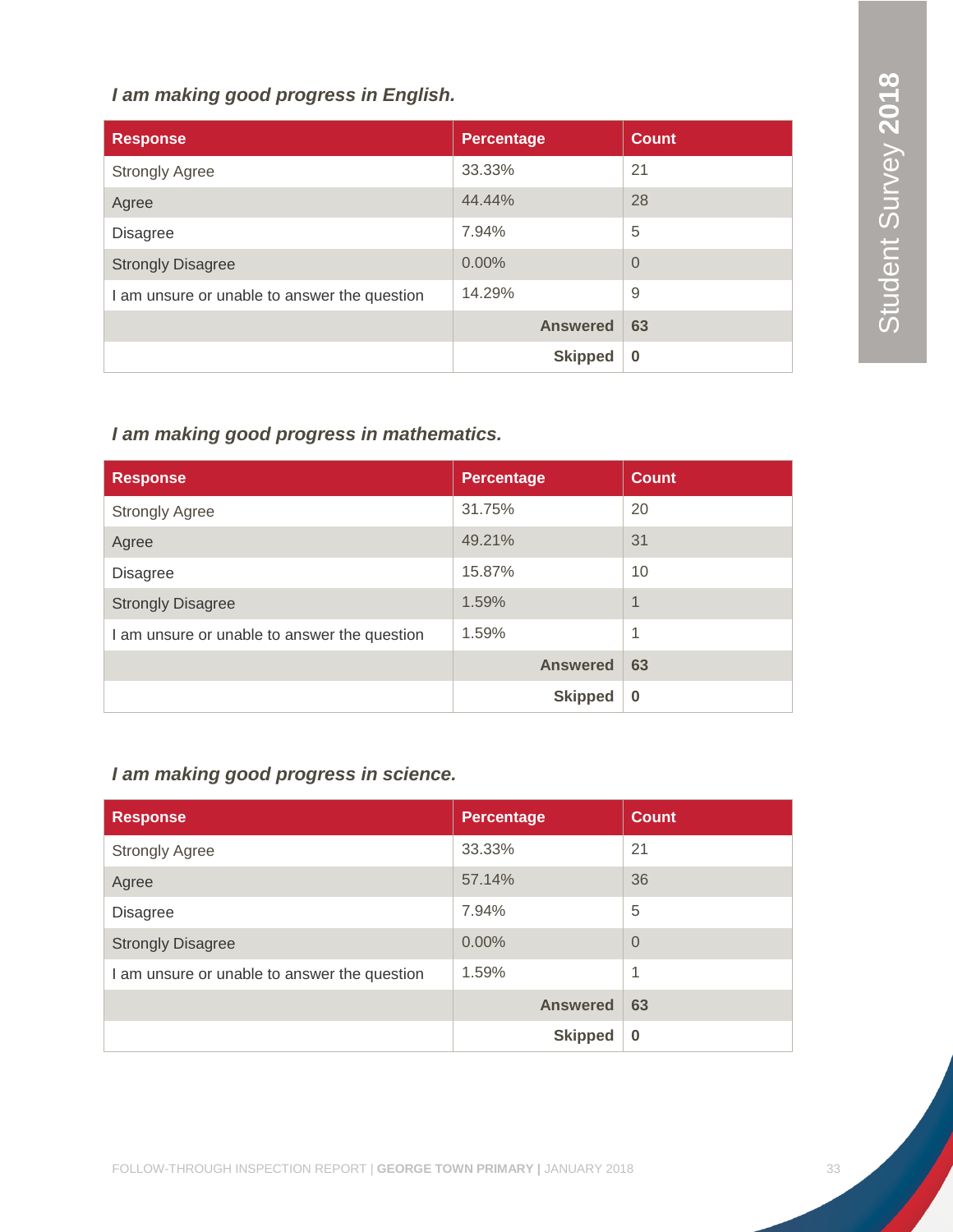*Overall, in all other subjects, I am making good progress in my learning.*

| <b>Response</b>                              | <b>Percentage</b> | <b>Count</b>   |
|----------------------------------------------|-------------------|----------------|
| <b>Strongly Agree</b>                        | 31.75%            | 20             |
| Agree                                        | 55.56%            | 35             |
| <b>Disagree</b>                              | 4.76%             | 3              |
| <b>Strongly Disagree</b>                     | 3.17%             | $\overline{2}$ |
| I am unsure or unable to answer the question | 4.76%             | 3              |
|                                              | <b>Answered</b>   | 63             |
|                                              | <b>Skipped</b>    | $\bf{0}$       |

# *The behaviour of most students in the school is good.*

| <b>Response</b>                              | <b>Percentage</b> | <b>Count</b>   |
|----------------------------------------------|-------------------|----------------|
| <b>Strongly Agree</b>                        | 11.11%            | $\overline{7}$ |
| Agree                                        | 36.51%            | 23             |
| <b>Disagree</b>                              | 28.57%            | 18             |
| <b>Strongly Disagree</b>                     | 14.29%            | 9              |
| I am unsure or unable to answer the question | 9.52%             | 6              |
|                                              | <b>Answered</b>   | 63             |
|                                              | <b>Skipped</b>    | $\Omega$       |

*Most students at my school understand their responsibilities as members of a wider community.*

| <b>Response</b>                              | <b>Percentage</b> | <b>Count</b> |
|----------------------------------------------|-------------------|--------------|
| <b>Strongly Agree</b>                        | 11.29%            | 7            |
| Agree                                        | 48.39%            | 30           |
| <b>Disagree</b>                              | 20.97%            | 13           |
| <b>Strongly Disagree</b>                     | 9.68%             | 6            |
| I am unsure or unable to answer the question | 9.68%             | 6            |
|                                              | <b>Answered</b>   | 62           |
|                                              | <b>Skipped</b>    | 1            |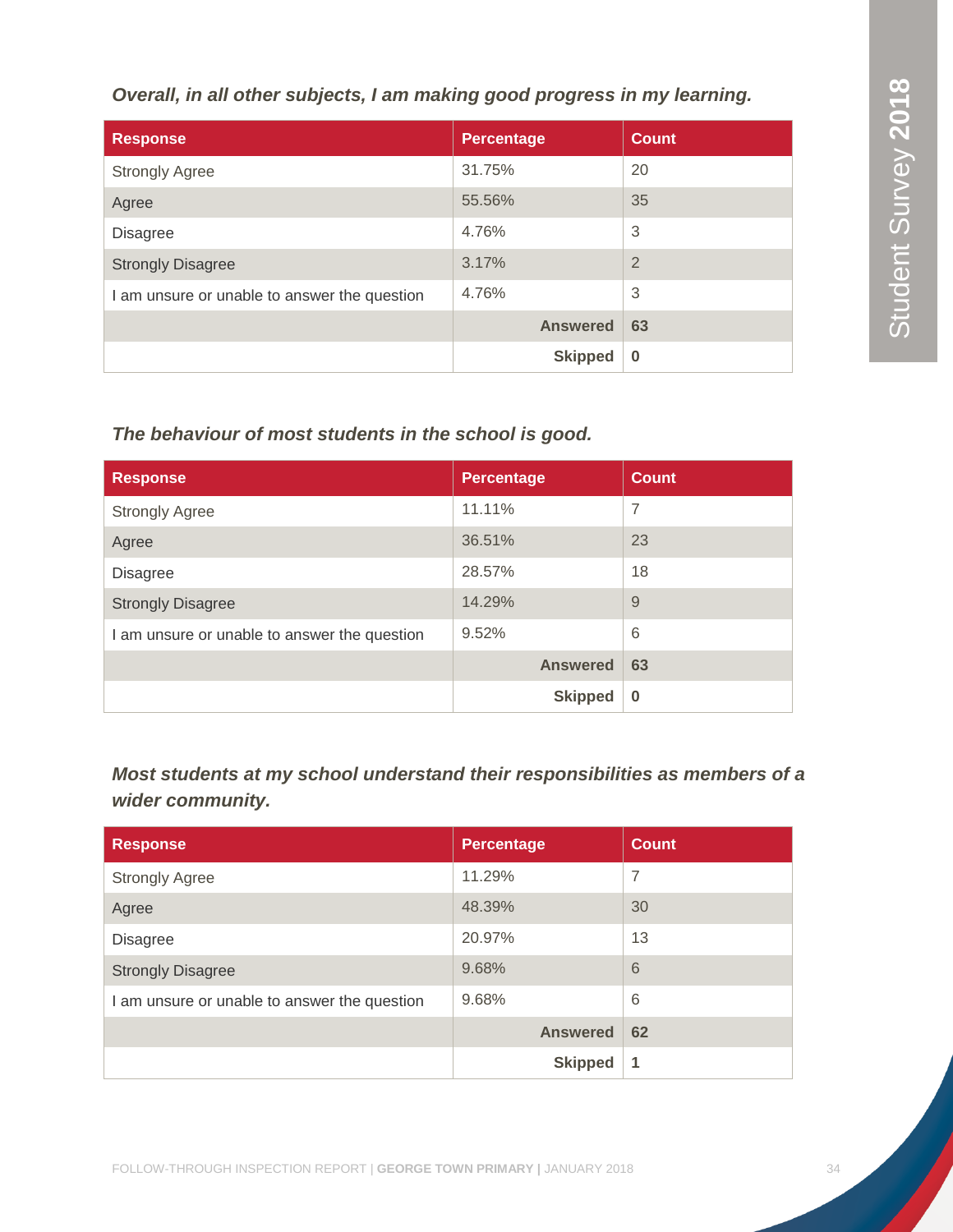# *Most students at my school show good environmental understanding.*

| <b>Response</b>                              | <b>Percentage</b> | <b>Count</b> |
|----------------------------------------------|-------------------|--------------|
| <b>Strongly Agree</b>                        | 9.52%             | 6            |
| Agree                                        | 47.62%            | 30           |
| <b>Disagree</b>                              | 22.22%            | 14           |
| <b>Strongly Disagree</b>                     | 4.76%             | 3            |
| I am unsure or unable to answer the question | 15.87%            | 10           |
|                                              | <b>Answered</b>   | 63           |
|                                              | <b>Skipped</b>    | $\bf{0}$     |

# *Most of my lessons are good.*

| <b>Response</b>                              | <b>Percentage</b> | <b>Count</b>   |
|----------------------------------------------|-------------------|----------------|
| <b>Strongly Agree</b>                        | 51.61%            | 32             |
| Agree                                        | 41.94%            | 26             |
| <b>Disagree</b>                              | 6.45%             | $\overline{4}$ |
| <b>Strongly Disagree</b>                     | $0.00\%$          | $\Omega$       |
| I am unsure or unable to answer the question | $0.00\%$          | $\Omega$       |
|                                              | <b>Answered</b>   | 62             |
|                                              | <b>Skipped</b>    | 1              |

# *I enjoy most lessons.*

| <b>Response</b>                              | <b>Percentage</b> | <b>Count</b>   |
|----------------------------------------------|-------------------|----------------|
| <b>Strongly Agree</b>                        | 38.71%            | 24             |
| Agree                                        | 51.61%            | 32             |
| <b>Disagree</b>                              | 8.06%             | 5              |
| <b>Strongly Disagree</b>                     | 0.00%             | $\overline{0}$ |
| I am unsure or unable to answer the question | 1.61%             | 1              |
|                                              | <b>Answered</b>   | 62             |
|                                              | <b>Skipped</b>    | 1              |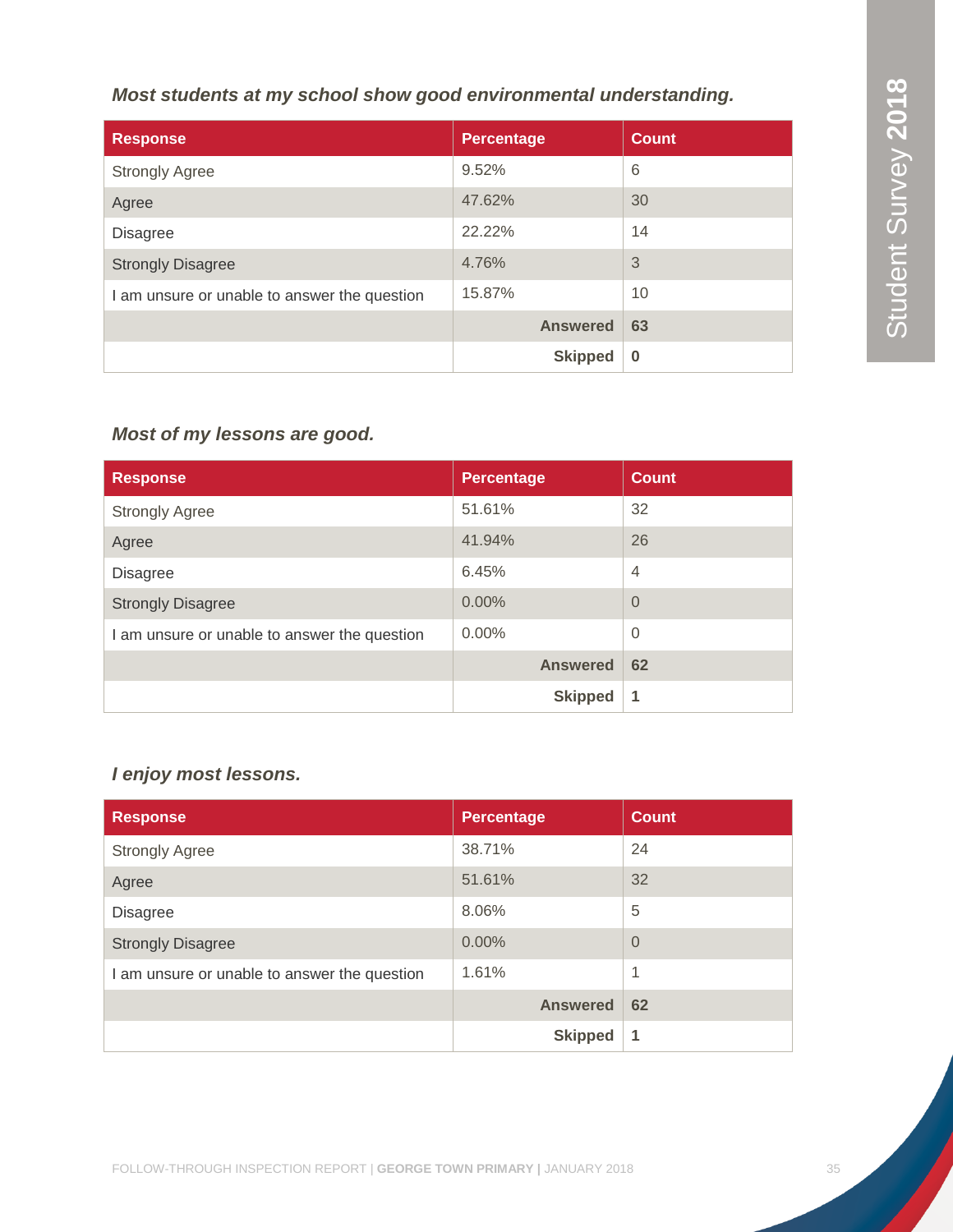*My teachers help me understand how well I am doing in my school work.*

| <b>Response</b>                              | <b>Percentage</b> | <b>Count</b>   |
|----------------------------------------------|-------------------|----------------|
| <b>Strongly Agree</b>                        | 53.23%            | 33             |
| Agree                                        | 40.32%            | 25             |
| <b>Disagree</b>                              | 4.84%             | 3              |
| <b>Strongly Disagree</b>                     | 0.00%             | $\overline{0}$ |
| I am unsure or unable to answer the question | 1.61%             | 1              |
|                                              | <b>Answered</b>   | 62             |
|                                              | <b>Skipped</b>    | 1              |

# *I can join in a good range of extra-curricular activities provided by my school.*

| <b>Response</b>                              | <b>Percentage</b> | <b>Count</b>   |
|----------------------------------------------|-------------------|----------------|
| <b>Strongly Agree</b>                        | 33.33%            | 21             |
| Agree                                        | 47.62%            | 30             |
| <b>Disagree</b>                              | 3.17%             | 2              |
| <b>Strongly Disagree</b>                     | 0.00%             | $\overline{0}$ |
| I am unsure or unable to answer the question | 15.87%            | 10             |
|                                              | <b>Answered</b>   | 63             |
|                                              | <b>Skipped</b>    | $\bf{0}$       |

# *My school provides the subjects I wish to study.*

| <b>Response</b>                              | <b>Percentage</b> | <b>Count</b>   |
|----------------------------------------------|-------------------|----------------|
| <b>Strongly Agree</b>                        | 33.33%            | 21             |
| Agree                                        | 44.44%            | 28             |
| <b>Disagree</b>                              | 12.70%            | 8              |
| <b>Strongly Disagree</b>                     | 0.00%             | $\overline{0}$ |
| I am unsure or unable to answer the question | 9.52%             | 6              |
|                                              | <b>Answered</b>   | 63             |
|                                              | <b>Skipped</b>    | $\bf{0}$       |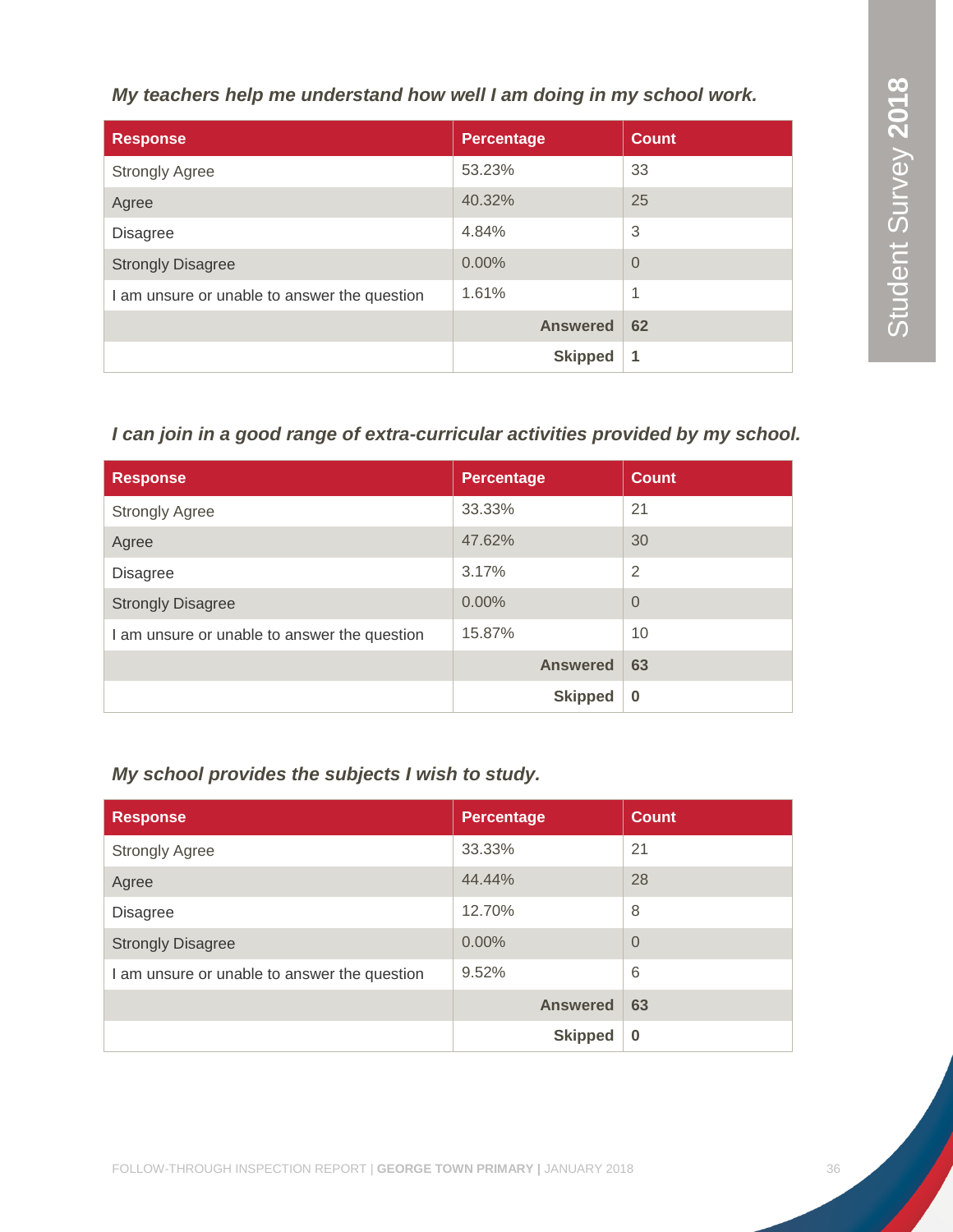# *I get the right amount of homework to help with my learning.*

| <b>Response</b>                              | <b>Percentage</b> | <b>Count</b>   |
|----------------------------------------------|-------------------|----------------|
| <b>Strongly Agree</b>                        | 53.97%            | 34             |
| Agree                                        | 33.33%            | 21             |
| <b>Disagree</b>                              | 6.35%             | $\overline{4}$ |
| <b>Strongly Disagree</b>                     | 3.17%             | $\overline{2}$ |
| I am unsure or unable to answer the question | 3.17%             | $\overline{2}$ |
|                                              | <b>Answered</b>   | 63             |
|                                              | <b>Skipped</b>    | $\bf{0}$       |

# *Teachers explain to me how I can do better.*

| <b>Response</b>                              | <b>Percentage</b> | <b>Count</b>   |
|----------------------------------------------|-------------------|----------------|
| <b>Strongly Agree</b>                        | 58.73%            | 37             |
| Agree                                        | 33.33%            | 21             |
| <b>Disagree</b>                              | 4.76%             | 3              |
| <b>Strongly Disagree</b>                     | 1.59%             | $\overline{1}$ |
| I am unsure or unable to answer the question | 1.59%             | 1              |
|                                              | <b>Answered</b>   | 63             |
|                                              | <b>Skipped</b>    | $\Omega$       |

# *I feel safe and cared for at my school.*

| <b>Response</b>                              | <b>Percentage</b> | <b>Count</b>   |
|----------------------------------------------|-------------------|----------------|
| <b>Strongly Agree</b>                        | 34.92%            | 22             |
| Agree                                        | 34.92%            | 22             |
| <b>Disagree</b>                              | 11.11%            | 7              |
| <b>Strongly Disagree</b>                     | 11.11%            | $\overline{7}$ |
| I am unsure or unable to answer the question | 7.94%             | 5              |
|                                              | <b>Answered</b>   | 63             |
|                                              | <b>Skipped</b>    | $\bf{0}$       |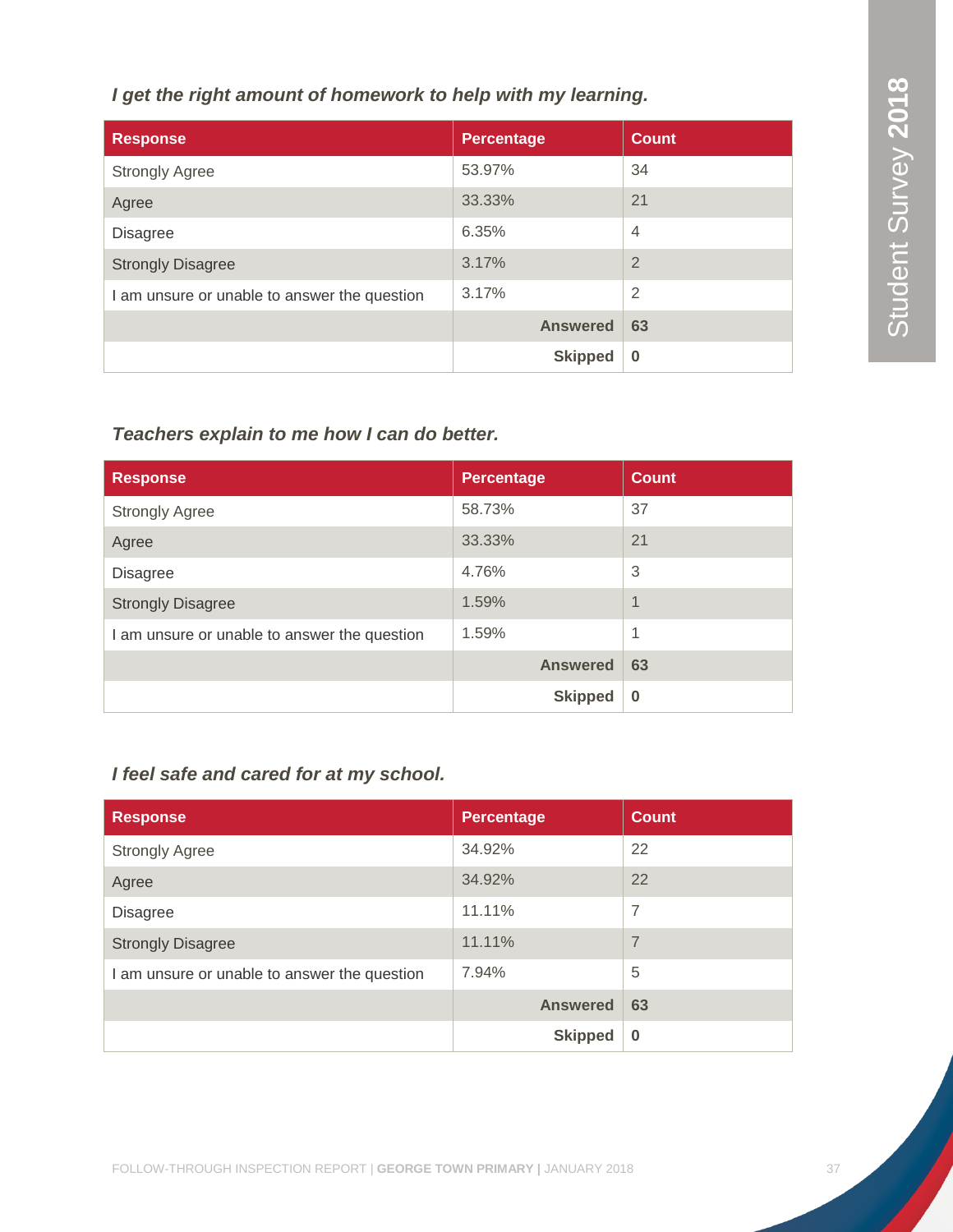*The school helps students choose a healthy lifestyle.*

| <b>Response</b>                              | <b>Percentage</b> | <b>Count</b>   |
|----------------------------------------------|-------------------|----------------|
| <b>Strongly Agree</b>                        | 38.10%            | 24             |
| Agree                                        | 41.27%            | 26             |
| <b>Disagree</b>                              | 7.94%             | 5              |
| <b>Strongly Disagree</b>                     | 1.59%             | 1              |
| I am unsure or unable to answer the question | 11.11%            | $\overline{7}$ |
|                                              | <b>Answered</b>   | 63             |
|                                              | <b>Skipped</b>    | $\bf{0}$       |

# *I feel safe on school buses.*

| <b>Response</b>                              | <b>Percentage</b> | <b>Count</b> |
|----------------------------------------------|-------------------|--------------|
| <b>Strongly Agree</b>                        | 20.97%            | 13           |
| Agree                                        | 33.87%            | 21           |
| <b>Disagree</b>                              | 16.13%            | 10           |
| <b>Strongly Disagree</b>                     | 9.68%             | 6            |
| I am unsure or unable to answer the question | 19.35%            | 12           |
|                                              | <b>Answered</b>   | 62           |
|                                              | <b>Skipped</b>    | 1            |

# *I am treated fairly at school.*

| <b>Response</b>                              | <b>Percentage</b> | <b>Count</b>   |
|----------------------------------------------|-------------------|----------------|
| <b>Strongly Agree</b>                        | 25.40%            | 16             |
| Agree                                        | 44.44%            | 28             |
| <b>Disagree</b>                              | 12.70%            | 8              |
| <b>Strongly Disagree</b>                     | 11.11%            | $\overline{7}$ |
| I am unsure or unable to answer the question | 6.35%             | $\overline{4}$ |
|                                              | <b>Answered</b>   | 63             |
|                                              | <b>Skipped</b>    | $\bf{0}$       |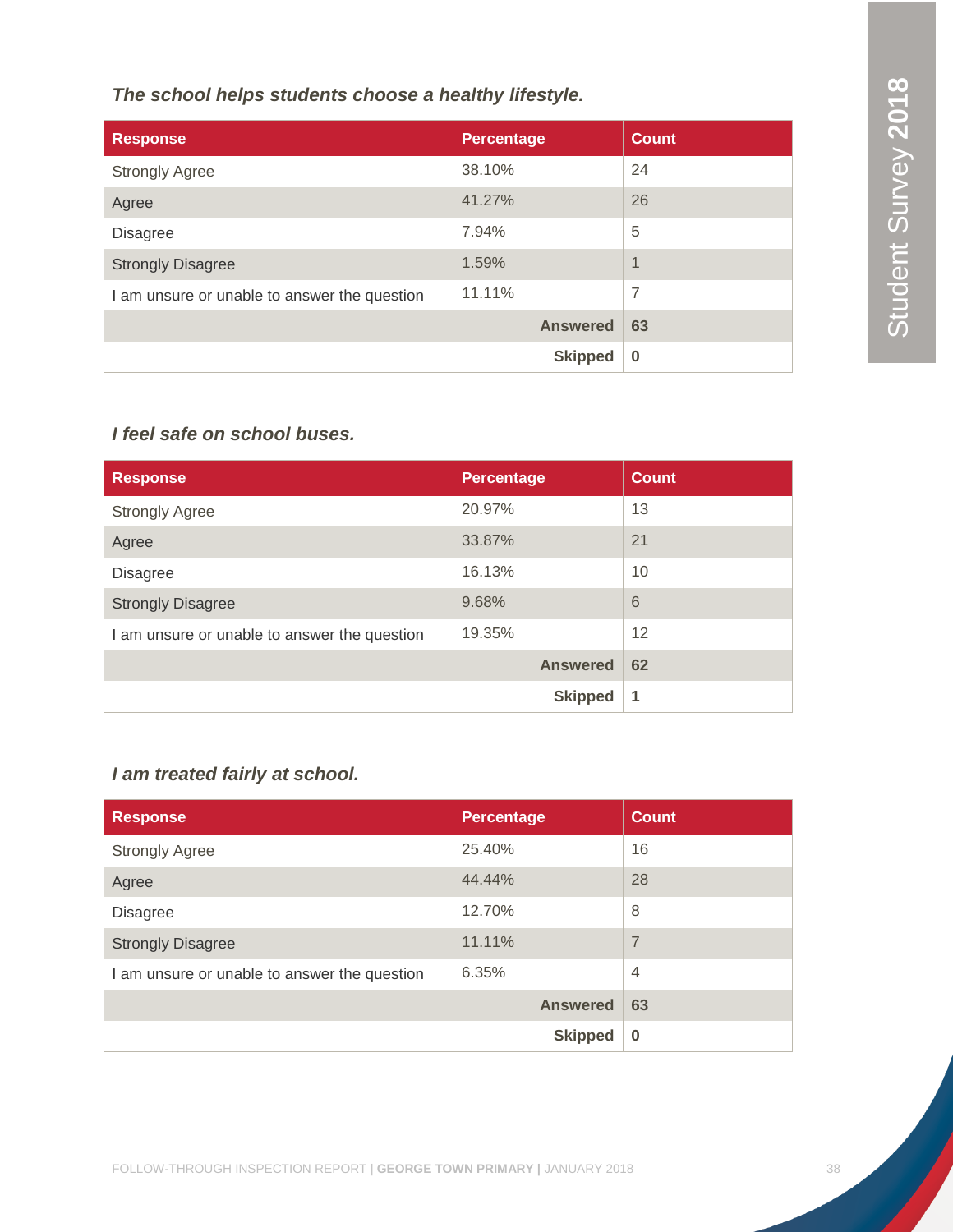*If there is bullying the school will do something to stop it.*

| <b>Response</b>                              | <b>Percentage</b> | <b>Count</b>   |
|----------------------------------------------|-------------------|----------------|
| <b>Strongly Agree</b>                        | 44.44%            | 28             |
| Agree                                        | 34.92%            | 22             |
| <b>Disagree</b>                              | 7.94%             | 5              |
| <b>Strongly Disagree</b>                     | 6.35%             | $\overline{4}$ |
| I am unsure or unable to answer the question | 6.35%             | $\overline{4}$ |
|                                              | <b>Answered</b>   | 63             |
|                                              | <b>Skipped</b>    | $\bf{0}$       |

# *The school helps me make good choices about my future education and career.*

| <b>Response</b>                              | <b>Percentage</b> | <b>Count</b>             |
|----------------------------------------------|-------------------|--------------------------|
| <b>Strongly Agree</b>                        | 60.32%            | 38                       |
| Agree                                        | 38.10%            | 24                       |
| <b>Disagree</b>                              | $0.00\%$          | $\overline{0}$           |
| <b>Strongly Disagree</b>                     | 1.59%             | $\overline{\mathcal{A}}$ |
| I am unsure or unable to answer the question | $0.00\%$          | $\overline{0}$           |
|                                              | <b>Answered</b>   | 63                       |
|                                              | <b>Skipped</b>    | $\bf{0}$                 |

# *If I have special learning needs the school does a good job to help me.*

| <b>Response</b>                              | Percentage      | <b>Count</b> |
|----------------------------------------------|-----------------|--------------|
| <b>Strongly Agree</b>                        | 46.03%          | 29           |
| Agree                                        | 41.27%          | 26           |
| <b>Disagree</b>                              | 4.76%           | 3            |
| <b>Strongly Disagree</b>                     | 1.59%           | 1            |
| I am unsure or unable to answer the question | 6.35%           | 4            |
|                                              | <b>Answered</b> | 63           |
|                                              | <b>Skipped</b>  | $\bf{0}$     |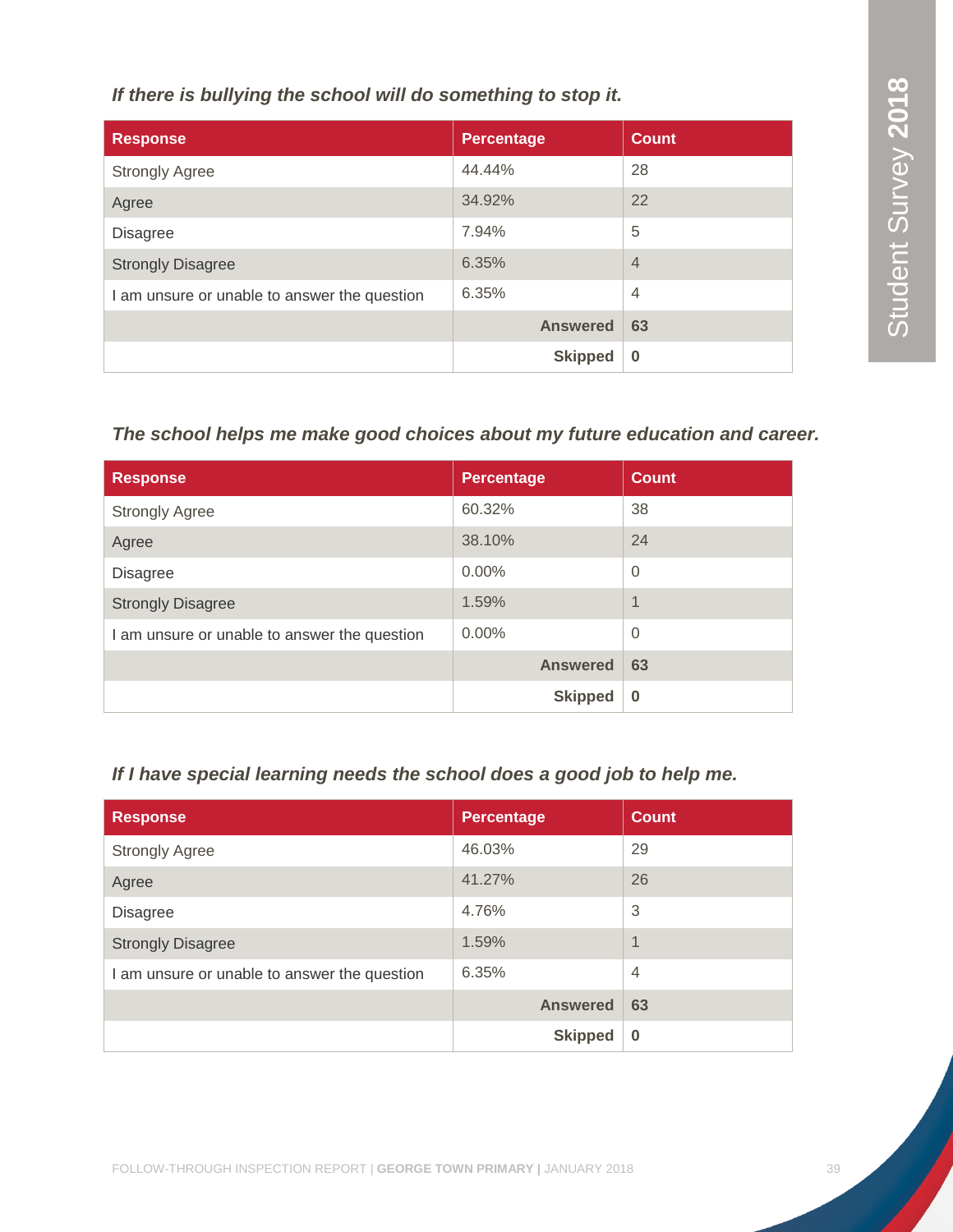# *The school is well led.*

| <b>Response</b>                              | <b>Percentage</b> | <b>Count</b> |
|----------------------------------------------|-------------------|--------------|
| <b>Strongly Agree</b>                        | 44.44%            | 28           |
| Agree                                        | 30.16%            | 19           |
| <b>Disagree</b>                              | 7.94%             | 5            |
| <b>Strongly Disagree</b>                     | 4.76%             | 3            |
| I am unsure or unable to answer the question | 12.70%            | 8            |
|                                              | <b>Answered</b>   | 63           |
|                                              | <b>Skipped</b>    | $\bf{0}$     |

# *The school has asked me about how it can improve.*

| <b>Response</b>                              | <b>Percentage</b> | <b>Count</b>   |
|----------------------------------------------|-------------------|----------------|
| <b>Strongly Agree</b>                        | 34.92%            | 22             |
| Agree                                        | 41.27%            | 26             |
| <b>Disagree</b>                              | 6.35%             | $\overline{4}$ |
| <b>Strongly Disagree</b>                     | 9.52%             | 6              |
| I am unsure or unable to answer the question | 7.94%             | 5              |
|                                              | <b>Answered</b>   | 63             |
|                                              | <b>Skipped</b>    | $\bf{0}$       |

# *The school responds appropriately to my concerns.*

| <b>Response</b>                              | <b>Percentage</b> | <b>Count</b> |
|----------------------------------------------|-------------------|--------------|
| <b>Strongly Agree</b>                        | 30.16%            | 19           |
| Agree                                        | 46.03%            | 29           |
| <b>Disagree</b>                              | 9.52%             | 6            |
| <b>Strongly Disagree</b>                     | 3.17%             | 2            |
| I am unsure or unable to answer the question | 11.11%            | 7            |
|                                              | <b>Answered</b>   | 63           |
|                                              | <b>Skipped</b>    | $\bf{0}$     |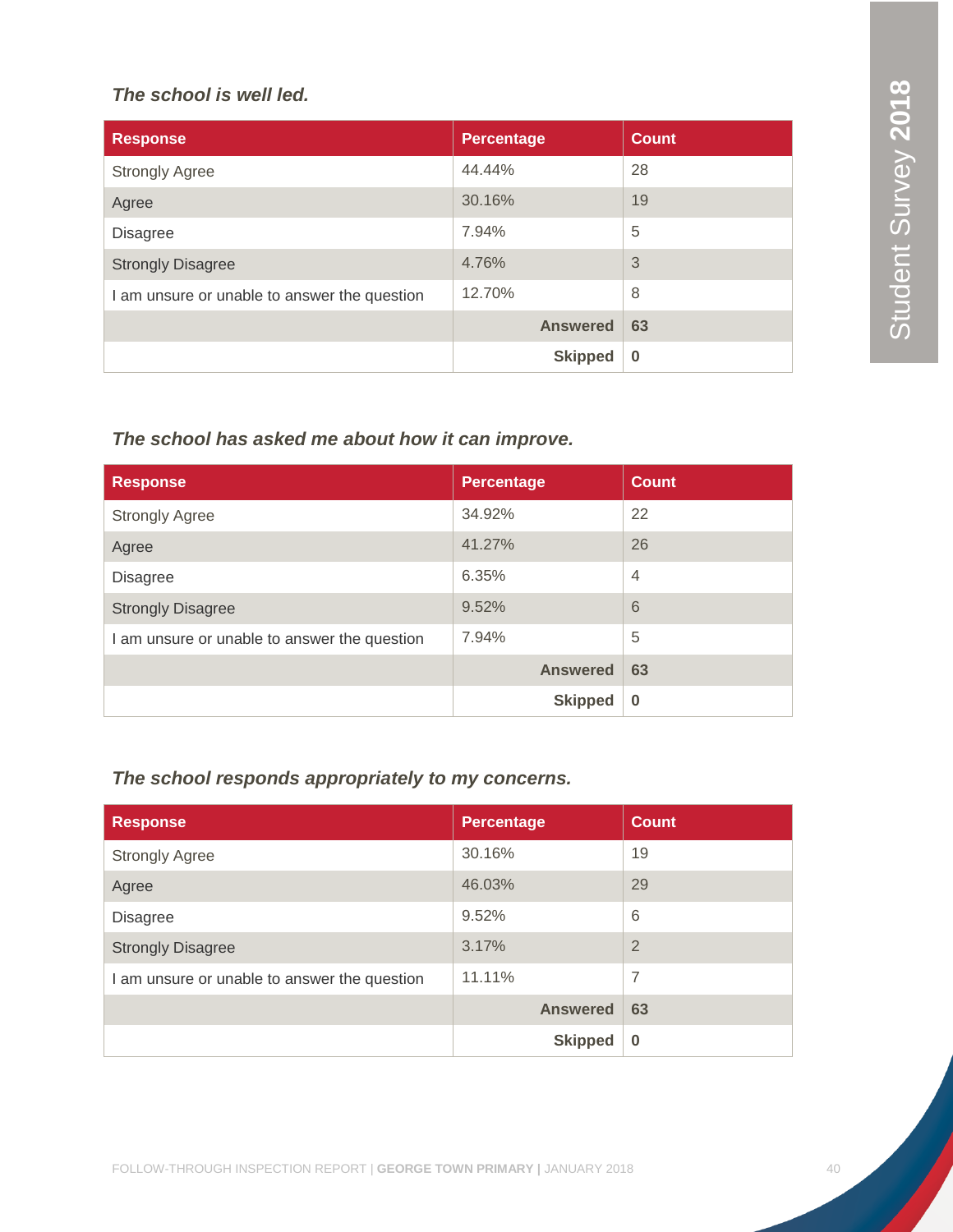*I receive regular reports on my progress, which include the next steps I need to take.*

| <b>Response</b>                              | <b>Percentage</b> | <b>Count</b>   |
|----------------------------------------------|-------------------|----------------|
| <b>Strongly Agree</b>                        | 38.10%            | 24             |
| Agree                                        | 46.03%            | 29             |
| <b>Disagree</b>                              | 6.35%             | $\overline{4}$ |
| <b>Strongly Disagree</b>                     | 1.59%             | 1              |
| I am unsure or unable to answer the question | 7.94%             | 5              |
|                                              | <b>Answered</b>   | 63             |
|                                              | <b>Skipped</b>    | $\bf{0}$       |

# *I am given good opportunities to learn in the wider community.*

| <b>Response</b>                              | <b>Percentage</b> | <b>Count</b>   |
|----------------------------------------------|-------------------|----------------|
| <b>Strongly Agree</b>                        | 37.10%            | 23             |
| Agree                                        | 45.16%            | 28             |
| <b>Disagree</b>                              | 3.23%             | $\overline{2}$ |
| <b>Strongly Disagree</b>                     | 3.23%             | $\overline{2}$ |
| I am unsure or unable to answer the question | 11.29%            | 7              |
|                                              | <b>Answered</b>   | 62             |
|                                              | <b>Skipped</b>    | 1              |

# *The school has appropriately qualified and suitably skilled teachers and staff.*

| <b>Response</b>                              | <b>Percentage</b> | <b>Count</b> |
|----------------------------------------------|-------------------|--------------|
| <b>Strongly Agree</b>                        | 39.68%            | 25           |
| Agree                                        | 46.03%            | 29           |
| <b>Disagree</b>                              | 3.17%             | 2            |
| <b>Strongly Disagree</b>                     | 1.59%             | 1            |
| I am unsure or unable to answer the question | 9.52%             | 6            |
|                                              | <b>Answered</b>   | 63           |
|                                              | <b>Skipped</b>    | $\bf{0}$     |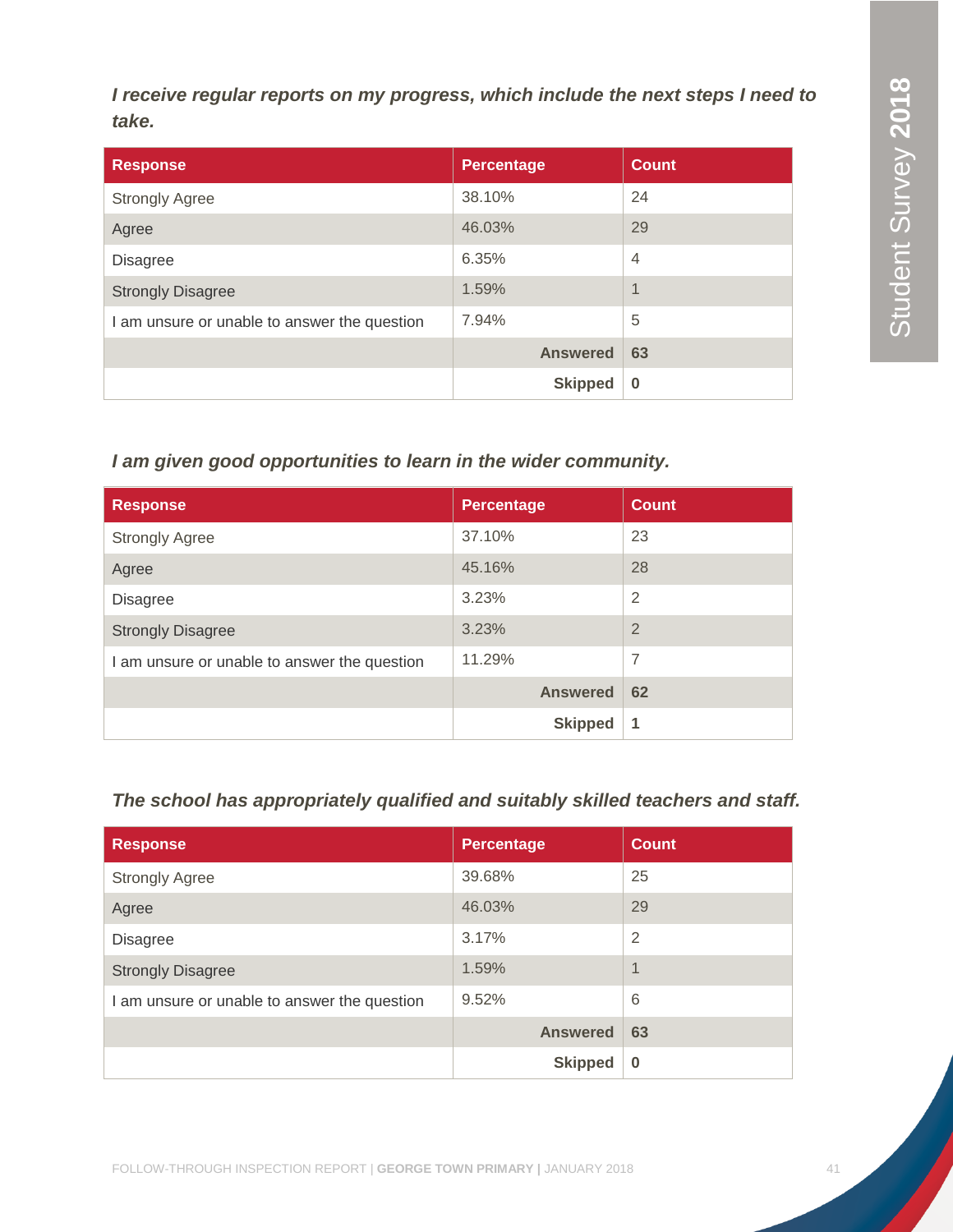*I have access to good quality resources for my learning.*

| <b>Response</b>                              | <b>Percentage</b> | <b>Count</b>   |
|----------------------------------------------|-------------------|----------------|
| <b>Strongly Agree</b>                        | 42.86%            | 27             |
| Agree                                        | 44.44%            | 28             |
| <b>Disagree</b>                              | 6.35%             | $\overline{4}$ |
| <b>Strongly Disagree</b>                     | 3.17%             | $\overline{2}$ |
| I am unsure or unable to answer the question | 3.17%             | $\overline{2}$ |
|                                              | <b>Answered</b>   | 63             |
|                                              | <b>Skipped</b>    | $\bf{0}$       |

*Overall, I am satisfied with the quality of education provided at this school.*

| 44.44%                      | 36.51%                   |  |  |
|-----------------------------|--------------------------|--|--|
| <b>Strongly Agree</b>       | Agree                    |  |  |
| $9.52\%$                    | $6.35\%$                 |  |  |
| <b>Disagree</b>             | <b>Strongly Disagree</b> |  |  |
| $3.1/$ %<br><b>Not Sure</b> |                          |  |  |

| <b>Response</b> | <b>Count</b> |
|-----------------|--------------|
| Answered   63   |              |
| Skipped 0       |              |